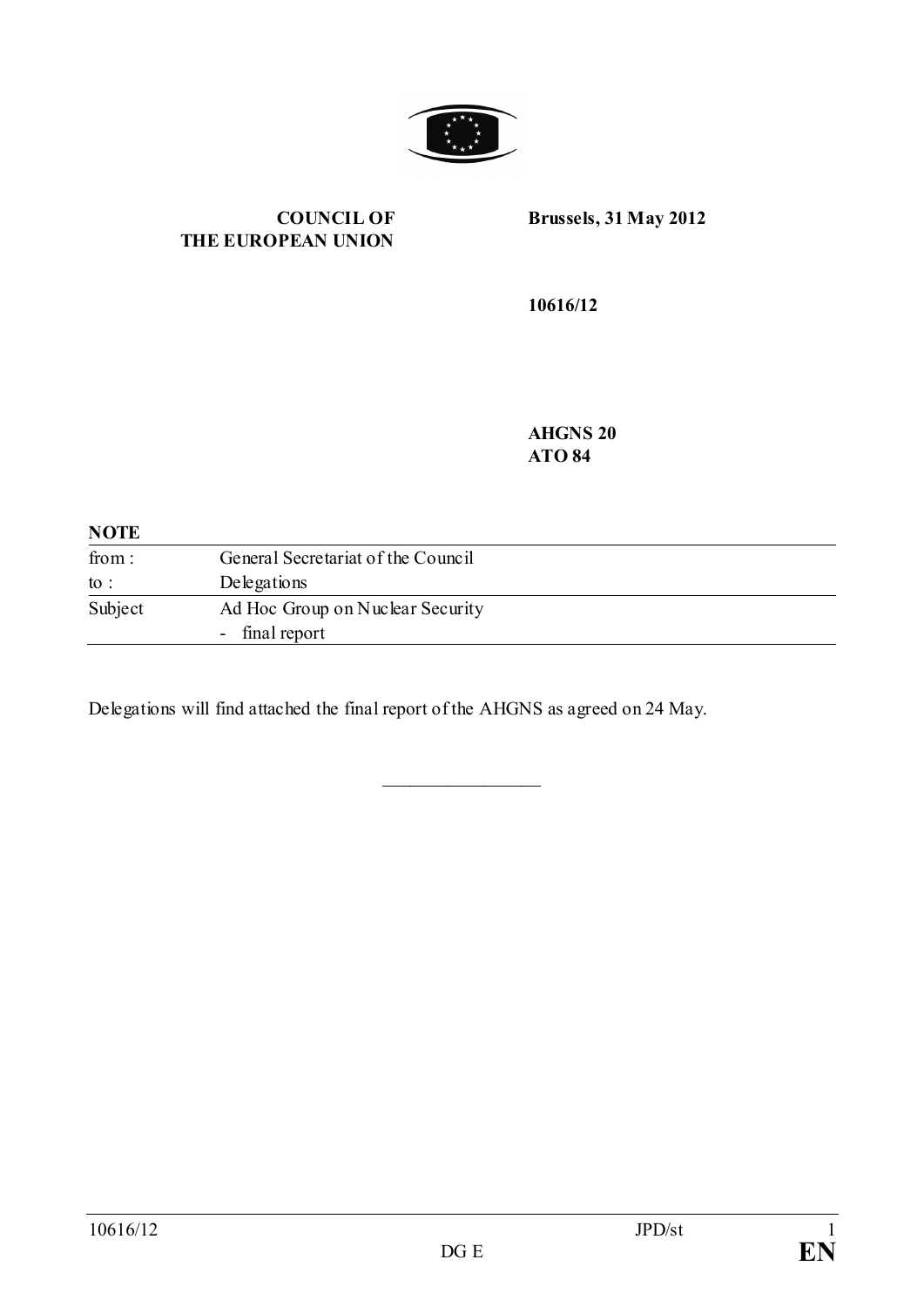# **Report of the Ad hoc Group on Nuclear Security**

# **Table of Contents**

| 1.             |      |                                                                               |  |  |
|----------------|------|-------------------------------------------------------------------------------|--|--|
| 2.             |      |                                                                               |  |  |
|                | 2.1. |                                                                               |  |  |
|                | 2.2. |                                                                               |  |  |
| 3 <sub>1</sub> |      |                                                                               |  |  |
|                | 3.1. |                                                                               |  |  |
|                | 3.2. |                                                                               |  |  |
|                | 3.3. |                                                                               |  |  |
|                | 3.4. |                                                                               |  |  |
|                | 3.5. |                                                                               |  |  |
|                | 3.6. |                                                                               |  |  |
|                | 3.7. |                                                                               |  |  |
|                | 3.8. |                                                                               |  |  |
| 4.             |      |                                                                               |  |  |
|                | 4.1. |                                                                               |  |  |
|                | 4.2. |                                                                               |  |  |
| 5.             |      |                                                                               |  |  |
|                | 5.1. |                                                                               |  |  |
|                |      |                                                                               |  |  |
|                |      |                                                                               |  |  |
|                |      |                                                                               |  |  |
|                |      |                                                                               |  |  |
|                |      |                                                                               |  |  |
|                |      |                                                                               |  |  |
|                | 5.2. | IAEA's International Physical Protection Advisory Service (IPPAS) Missions 21 |  |  |
|                |      |                                                                               |  |  |
|                |      |                                                                               |  |  |
|                |      |                                                                               |  |  |
|                |      |                                                                               |  |  |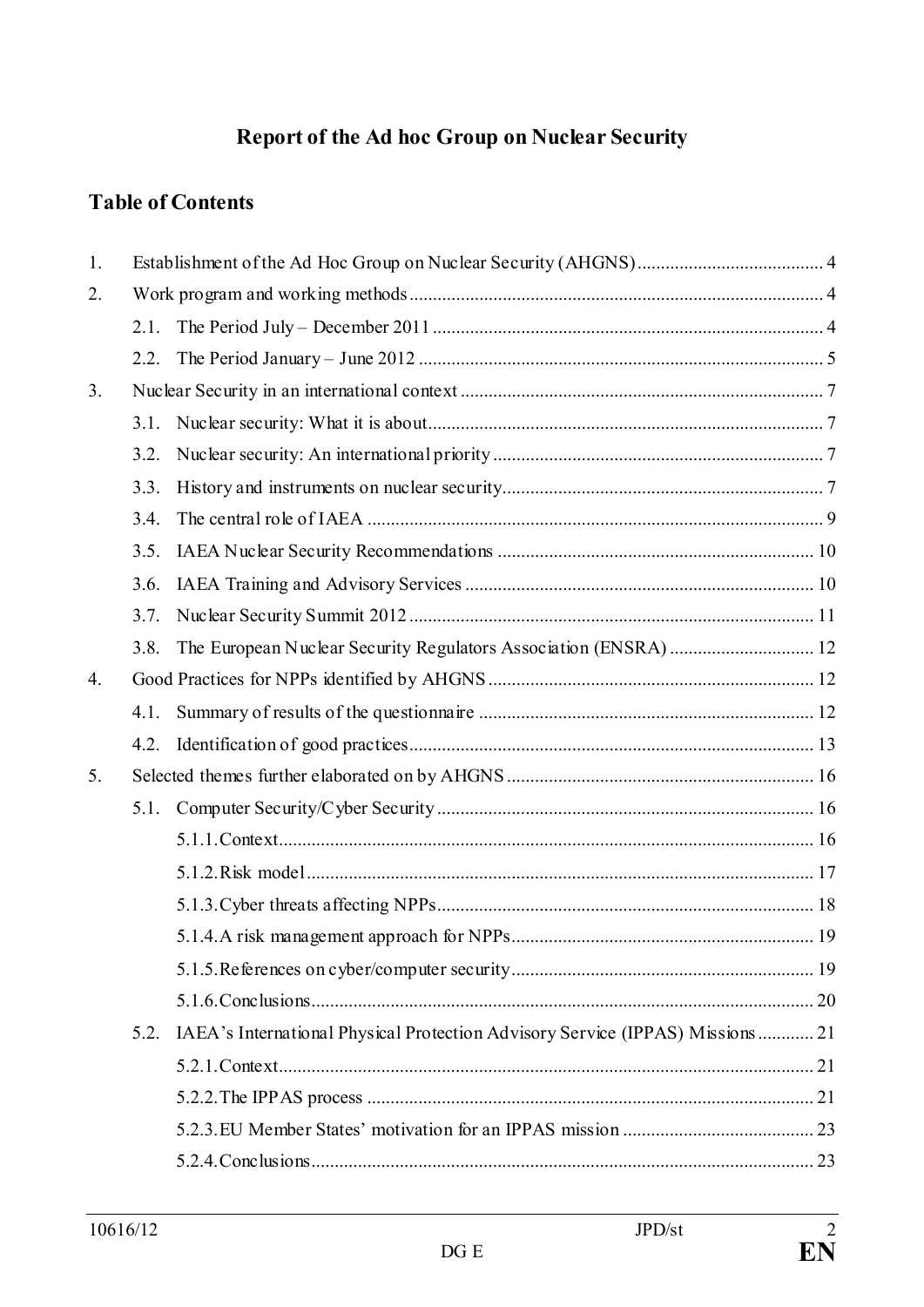|    | 5.3.          |                                                                                   |  |  |  |
|----|---------------|-----------------------------------------------------------------------------------|--|--|--|
|    |               |                                                                                   |  |  |  |
|    |               | 5.3.2. Countermeasures against intentional aircraft crash as beyond DBT event  25 |  |  |  |
|    |               |                                                                                   |  |  |  |
|    | 5.4.          | Nuclear Emergency Planning: Synergies and consistency between Safety and          |  |  |  |
|    |               |                                                                                   |  |  |  |
|    |               |                                                                                   |  |  |  |
|    |               |                                                                                   |  |  |  |
|    |               |                                                                                   |  |  |  |
|    | 5.5.          |                                                                                   |  |  |  |
|    |               |                                                                                   |  |  |  |
|    |               |                                                                                   |  |  |  |
|    |               |                                                                                   |  |  |  |
|    |               |                                                                                   |  |  |  |
| 6. |               |                                                                                   |  |  |  |
| 7. |               |                                                                                   |  |  |  |
|    | 7.1.          |                                                                                   |  |  |  |
|    |               |                                                                                   |  |  |  |
|    |               |                                                                                   |  |  |  |
|    | $\mathbf{A}$  |                                                                                   |  |  |  |
|    | B             |                                                                                   |  |  |  |
|    | $\mathcal{C}$ |                                                                                   |  |  |  |
|    | D             |                                                                                   |  |  |  |
|    | E             |                                                                                   |  |  |  |
|    |               |                                                                                   |  |  |  |
|    |               |                                                                                   |  |  |  |
|    |               |                                                                                   |  |  |  |
|    |               |                                                                                   |  |  |  |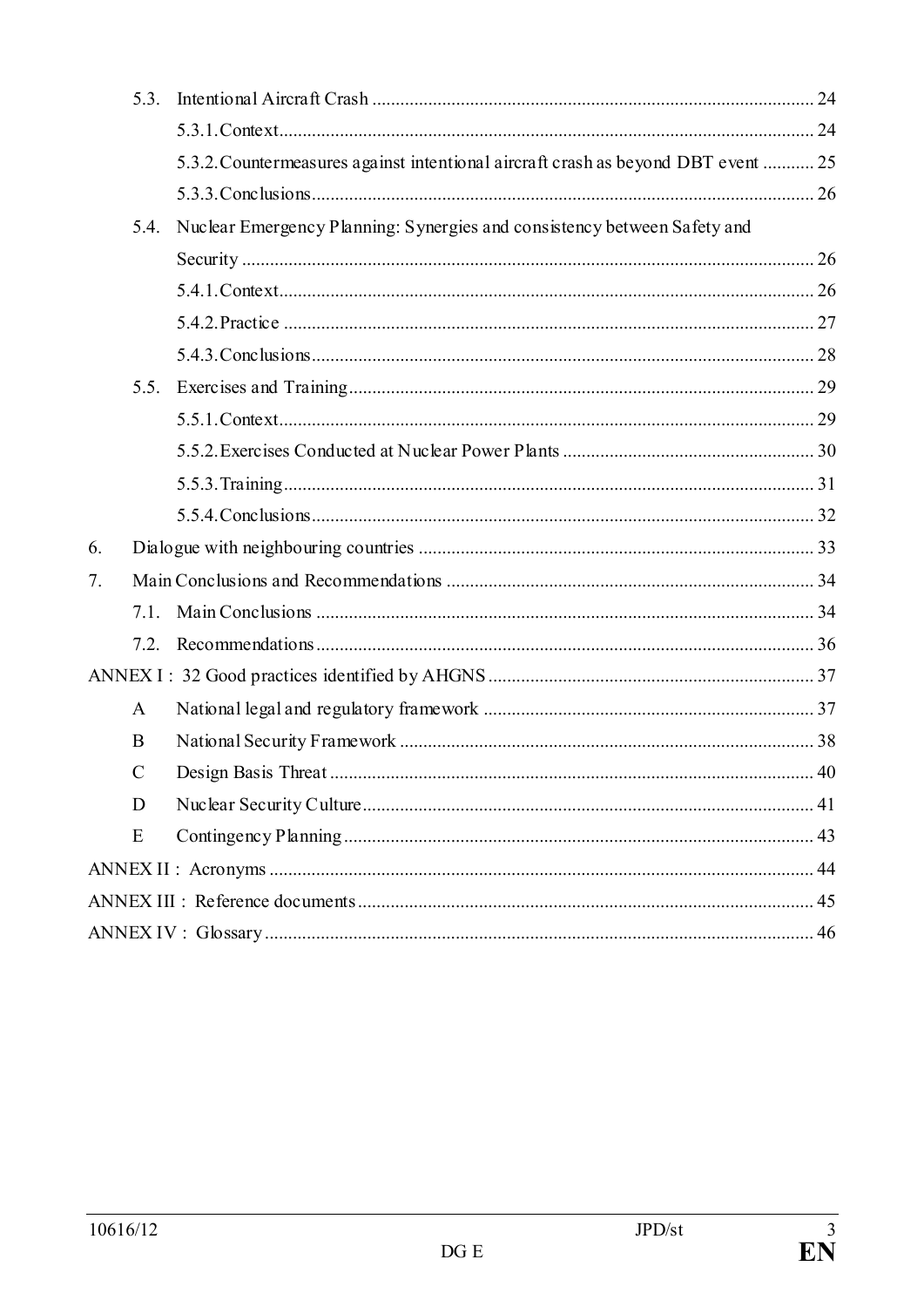#### <span id="page-3-0"></span>**1. ESTABLISHMENT OF THE AD HOC GROUP ON NUCLEAR SECURITY (AHGNS)**

After the Fukushima disaster, the European Council of 25 March 2011 decided that "the safety of all EU nuclear power plants (NPPs) should be reviewed, on the basis of a comprehensive and transparent risk and safety assessment ("stress tests")<sup>[1](#page-3-3)</sup>.

In May 2011 the European Nuclear Safety Regulators Group (ENSREG) and the Commission agreed that a two-track process should be put in place to cover the safety and the security. The scope and modalities of the safety track were agreed and the tests officially started on 1 June 2011. The preliminary outcome of this work was reported to the European Council of 9 December 2011.

To take forward the security track a new Presidency-chaired Ad Hoc Group on Nuclear Security (AHGNS) was created on 21 July 2011 on the basis of the COREPER decision and a mandate (document  $13111/11 + ADD 1 RESTREINT UE$ ). The group should deal with security of the NPPs in EU in relation to theft, sabotage, unauthorised access, unauthorised movement of nuclear material or other malicious act.

In contrast to the safety track of the "stress tests" , the work of AHGNS on the security track has not dealt with specific NPPs nor has it discussed Member States' special characteristics but has concentrated - according to the mandate – on methods for evaluating, taking preventive measures and protecting NPPs. The goal of the work of AHGNS has been to identify and share good practices and consider possible ways to improve general security principles based on the nuclear security recommendations of the International Atomic Energy Agency (IAEA).

The preliminary outcome of the work in AHGNS was reported in an interim rapport (document 17061/11+ COR 1) submitted to the European Council of 9 December 2011. This final report does not contain classified information.

#### <span id="page-3-1"></span>**2. WORK PROGRAM AND WORKING METHODS**

#### <span id="page-3-2"></span>**2.1. The Period July – December 2011**

During the Polish Presidency the AHGNS had five meetings. Bearing in mind the tasks indicated in its mandate, the AHGNS organised its work along three activities:

<span id="page-3-3"></span>**<sup>1</sup>** EUCO 10/1/11 REV 1.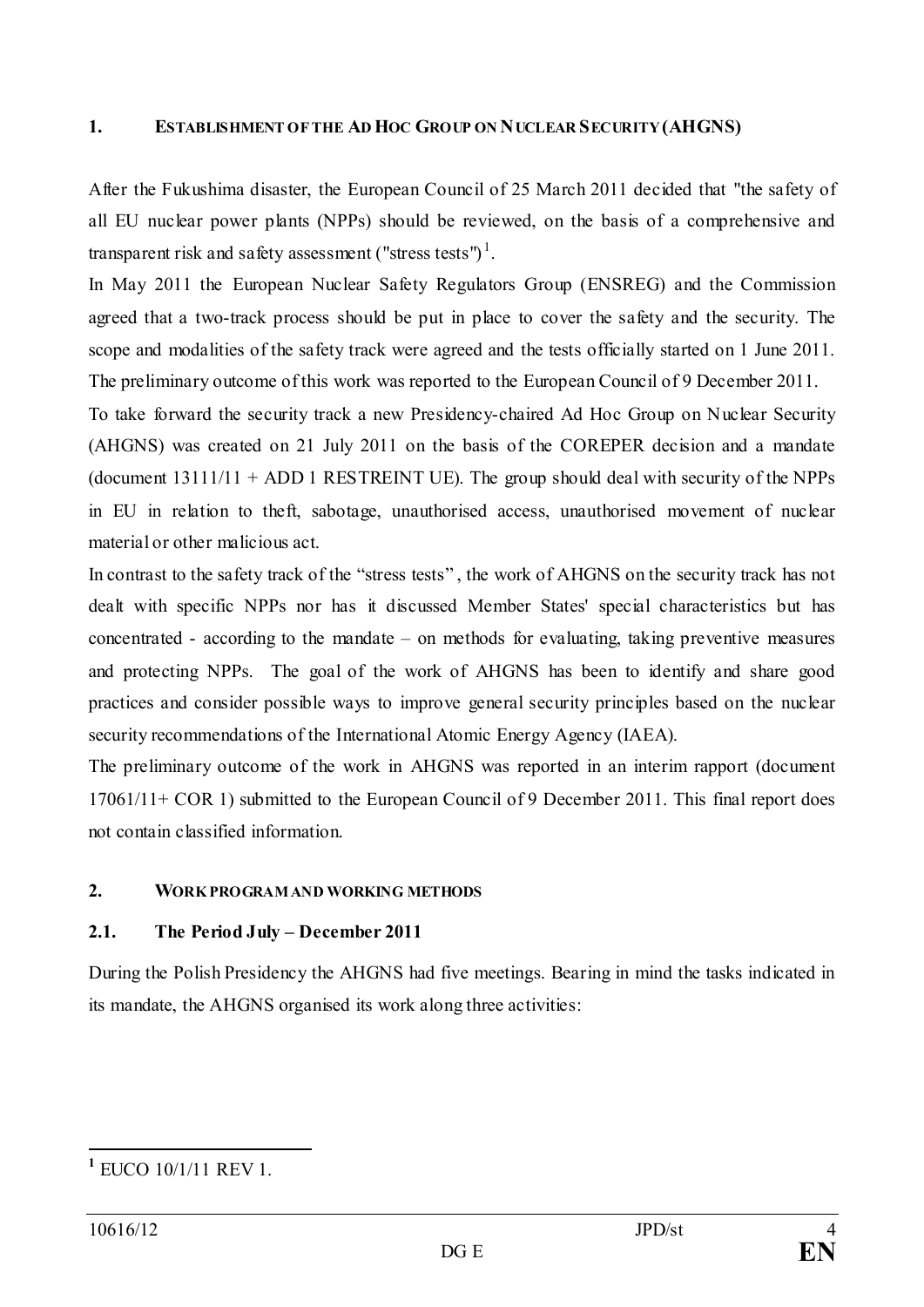- Collecting information
- Processing information
- Preparing the interim report in view of the December 2011 European Council

As the key instrument to fulfil the first above mentioned activity the Polish Presidency prepared a questionnaire<sup>[1](#page-4-1)</sup> that was circulated on 6 September 2011 and elicited replies covering almost all Member States. To a large extent these replies addressed the questionnaire in a comprehensive manner.

One of the four meetings was devoted to analysis of Member States' replies to the questionnaire, especially the elements that appeared to be shared in substance by most replies to the questionnaire and from which a series of specific good practices, currently implemented, could be identified. The last three meetings in turn were dedicated to drawing up the interim report. The resulting 32 good practices were grouped under the five headings:

- A National legal and regulatory framework,
- B National security framework,
- C Design Basis Threat,
- D Nuclear security culture
- E Contingency planning

The interim report  $(17061/11 + COR 1$  LIMITE) included 32 good practices which are found in Annex I.

With regard to the terrorism context indicated in the AHGNS mandate, most AHGNS meetings were attended by representatives of the EU Counter Terrorism Coordinator`s Office. Furthermore, a representative from ENSREG presented the working plan for the "stress tests" (safety track) carried out on the NPPs in EU.

# <span id="page-4-0"></span>**2.2. The Period January – June 2012**

During the Danish Presidency the Group met six times. Five themes were selected for more detailed analysis:

<span id="page-4-1"></span>**<sup>1</sup>** 13773/11 RESTREINT UE/EU RESTRICED.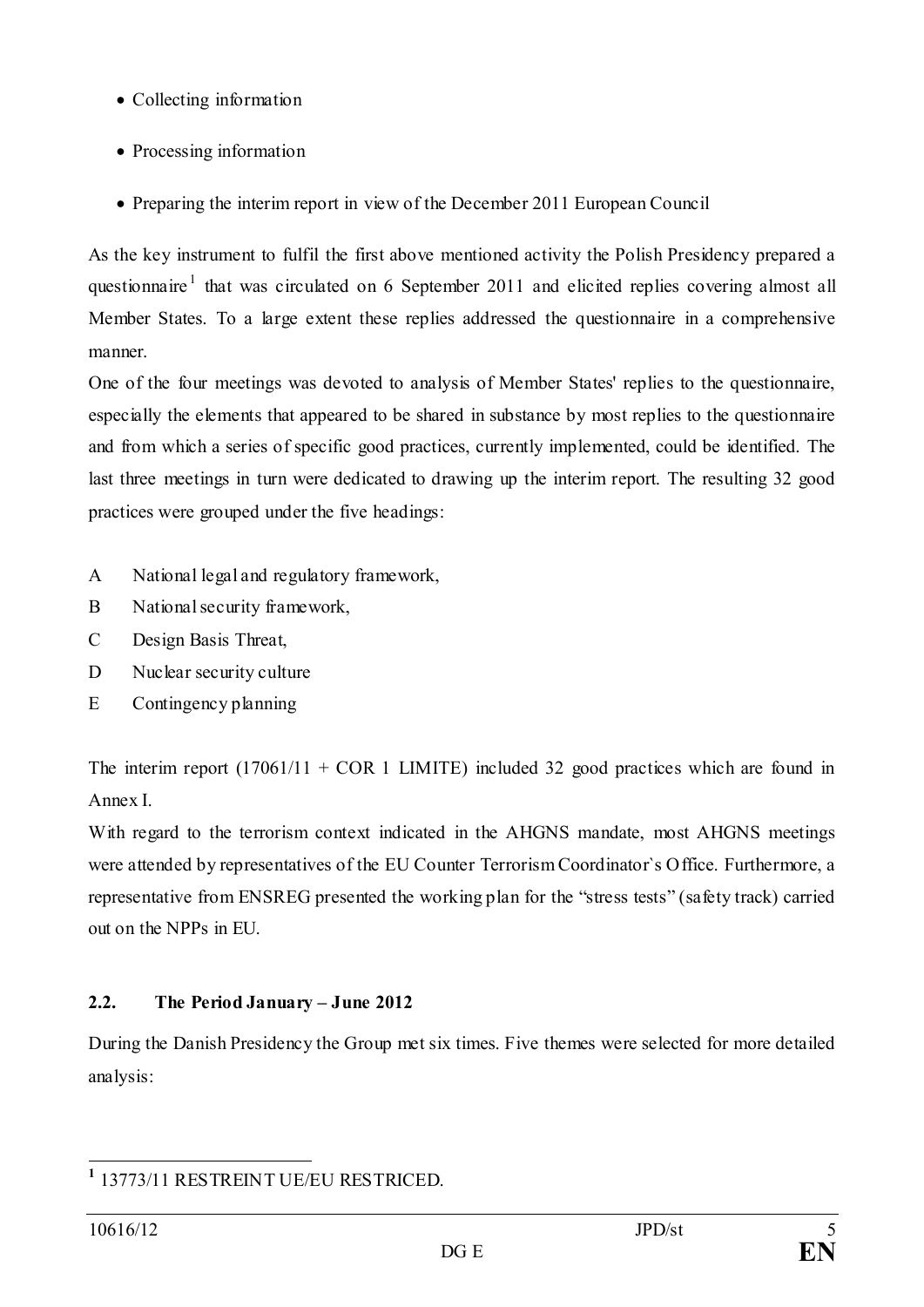- Computer Security/Cyber Security
- IAEA's International Physical Protection Advisory Service (IPPAS) Missions
- Intentional Aircraft Crash
- Nuclear Emergency Planning: Synergies and consistency between Safety and Security
- Exercises and Training

Experts from one or more Member States introduced the theme by presentations, and the theme was subsequently discussed in the Group. Altogether 10 Member States have contributed with 14 presentations on their national experience within the selected themes. IAEA participated with a presentation at the first meeting when the IPPAS theme was discussed.

The five themes are presented in section 5.

Croatia, as an acceding Member State, joined the AHGNS in January with observer status.

The chair of European Nuclear Security Regulators Association (ENSRA) was invited as an observer to the last four meetings of AHGNS and gave a presentation on the work of ENSRA.

After decision by the AHGNS the Danish Presidency invited nuclear security experts from EU's neighbouring countries to a specific meeting in Brussels on 11 April 2012, where the preliminary work of AHGNS was presented and views on NPP security were exchanged (see section 6).

In the mandate for AHGNS, it is stated that AHGNS and ENSREG shall inform each other of any recommendations resulting from their respective proceedings in connection with aspects of nuclear security. However, the "stress tests" work (safety track) carried out by ENSREG deals with specific NPPs, while the work of AHGNS on the security track deals with methods for evaluating, taking preventive measures and protecting NPPs. The value of coordination between these two different ways of working has therefore been limited.

Furthermore, the work plan of ENSREG means that the results from the "stress tests" work have not been available before 25 April 2012, which was shortly before AHGNS had to complete its work.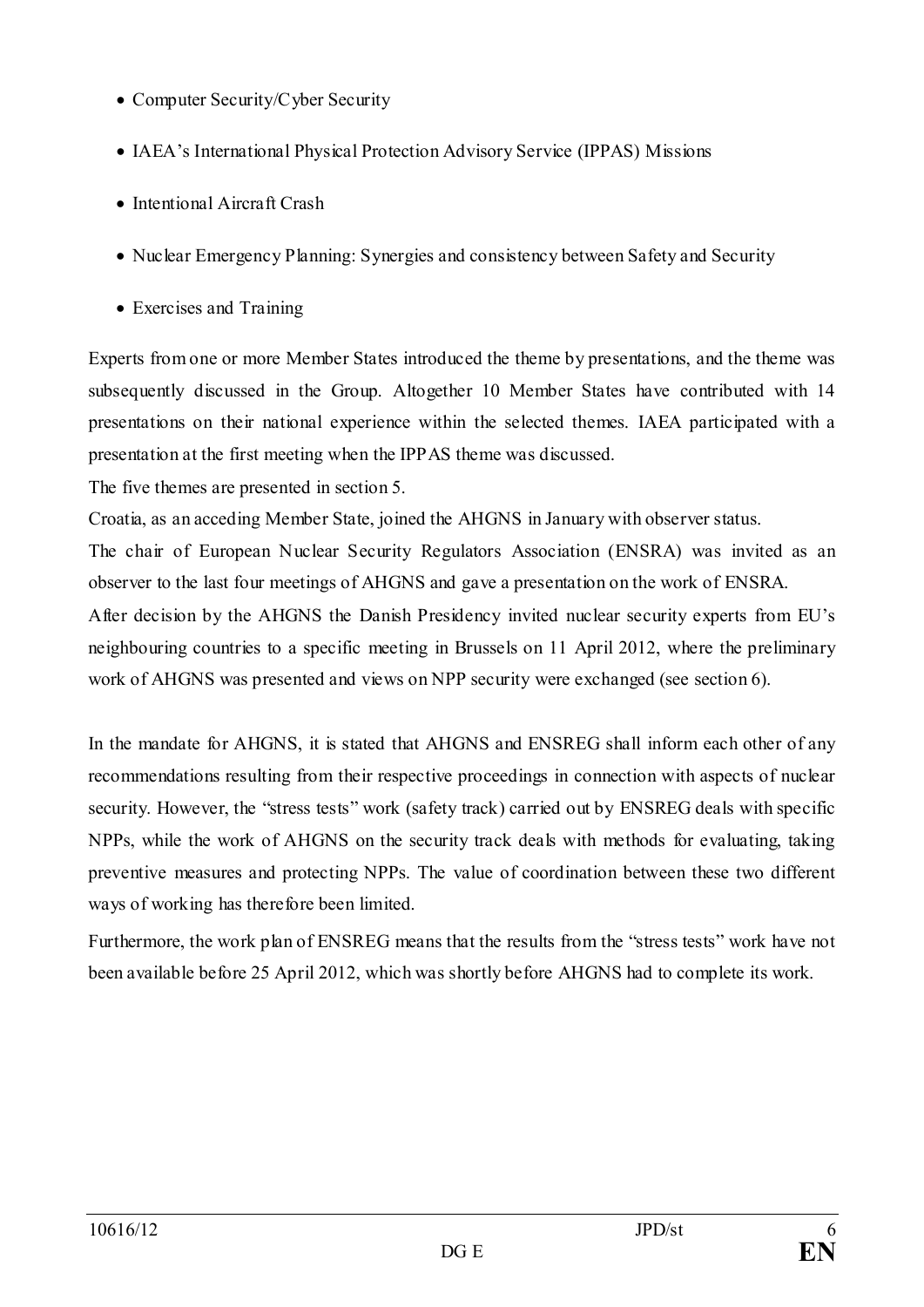AHGNS has on several occasions received information about the progress of the work on the "stress tests". In November 2011 an ENSREG representative made a presentation about the planned work in ENSREG, and the Danish Chair of AHGNS had a meeting with the ENSREG Chair on 11 April 2012, where the AHGNS Chair presented the preliminary results from the group, including the selected themes (see Section 5).

#### <span id="page-6-0"></span>**3. NUCLEAR SECURITY IN AN INTERNATIONAL CONTEXT**

#### <span id="page-6-1"></span>**3.1. Nuclear security: What it is about**

In some languages only one word applies both to safety and security to designate the prevention of hazards and the prevention of malicious acts and the term "physical protection" was introduced to cover what is now called nuclear security. In other languages depending on the field of activity safety means security and security means safety. In this document, on the basis of the international work carried out by the IAEA, nuclear security refers to:

"The prevention and detection of and response to, theft, sabotage, unauthorised access, illegal transfer or other malicious acts involving nuclear or other radioactive substances or their associated facilities."

#### <span id="page-6-2"></span>**3.2. Nuclear security: An international priority**

There is an international consensus that responsibility for nuclear security within a State rests entirely with that State as it's a matter of national security. Furthermore each State has its specific context and evaluation of the threat. However, the threat of nuclear terrorism has been recognised by all States as a matter of great importance, which explains the growing need for international cooperation and exchange of good practices to carry on the enhancement of nuclear security.

#### <span id="page-6-3"></span>**3.3. History and instruments on nuclear security**

From the beginning of the 1970s, the IAEA has served as a forum where experts have been able to exchange their national experiences in the field of physical protection of nuclear materials. The outcome of the different discussions and exchanges was issued in a document entitled "The Physical Protection of Nuclear Material" in 1972 (with subsequent revisions of this document being published as IAEA Information Circular: INFCIRC 225). The document was written in the form of recommendations with a technical and evolutionary character.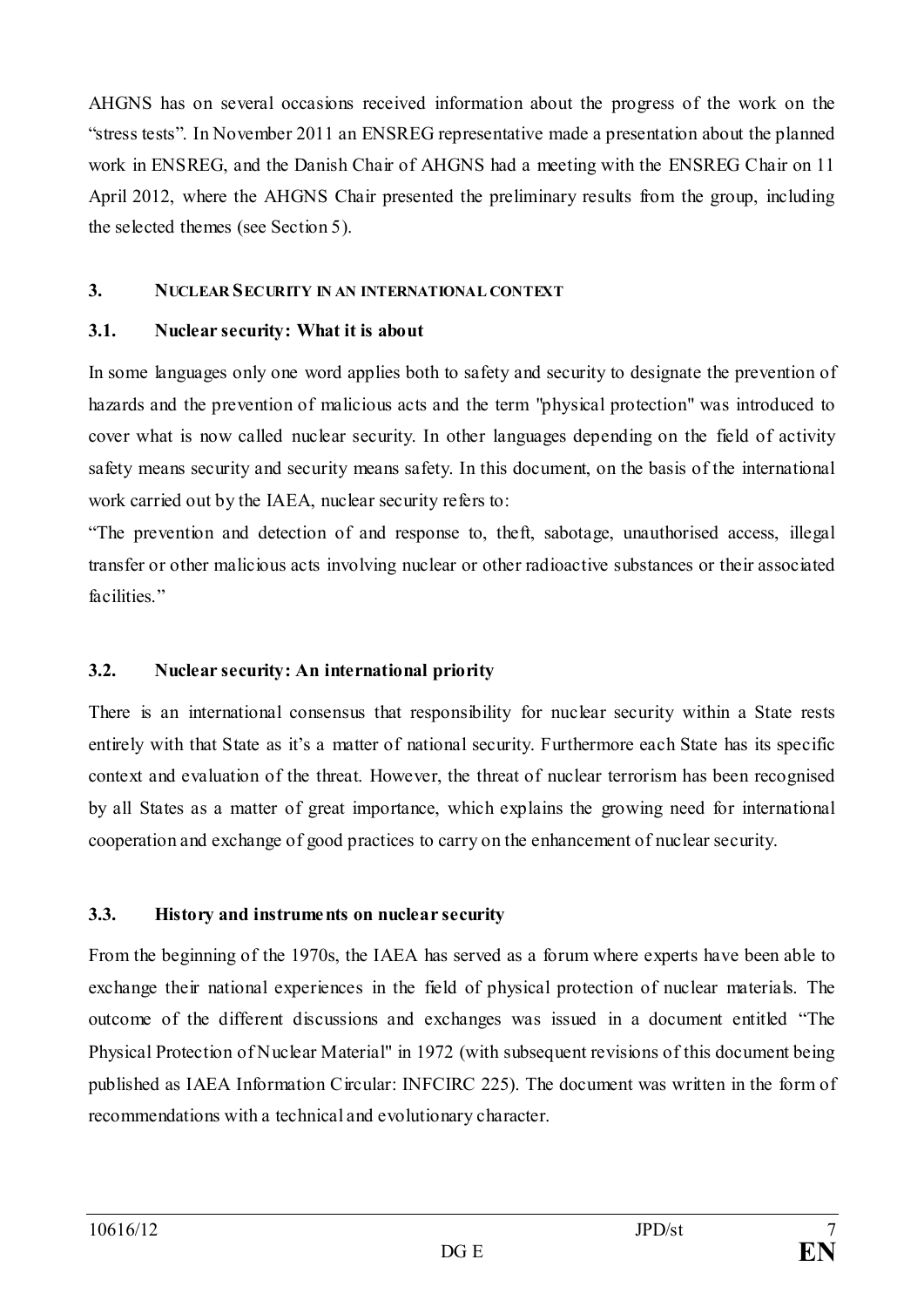These recommendations were followed by the development of a Convention on the Physical Protection of Nuclear Material (CPPNM), under the auspices of the IAEA, opened in 1980 for the signature of States, and entered into force on February  $8<sup>th</sup>$  1987. By ratifying the CPPNM, contracting parties take commitment to develop and implement a nuclear security legal framework. An Amendment to the CPPNM, signed July 8th, 2005, significantly widens the reach of the CPPNM, while the initial text essentially concerned the protection of nuclear materials during international transport to the domestic use of the nuclear materials (in installations, in storing and in the course of transport). The Amendment also concerns the protection of nuclear materials and nuclear facilities against sabotage. All EU Member States as well as the European Atomic Energy Community (EURATOM) are contracting parties of the 1980 Convention and have participated to the negotiation of the Amendment to the CPPNM. This Amendment has not yet entered into force. In particular, the Amendment brings up the first responsibility of States in protecting nuclear materials and nuclear facilities against theft or sabotage. It requires however that the physical protection system implemented in every State applies the Fundamental Principles of Physical Protection of Nuclear Material and Nuclear Facilities, insofar as is reasonable and practicable.

This Amendment provides a more effective tool appropriate to meet the expectations of society in considering the risks of malevolence or of terrorism. By ratifying this Amendment, States undertake a commitment to ensure the security of nuclear material in domestic storage, use and transport and of its nuclear facilities (including NPPs).

It has to be emphasised that EU Member States contribute permanently to the IAEA efforts and promote the CPPNM in all their international relations.

With the same overall objectives, the Security Council of the United Nations Organisation decided to adopt specific resolutions against nuclear terrorism:

• The Resolution 1373, adopted in 2001 after the 9/11 attacks, requires member states to take measures tending to fight against the terrorism and to control their borders.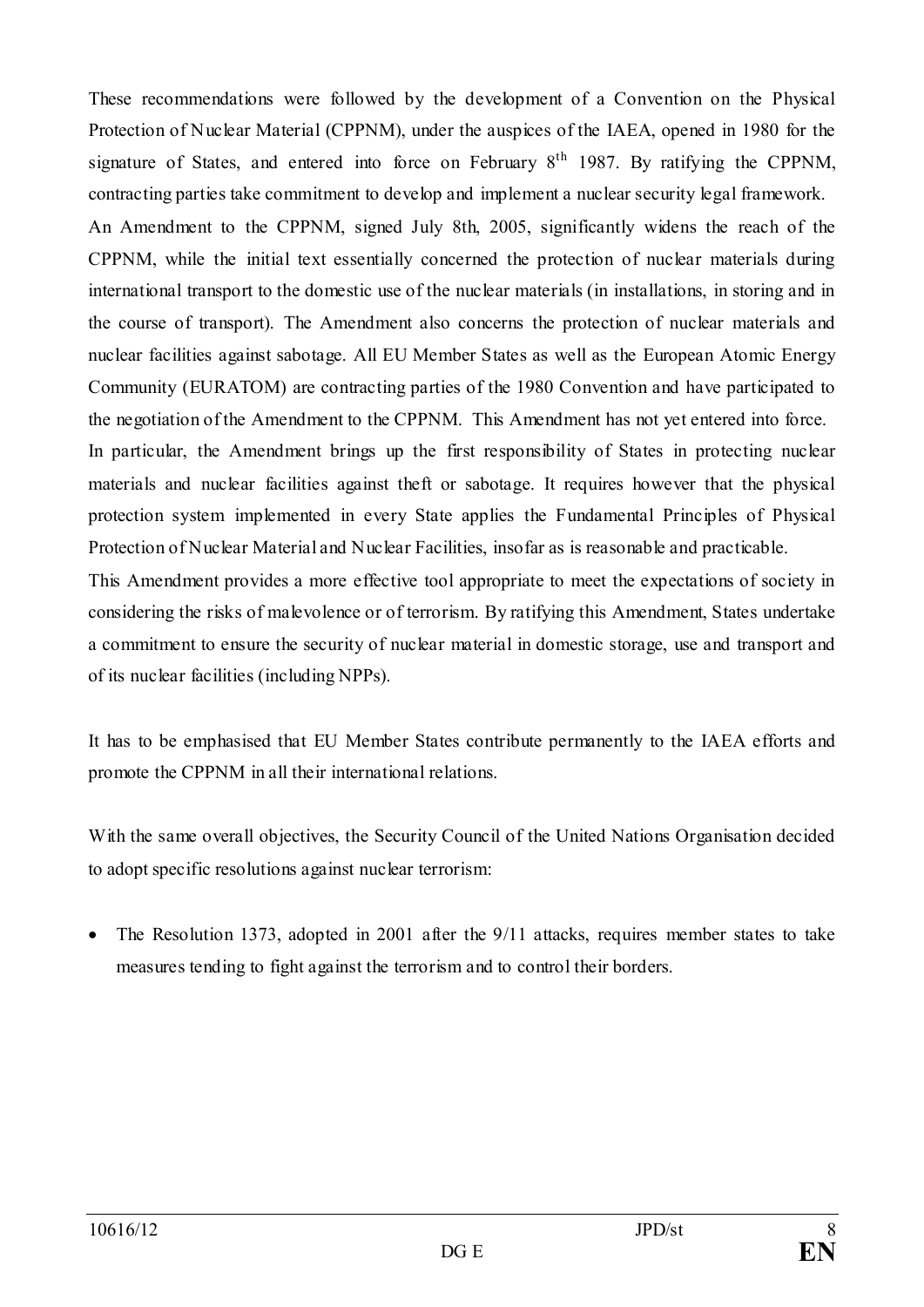• The Resolution 1540, dealing with Weapon of Mass Destruction was unanimously adopted on April 28th, 2004. It is legally binding, and implies in particular a change of the legislation of member states. It decides that States shall refrain from supporting by any means non-State actors that attempt to acquire, use or transfer nuclear, chemical or biological weapons and their delivery systems. It reaffirms the interest of an international cooperation in civil nuclear energy. In particular, it requires States to maintain "appropriate effective physical protection".

In September 2005, the International Convention for the Suppression of Acts of Nuclear Terrorism was opened for signature and on July 7th, 2007 it came into effect. It is primarily an international criminal law instrument that defines certain acts as criminal offences and obliges States Parties to establish their jurisdiction over such offences, to render them punishable under their domestic law and to provide for extradition or prosecution of alleged offenders. However, it also obligates States Parties to protect radioactive material (including nuclear material), taking into account IAEA recommendations (which include INFCIRC 225).

Even if nuclear security is the responsibility of States, the universal adherence to and full implementation of international nuclear security instruments is needed.

# <span id="page-8-0"></span>**3.4. The central role of IAEA**

As part of its efforts in nuclear security, the IAEA's Board of Governors has approved a series of Nuclear Security Plans that set out the IAEA programmes for nuclear security. One component of the Nuclear Security Plans has been the development of the Nuclear Security Series of documents which provides nuclear security fundamentals, recommendations and implementing and technical guides for Member States to assist them in implementing new nuclear security regimes, or in strengthening existing regimes.

The Nuclear Security Series is designed in a tiered approach with:

- the Fundamentals-level publication providing the overall Objective and Essential Elements for the entire regime,
- the Recommendations-level publications outlining what a regime should do in specific areas of nuclear security,
- and the implementing and technical guides publications providing detailed guidance about how to establish specific nuclear security systems regimes and measures.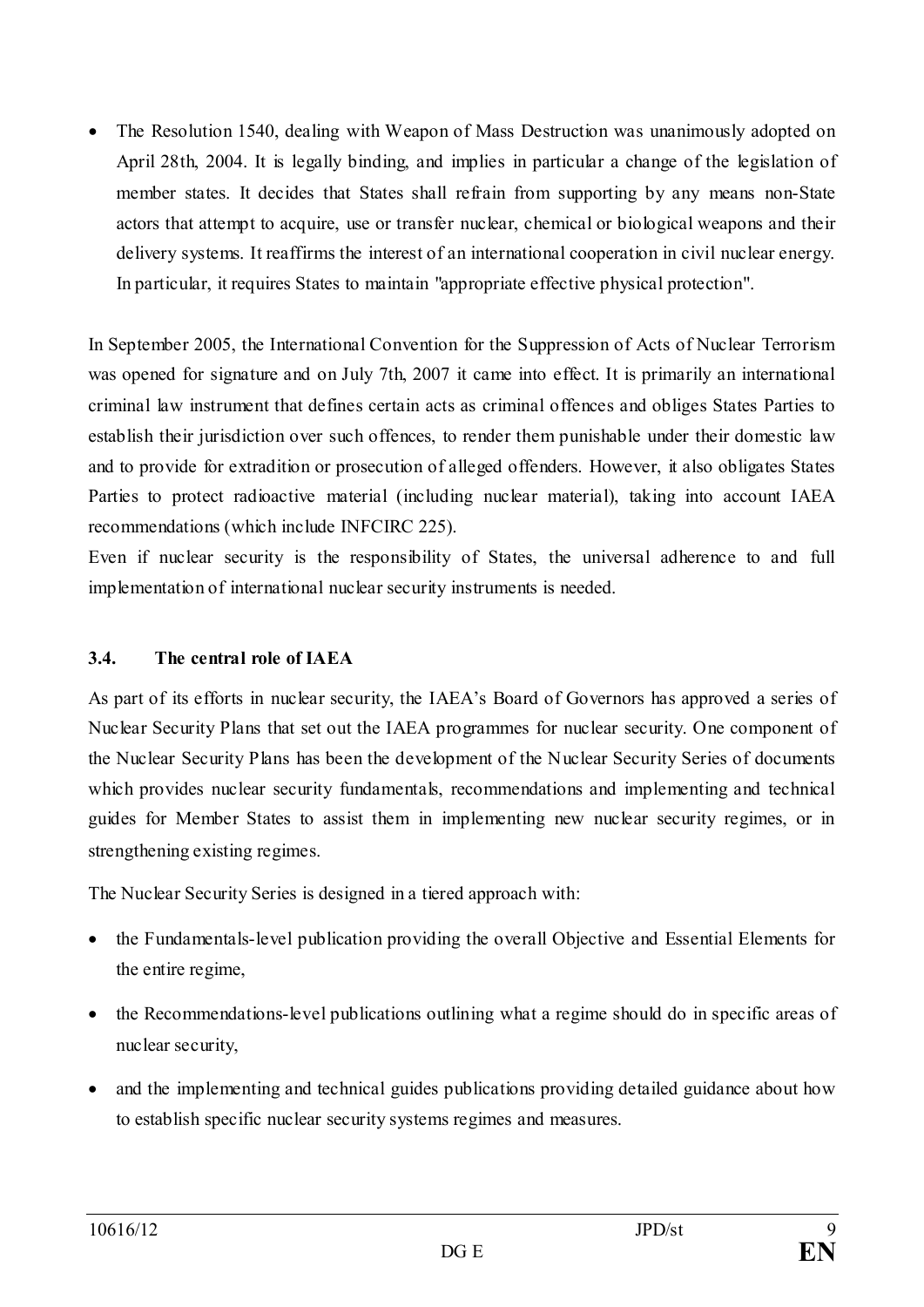## <span id="page-9-0"></span>**3.5. IAEA Nuclear Security Recommendations**

At the recommendations level, one key document is the Nuclear Security Recommendations on Physical Protection of Nuclear Material and Nuclear Facilities (INFCIRC/225/Revision 5) which has the objective to achieve effective physical protection against the theft or unauthorised removal of nuclear material and against the sabotage of nuclear facilities and transports.

The recommendations in INFCIRC/225/Revision 5 relate to:

- the objectives of a States' physical protection regime; the elements of a States physical protection regime for nuclear material and nuclear facilities;
- the requirements for measures against unauthorised removal of nuclear material in use and in storage;
- the requirements for measures against sabotage of nuclear facilities and nuclear material in use and in storage;
- and the requirements for measures against unauthorised removal and sabotage of nuclear material during transport.

Such requirements involve the prevention (first line of defence), the detection (second line of defence), the response (third line of defence) and mitigation or recovery procedures (fourth line of defence).

Implementing guides or technical guidance documents give detailed advice on how to implement the recommendations. For instance these documents deal with topics such as threat assessment, vital area identification, security of transport, internal threat (insider) and nuclear security culture.

# <span id="page-9-1"></span>**3.6. IAEA Training and Advisory Services**

An objective of IAEA is also to strengthen the capability of States to assess the vulnerability of their nuclear facilities to possible malicious acts. This will be achieved by providing, on request, assessment services, together with associated advice and follow-up actions to improve security arrangements at specific locations, by the development of the appropriate methodologies, by the provision of training and through other supporting activities.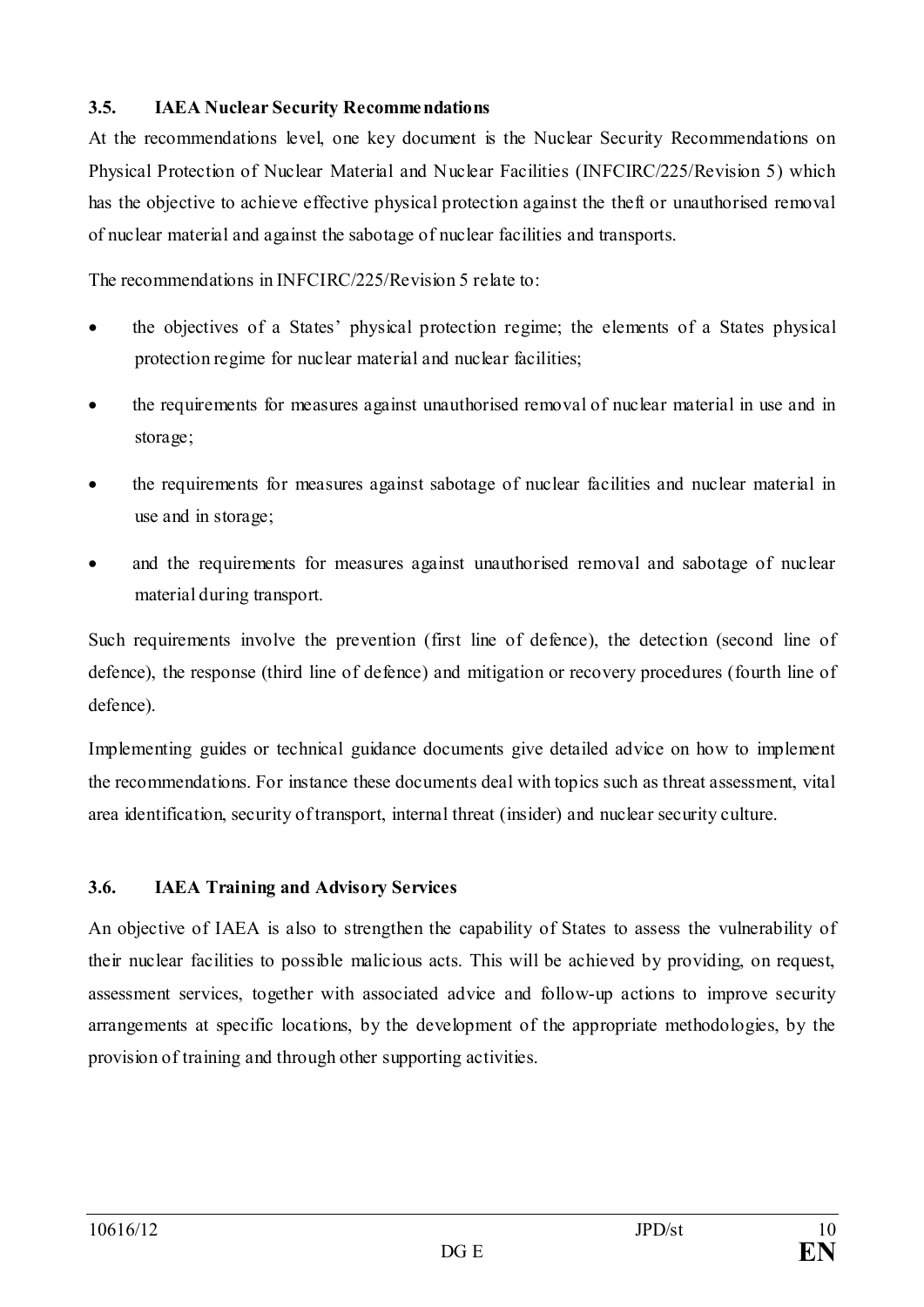In this field, the IAEA offers a system of peer review of State regimes and nuclear facilities physical protection through the International Physical Protection Advisory Service (IPPAS). IPPAS not only provides States with advices to help strengthening the effectiveness of their physical protection systems but also identifies good practices. This service covers the interface between safety and security (see section 5.2).

IAEA provides additional peer review services such as the Integrated Regulatory Review Services (IRRS). When a security module is included in the IRRS scope, at the choice of the hosting country, it might also provide valuable insights about the robustness and adequacy of the nuclear security regulatory regime of that country.

## <span id="page-10-0"></span>**3.7. Nuclear Security Summit 2012**

The importance and necessity of nuclear security worldwide was stressed again at the Nuclear Security Summit (NSS) in Seoul in March 2012. The scope of the NSS is much broader than only the security of NPPs. However, a number of the statements addressed in the NSS Communiqué include recommendations identical or very similar to those discussed by AHGNS:

- The importance of countries' ratification of CPPNM and its amendment, and of implementation of IAEA's INFCIRC/225/Rev.5 in their national practice
- Recognition of the essential role of IAEA and its Nuclear Security Plans
- Encouragement to make use of IAEA's activities to assist national efforts to enhance the nuclear security infrastructure
- That nuclear safety and security measures should be designed, implemented and managed in a coherent and synergistic manner at nuclear facilities
- That emergency plans, response and mitigation capabilities should address both nuclear safety and security
- The importance of developing and enhancing a nuclear security culture including all stakeholders by education and training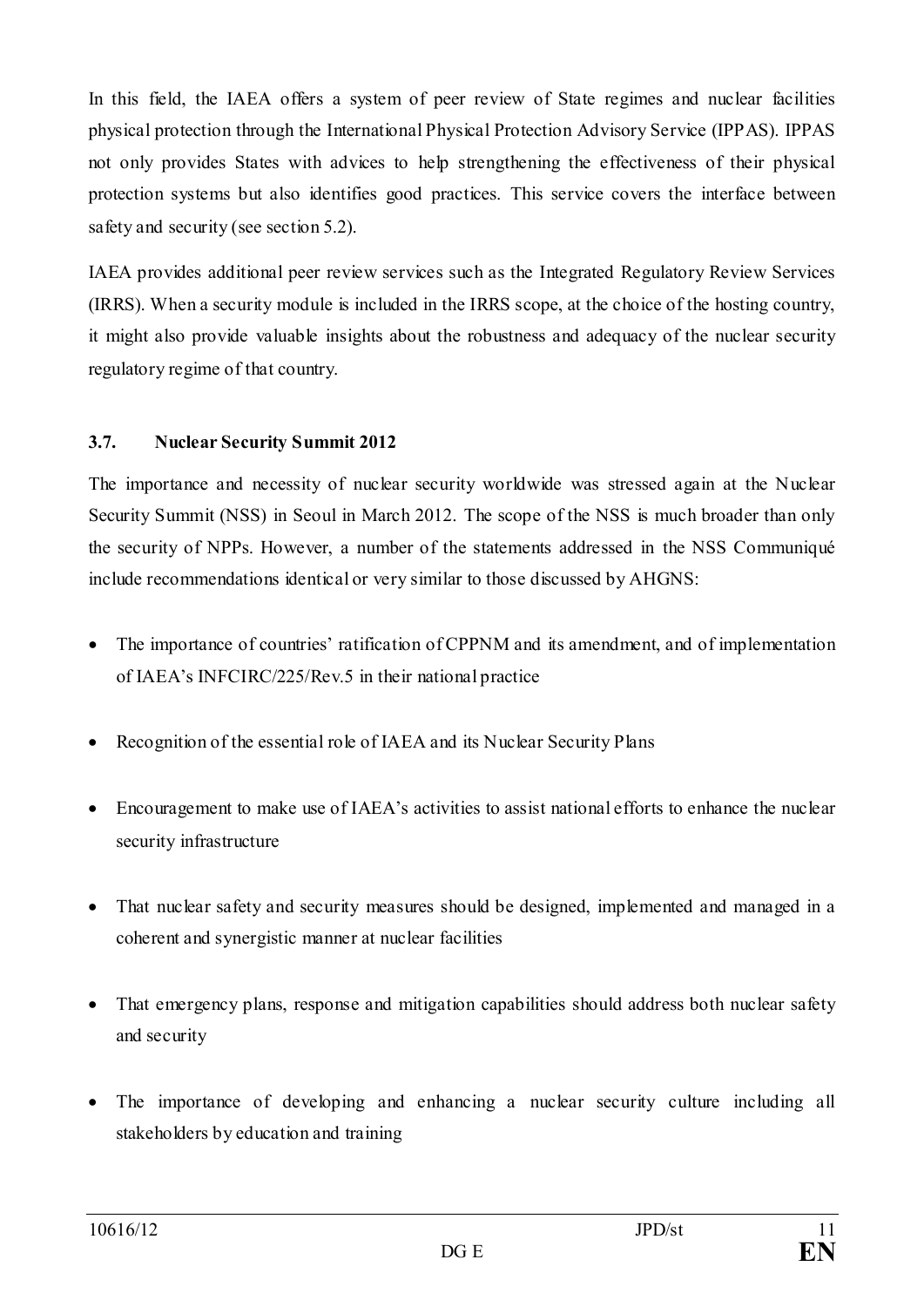- Enhancement of information security and cyber security to protect nuclear facilities from malicious act
- The importance of sharing best practices on bilateral as well as multilateral basis

## <span id="page-11-0"></span>**3.8. The European Nuclear Security Regulators Association (ENSRA)**

Since the second half of the 1990s, an informal group of European governmental regulatory authorities involved in nuclear security have met to share their views and experiences in their field of competence. To strengthen the network and in view of the importance attached to the security of nuclear material and nuclear facilities, the ENSRA was founded in 2004 (Madrid), modelled on a similar group of European safety authorities, the Western European Nuclear Regulators Association (WENRA). Currently, the regulatory bodies of the following states are members of the ENSRA: Belgium, Czech Republic, Finland, France, Germany, Hungary, the Netherlands, Slovakia, Slovenia, Spain, Sweden, Switzerland and the United Kingdom.

The objectives of the ENSRA are:

- to facilitate confidential exchange on nuclear security matters
- to provide the IAEA and other official bodies with a source of expert advice
- to develop a comprehensive understanding of the fundamental principles of physical protection
- to promote and achieve a common approach in nuclear security within Europe
- to establish professional competence in the field of nuclear security.

# <span id="page-11-1"></span>**4. GOOD PRACTICES FOR NPPS IDENTIFIED BY AHGNS**

#### <span id="page-11-2"></span>**4.1. Summary of results of the questionnaire**

As mentioned in section 2.1 the Polish Presidency prepared a questionnaire in order to obtain the necessary information from Member States in the field of the nuclear security. The analysis of their replies has shown that all Member States have established a nuclear security regime based on the principles of the CPPNM with its Amendment and IAEA recommendations. The nuclear security regimes are commensurate to the extent of the nuclear industry in each State.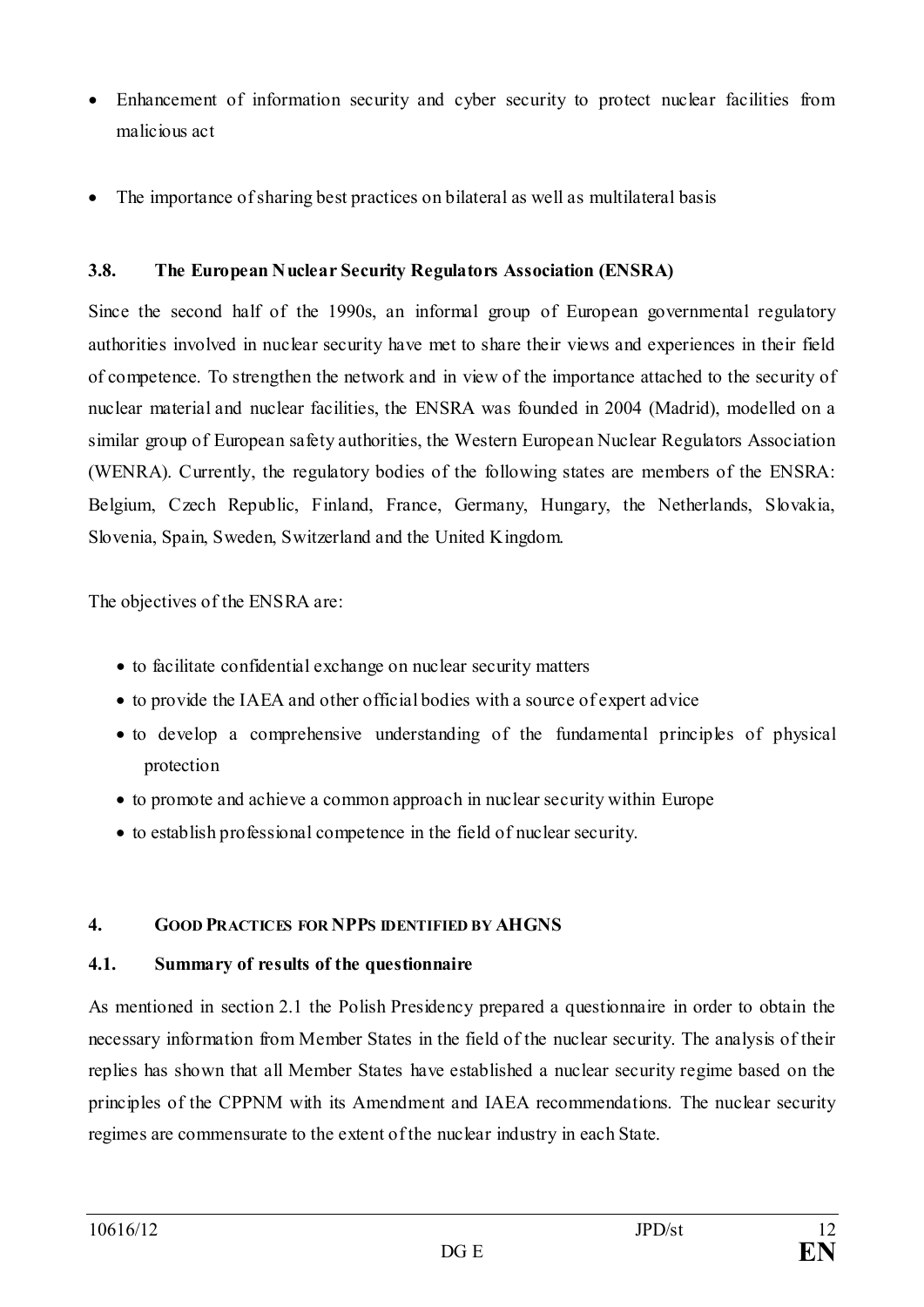The 32 good practices in accordance with the scope of the mandate do not take into account parts of the replies that depend on national circumstances, legal or administrative systems. Moreover, they do not in any way reflect an assessment of existing national security regimes in the EU and they could apply without prejudice to Member States' specific characteristics (e.g. the extent of their nuclear sector or their administrative organisation) and circumstances.

The implementation of good practices has to take account of national administrative and institutional arrangements as well as to the extent and nature of national nuclear sectors.

In several instances the need to ensure consistency between safety and security measures as well as to effectively take into account the multiplicity of actors, public and private, involved at all levels is stressed. While in several instances the good practices are in substance equivalent to those presented in IAEA reference documents or in provisions of the CPPNM with its Amendment these good practices remain valuable as they derive from the experience drawn in implementing international guidance.

## <span id="page-12-0"></span>**4.2. Identification of good practices**

The 32 good practices set out at Annex I can be grouped into two broad categories: those which relate to the national legal and regulatory framework (bullet i to iv below) and those which relate to the implementation and maintenance of a nuclear security regime (bullet v to x below). Without prejudice to the full text of the good practices and to the relevance of each and every of them the section below intends to sum up their main elements.

i. While defining the legal and regulatory framework for nuclear security, as required by the CPPNM with its Amendment it is ensured that interfaces with other legal and regulatory frameworks (such as radiation protection, safety, transport of dangerous goods, safeguards, non-proliferation, etc.) are duly considered and managed.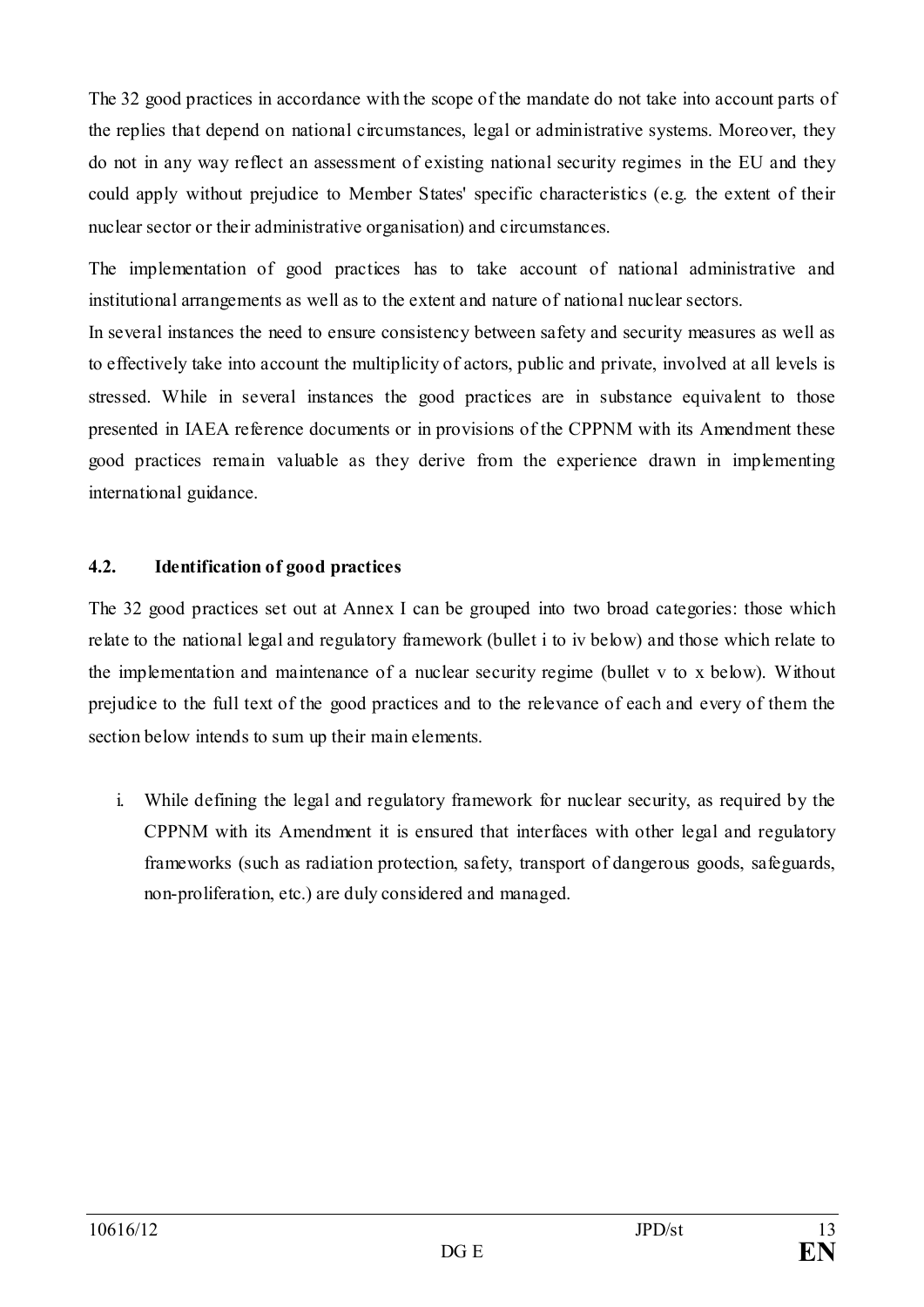- ii. The State carries out the definition and assessment of the threats to the NPPs, be it through the design basis threats (DBT) or the threat assessment**[1](#page-13-0)** . Several experts from different organisations with expertise in the field of intelligence, law enforcement and nuclear security work closely together and are involved in the threat assessment process. Moreover the threat assessment is formally reviewed on a regular basis or whenever deemed necessary, and if necessary the DBT is updated.
- iii. The nuclear security regime is regularly assessed in order to verify its efficiency and its consistency with the development of international instruments, lessons learned from significant events and changes in the DBT or threat assessment.
- iv. Mechanisms for the exchange of information among various actors of nuclear security are implemented to guarantee the confidentiality, integrity and availability of information. To ensure that sensitive information is appropriately protected such mechanisms are based on a national system of information classification.
- v. It is essential to take into consideration the nuclear security requirements at a very early stage in the life-cycle of any NPP starting at the design stage. Similarly, nuclear security measures have to be implemented from the construction stage and their tests be completed prior to the placement of nuclear material on-site. It may be necessary to consider that the threats may evolve during the development of the project from design to operating stage.
- vi. The performance of its nuclear security systems is demonstrated by the operator and evaluated by the State. In this respect, it is considered that technical expertise to perform this evaluation at a State level is necessary, including capacities to test components of nuclear security systems implemented at NPPs.

<span id="page-13-0"></span>**<sup>1</sup>** For this purpose, the IAEA implementing guide "IAEA Nuclear Security Series N0 10 Development, Use and Maintenance of the Design Basis Threat" may be considered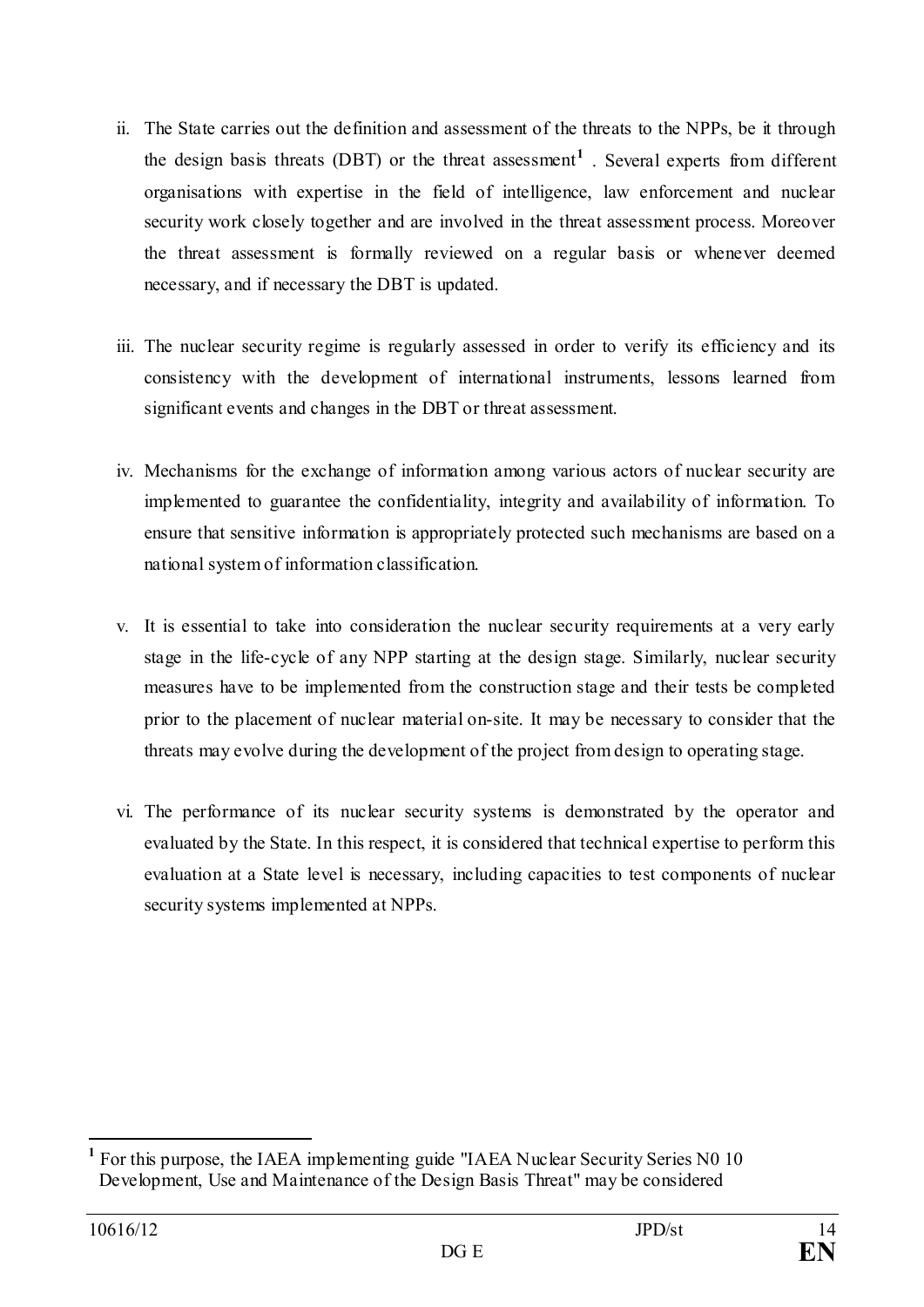- vii. The operator of NPPs implement measures, supported by a strong management system, to ensure that security systems remain effective and in accordance with conditions set by the competent authority, report failures and take corrective measures. In this respect regular maintenance, verification tests and exercises as well as review of existing physical protection systems according to evolutions of the DBT or threat assessment are key components and are performed according to approved procedures and schedules. Regular inspections are carried out by the competent authority.
- viii. Notwithstanding the operator's prime responsibility for the implementation of nuclear security on its NPP (e.g. physical protection structures and devices, on-site procedures, contingency plans), the operator and the State coordinate as regard to prevention/detection and intelligence measures as well as in term of response mainly in situations involving threat within and beyond the DBT, when additional response resources may be necessary in order to complete forces and resources at operator level.
- ix. Screening of persons to assess their trustworthiness in order to determine, in a graded manner, the areas in the NPP and category of nuclear material and of information to which they may have access, appears to be an effective mean to reduce insider threat. Special attention is paid to temporary personnel. In this respect the operator may rely on State organisations to obtain information for the screening.
- x. Nuclear security culture is an essential component of the security of NPPs. The nuclear security culture is promoted at all levels by operators and State. Several national legal and regulatory frameworks have requirement related to the security culture. All people, including top level managers, involved in the design and operation of an NPP must be fully aware of their responsibility for the security of the plant.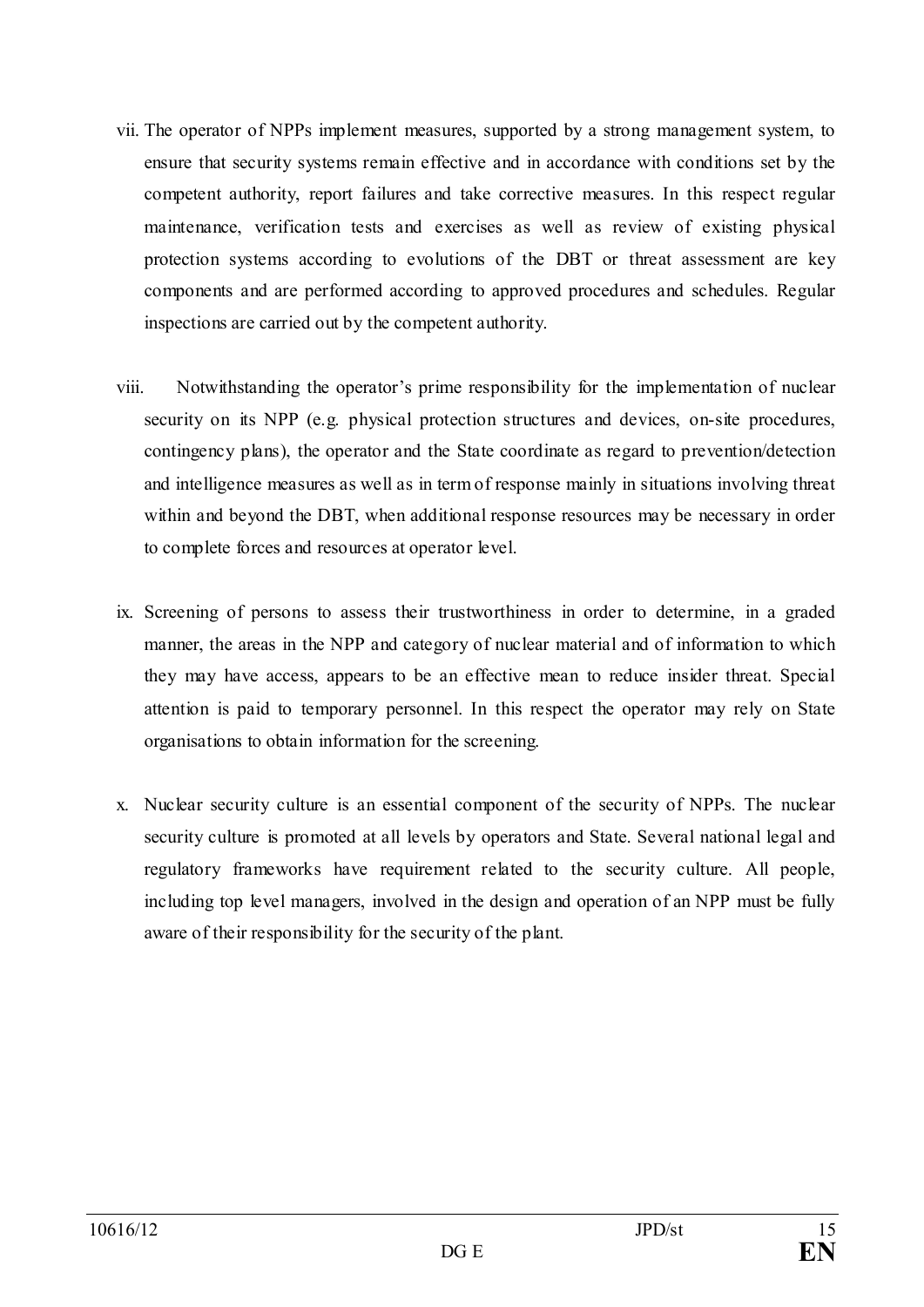#### <span id="page-15-0"></span>**5. SELECTED THEMES FURTHER ELABORATED ON BY AHGNS**

During the Danish Presidency the AHGNS selected five themes for further discussion and elaboration within the group. The five themes were selected based on topics highlighted in the conclusions of its interim report, the mandate of the AHGNS and with the aim of AHGNS being able to add value to the already existing good practices/guidance on these subjects.

# <span id="page-15-1"></span>**5.1. Computer Security/Cyber Security**

## <span id="page-15-2"></span>*5.1.1. Context*

Regarding threats connected with cyber security and the key role of Information and Communication Technology (ICT) systems and Instrumentation and Control (IC) systems **[1](#page-15-3)** in any NPP, high priority has to be assigned to cyber security. As in other areas of nuclear security it is the Member States' responsibility to ensure reasonable protection against malicious acts caused by cyber attacks, if these attacks can have unacceptable radiological consequences. An analysis of all relevant threats must be done by the Member States, preferably in line with the principles for the DBT process as it is used for nuclear security in general. The threat analysis should include but not be limited to the possibility of combined attacks using both cyber and physical means (e.g. cyber attack on physical protection systems to support subsequent "physical attack").

In order to protect NPPs appropriately against the identified cyber threats, protection measures need to be applied. The decision on the level of protection sufficient for reasonable protection lies with the Member States. The decision should be based on an evaluation of risks which includes insider threats and the fast evolving nature of cyber threat.

When dealing with cyber threats against NPPs it is important to look at the overall use of IC/ICT systems at the plant e.g. their interfaces and interdependencies and the information contained in different systems. All IC/ICT-systems and components of an NPP may be grouped and protected according to the potential direct or indirect consequences on the safety or security of the plant in case of a cyber attack on these systems.

<span id="page-15-3"></span>**<sup>1</sup>** Information and Communication Technology (ICT) systems and in Instrumentation and Control (IC) systems, here after referred to as IC/ICT systems.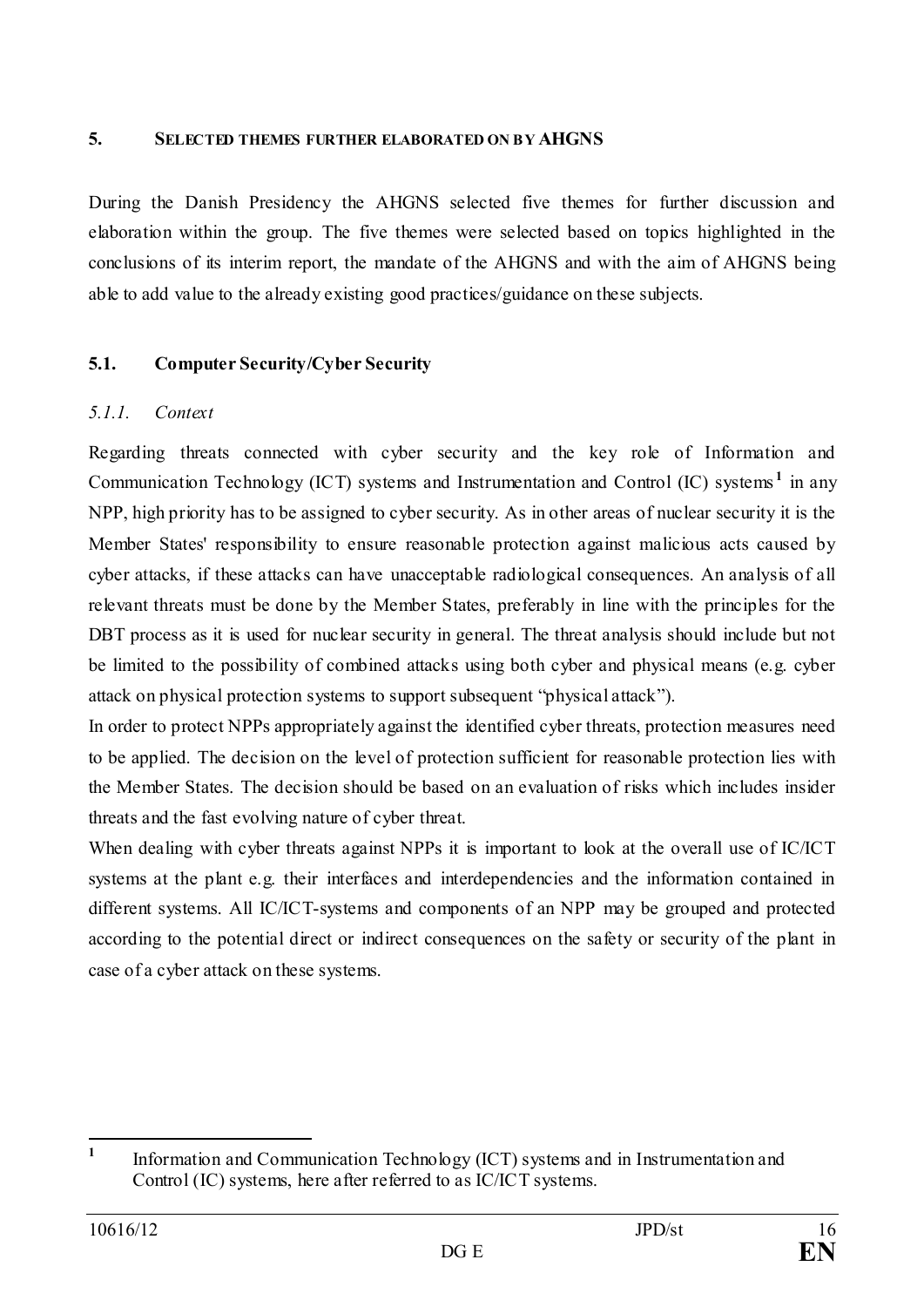## <span id="page-16-0"></span>*5.1.2. Risk model*

A very basic risk model can be used to periodically evaluate risks, once appropriate protection measures have been suggested. Risk, in this IC/ICT context, is the potential that a given threat will exploit vulnerabilities of an asset or group of assets and thereby cause harm to the organization<sup>[1](#page-16-1)</sup>, the people or the environments.

The model is based on the following components:

- Target identification no matter whether it is IC/ICT-systems, information, or it is the plant itself, it is necessary to identify critical assets that can be targets.
- Relevant threats definitions: threats to assets are identified in line with the threat assessment process and DBT (attributes and characteristics of adversaries).
- Risk assessment: considering the identified threats, risks are assessed and the appropriate technical and organizational measures are implemented in order to prevent an attack and to mitigate its consequences.
- Control and sustainability: the mechanisms necessary to test performance, maintain the effectiveness and to review the protection measures in place on a regular basis.

Risk assessment is a method to analyze the residual risk when applying protection measures.

When it comes to IC/ICT-components in Critical Infrastructure, critical components include Industrial Control Systems (ICS) and especially Supervisory Controls and Data Acquisition systems also called SCADA – systems which also include systems for operating, controlling, managing and monitoring an NPP. There can be several SCADA systems in an NPP which are not necessarily interconnected.

<span id="page-16-1"></span>**<sup>1</sup>** ISO/IEC 27005.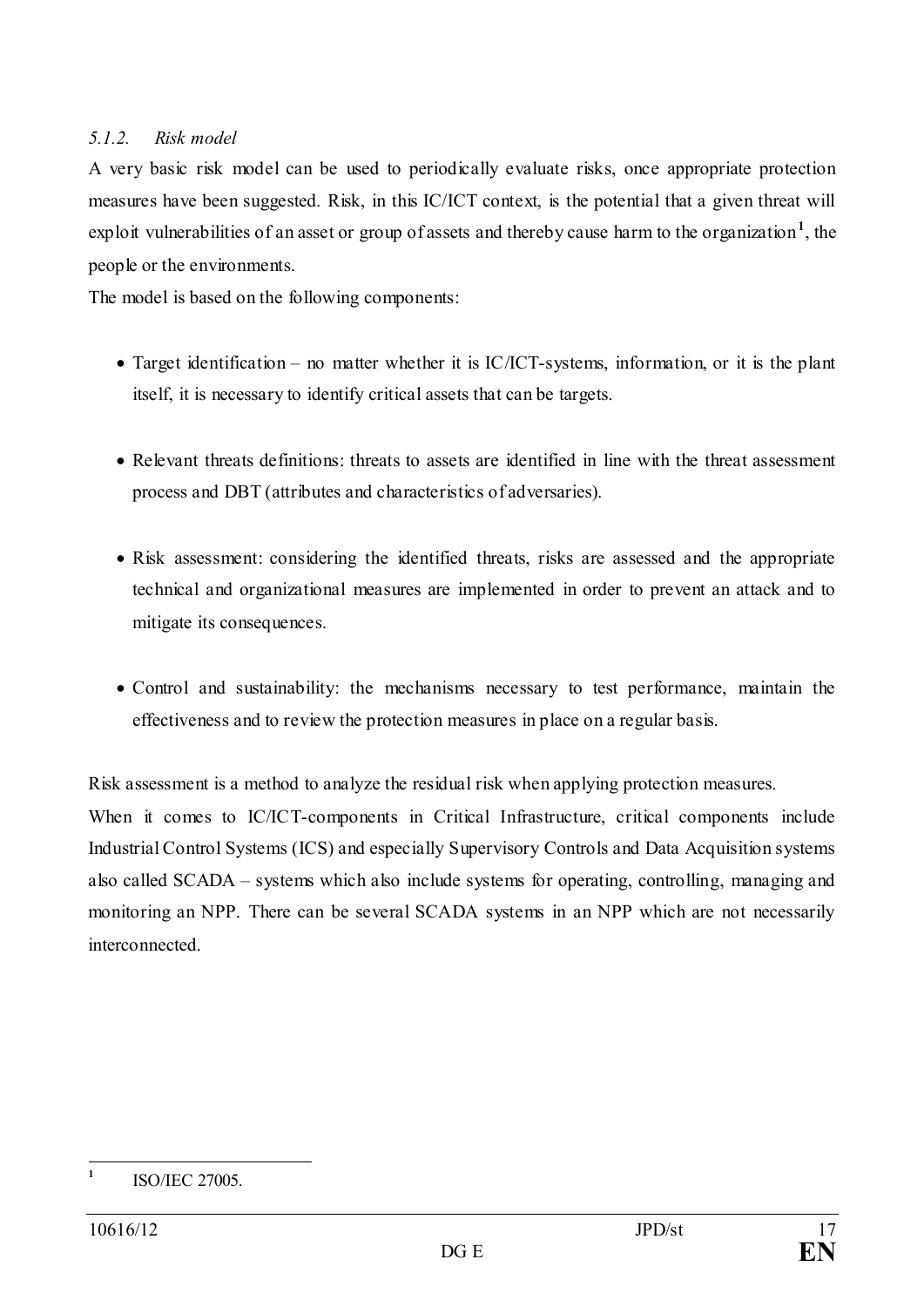Many industrial control systems consist of legacy technologies that are integrated with new systems and technologies. IC/ICT-security mechanisms may not have been integrated with the systems from the beginning, and the risk level can rise when different systems are integrated in a way that they were not originally designed for. So, it is necessary to follow a strong policy that enforces a timely review of all NPPs concerning the status of their IC/ICT-security. Subsequently, where not yet introduced, appropriate security measures including change-management and measures to keep the overview of the systems interconnectivity should be implemented.

An appropriate level of protection must be used for all IC/ICT-systems of an NPP including computer systems within NPPs that contribute to the physical protection (access control systems, surveillance systems etc.) or holds sensitive information (including nuclear material accountancy data) of the site. Although cyber threats are usually seen as external the potential role of insider threats should be taken into account given that insiders can have access to on-site systems.

# <span id="page-17-0"></span>*5.1.3. Cyber threats affecting NPPs*

The threats affecting IC/ICT systems are threats, with varying level of consequences, against:

- Confidentiality unauthorized access to or interception of information.
- Integrity unauthorized modification of information, software, hardware etc.
- Availability blockage of data transmission lines and/or making systems unavailable.

The three issues have to be held up against each other and their importance evaluated.

The threats pointed directly at IC/ICT-systems can be internal as well as external: forged firmware, infected service devices, USB storage devices, worms, virus, theft of knowledge and confidential information, distributed denial of service attack, social engineering, etc. States should consider including such threats in the national DBT as a way to address the threats. Besides, given the importance of the human factor in security breaches, due consideration of cyber-related issues should be an integrated part of nuclear security culture.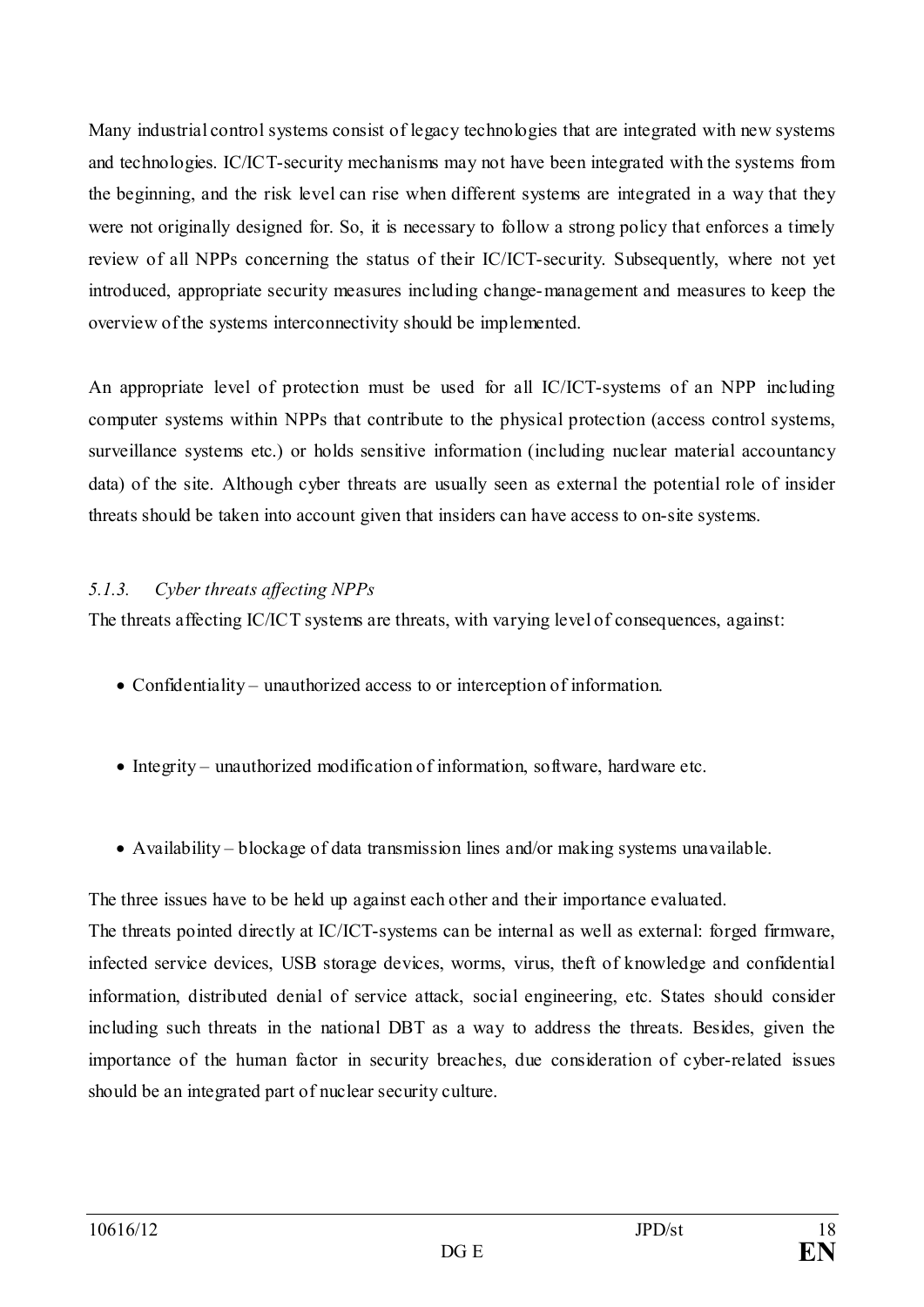The implementation of well defined security mechanisms and policies in addition to network overview would help keeping a stable and low risk level.

## <span id="page-18-0"></span>*5.1.4. A risk management approach for NPPs*

It is recommended that NPP operators implement a risk management approach for all computer systems which take into account the guidance in IAEA Nuclear Security Series No.17 and which, once these systems have been comprehensively inventoried:

- Identifies and characterises threats to these systems
- Identifies the potential impact on the NPP of the threats to each system, taking advice from safety specialists where necessary
- Applies an appropriate level of security measures to each system, based on a graded approach related to its potential impact and the value of the asset
- Ensures the residual risk to these systems has been reduced to an acceptable level
- Documents the implementation and outcome of the risk management process

National regulatory authorities should inform operators of the national threat assessment to IC/ICTsystems and should review the risk management documentation produced by the operator. Periodic reviews/audits of the IC/ICT-systems of the NPP could be regularly undertaken based on national guidance. It could also be useful for EU Member States to have their information systems audited as part of their IPPAS missions.

#### <span id="page-18-1"></span>*5.1.5. References on cyber/computer security*

From an IC/ICT-system security perspective a number of standards and guidelines have been set. Issues regarding cyber security and security of the Critical Information Infrastructure can be used for establishing a basis for a structured and measurable IC/ICT-environment for nuclear facilities:

- EU (Council Security Committee) policies and guidelines for protecting classified information
- [COM \(2009\) 149 on Critical Information Infrastructure Protection](http://eur-lex.europa.eu/LexUriServ/LexUriServ.do?uri=COM:2009:0149:FIN:EN:PDF) followed by
- ["Achievements and next steps: towards global cyber-security" -](http://eur-lex.europa.eu/LexUriServ/LexUriServ.do?uri=COM:2011:0163:FIN:EN:PDF) COM(2011) 163
- ENISA work on protecting industrial control systems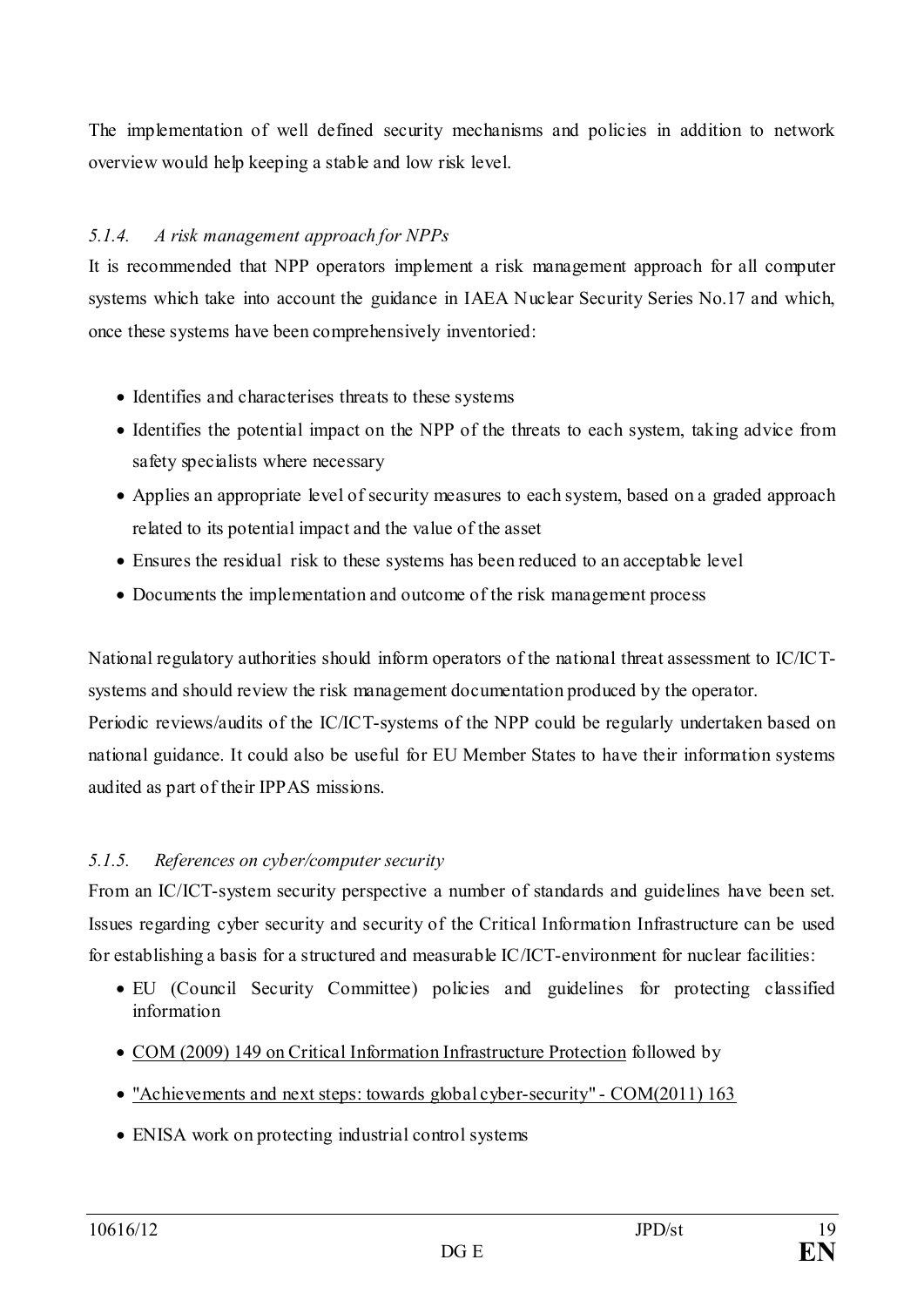- International standards for information security management (i.e. ISO/IEC 207000 series)
- ISO/IEC 15408 Information technology Security techniques Evaluation criteria for IT security (part 1-3).
- Process control and SCADA security good practice guidelines from the British CPNI

Especially prepared for nuclear facilities are:

- [IAEA Nuclear Security Series, No. 17, Computer Security at Nuclear facilities](http://www-pub.iaea.org/MTCD/Publications/PDF/Pub1527_web.pdf)
- IAEA Nuclear Security Series No. 10, Development, Use and Maintenance of a DBT
- Regulatory guide 5.71 Cyber Security Programs for Nuclear Facilities (US Nuclear Regulatory Commission)
- North American Electric Reliability Corporation (NERC) Standards on Critical Infrastructure Protection (CIP)
- WINS Best Practice Guide, Security of IT and IC Systems at Nuclear Facilities

# <span id="page-19-0"></span>*5.1.6. Conclusions*

AHGNS emphasizes a set of findings to be considered by regulators for all IC/ICT-systems which may affect safety or security of the NPP:

- NPP management is responsible for creating and maintaining an information security policy and security management system.
- The design of these systems must ensure that if a single system fails, the overall security and safety of the facility must not be affected. The design must include protection systems, which must be independent of other systems.
- The computer systems which are related to safety or security of the plant must be physically separated from any other computer network.
- Strong policies for change-management and implementation of security mechanisms are required, in particular in order to keep the overview of the systems interconnectivity.
- In light of the increased relevance of cyber threats, review/audit of NPP concerning the status of their IC/ICT-security is advisable, using notably IAEA guidance as benchmark. In this regard, it could be beneficial that the IPPAS mission could cover this issue.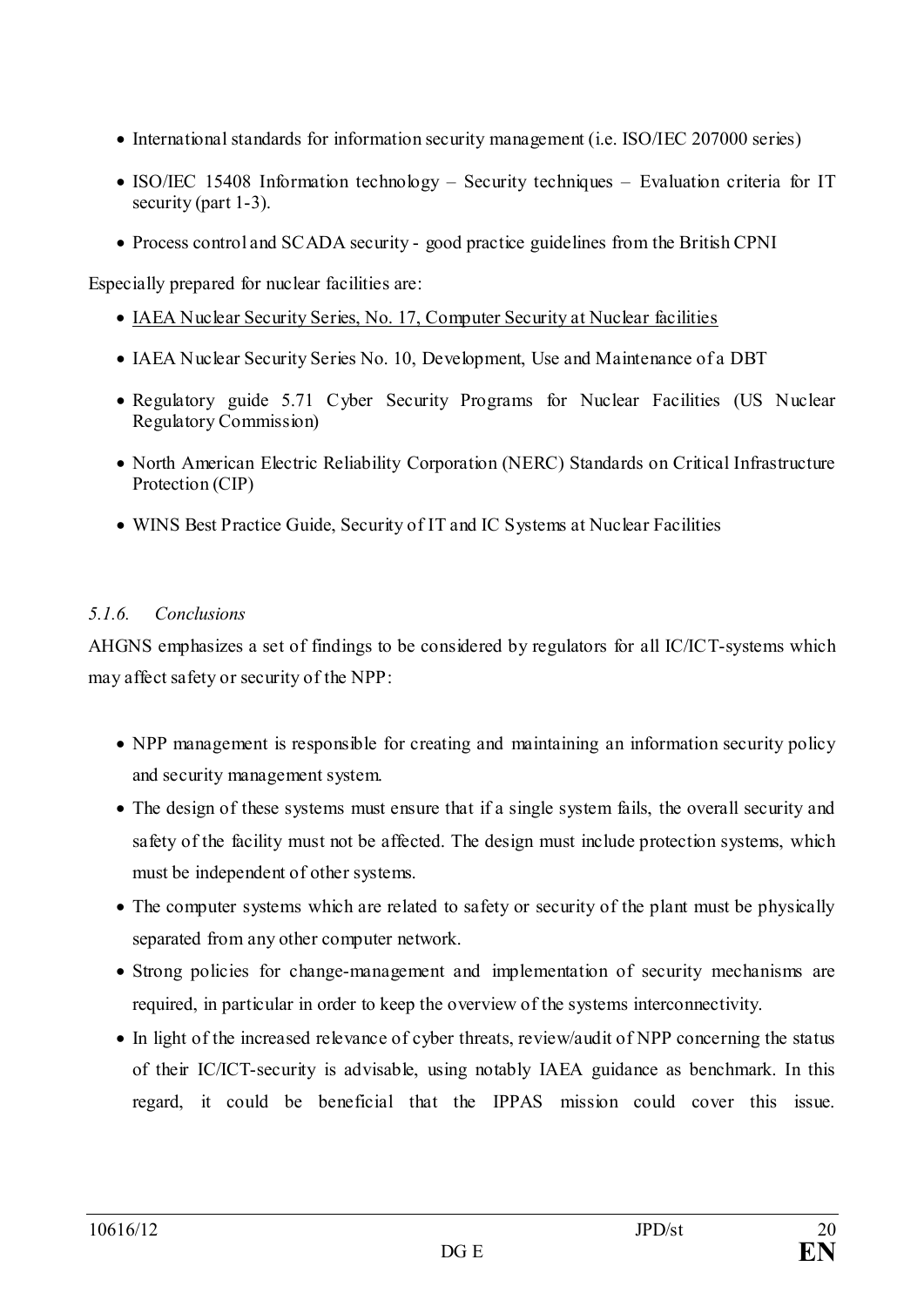- All kind of operations requiring access (internal as well as external) to computer systems for operational issues including maintenance must be highly controlled and conducted by personnel who have received a thorough security screening.
- Plan regularly intrusion and vulnerability tests and audits, either in the actual installations or in simulated environments.
- Ensure an adequate education of personnel with planned updating courses.
- Computer system hardening should be considered to all systems.
- Information security should be considered at all stages of the lifecycle of the NPP.

#### <span id="page-20-0"></span>**5.2. IAEA's International Physical Protection Advisory Service (IPPAS) Missions**

#### <span id="page-20-1"></span>*5.2.1. Context*

AHGNS has already in its first term in the fall 2011 identified good practices for nuclear security, among those the value of IPPAS missions. In 2012, this subject has been further elaborated on with a presentation from the IAEA, a presentation from a mission team leaders experience and presentations from Member States which have experiences with IPPAS missions. All Member States agree on the great value of these missions both with respect to the quality of the mission report and the process itself which gives the opportunity for a Member State to look back at its own regulations and procedures.

AHGNS acknowledges that IPPAS missions are important in providing in-depth evaluation of Member States` physical protection regime and in promoting nuclear security culture and developing its sustainability. It should be noted that IPPAS missions are without prejudice to Member States` entire responsibility for the establishment, implementation and maintenance of a physical protection regime.

#### <span id="page-20-2"></span>*5.2.2. The IPPAS process*

The IPPAS mission is fundamental to IAEA programs for improving States' nuclear security regime. The objectives of IPPAS missions are to

• Review States' physical protection regime and compare it with international legal instruments, recommendations and guidance.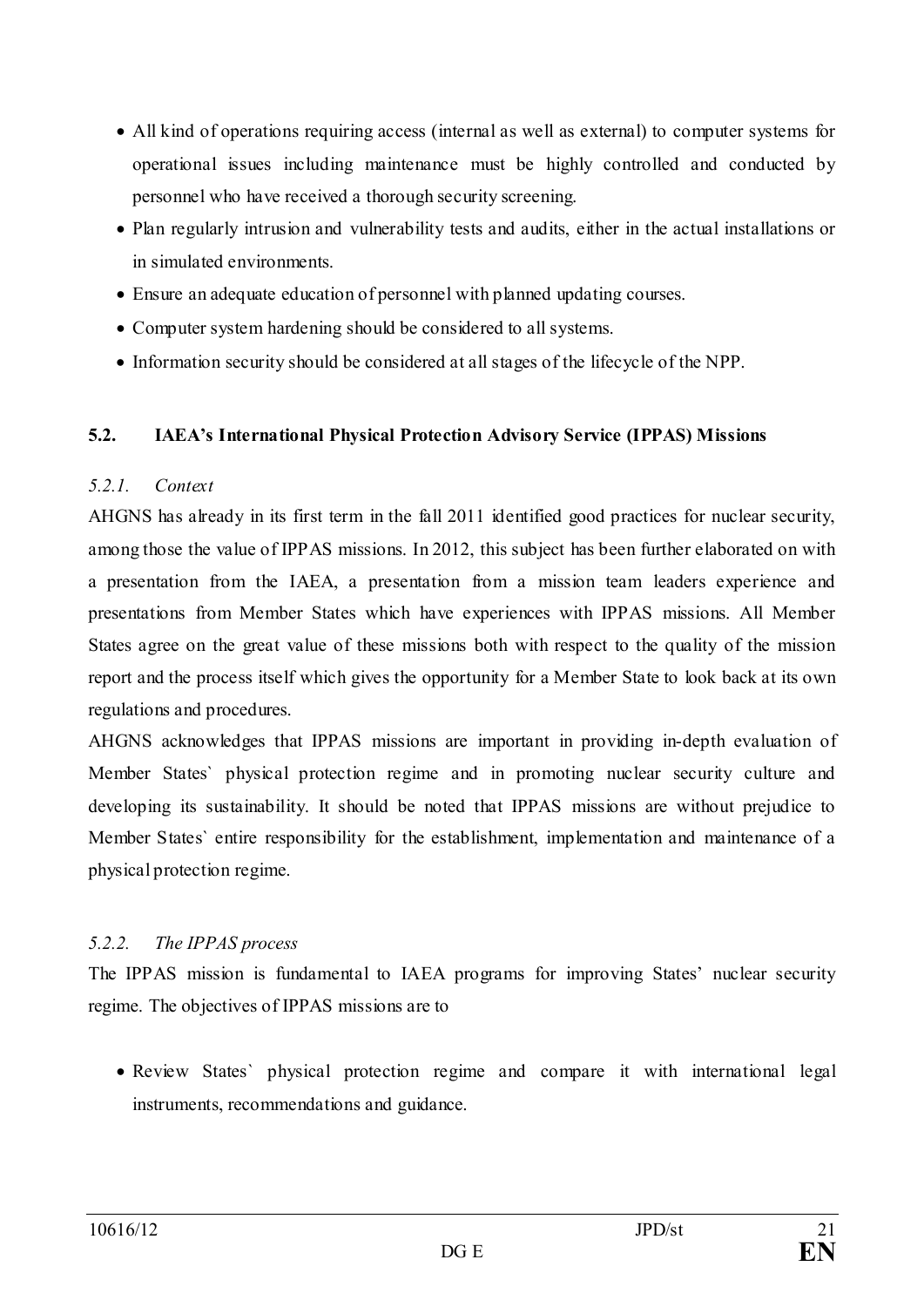- Assist States and nuclear operators to implement requirements of international instruments and recommendations of INFCIRC/225/Rev.5.
- Identify good practices that could be communicated to other States for long-term improvement.

The IPPAS scope can be divided into two levels:

- **The State level** which deals with the institutional organization, assignment of responsibilities, international obligations and cooperation, the integration and participation of other organizations (law enforcement agencies, etc.), checking primary and secondary legislation, roles and responsibilities of the competent authority, the licensing/authorization process, and the threat assessment and DBT.
- **The facility level** which deals with security management and planning, security procedures and culture, security assessment capabilities, protection systems (by design, in operation) be it technical systems for physical protection or control systems.

A mission is requested by a State and consists typically of an informal preliminary meeting, a formal request, a preparatory meeting, the mission itself, a final mission report and eventually a follow-up mission. It is performed by an international multidisciplinary team of experts brought together by IAEA. The mission itself lasts from six days to two weeks and involves a team of four to six experts and an IAEA technical officer, under a team leader.

The outcome of the mission, the mission report, contains recommendations, suggestions and good practices and is held confidential. The follow-up is based on the recommendations in the mission report and includes additional advice such as legislative advice, proposal on training for regulators and operators, suggestions on threat assessment methodology.

Whilst the way recommendations are presented is important if they are to be accepted and implemented by the Government, the report can be openly critical without the need to consider how this will be interpreted by the public. The mission reflects the quality of the IPPAS team and should be conducted in a climate of mutual trust while respecting confidentiality requirements.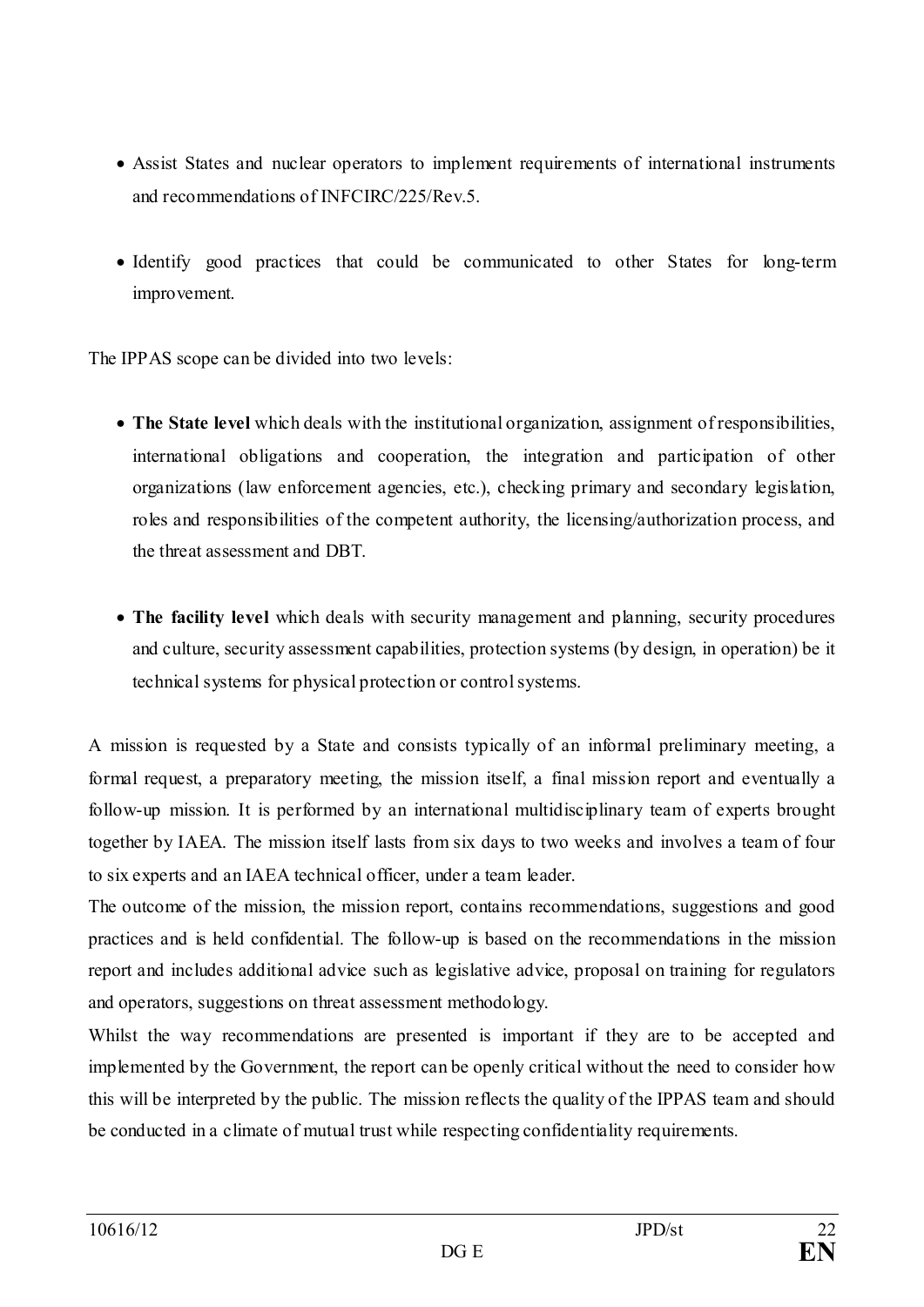#### <span id="page-22-0"></span>*5.2.3. EU Member States' motivation for an IPPAS mission*

There are several motivations for an EU Member State to have an IPPAS mission, these include:

- The value of a mission, and the whole process around the mission, as a useful peer review instrument.
- The benefit from a peer checking by foreign experts with a broad knowledge in nuclear security.
- The national good practices identified will be internationally recognized by the mission team.
- The opportunity for the EU Member States regulatory authorities together with the mission team to look back at their approach to security.
- Allows comparison between EU Member State legislation/regulations and the practice on the ground, raising questions as to the adequacy of law, regulatory guidance and enforcement.
- Valuable independent expert views and recommendations, which could be used to justify proposals to the government for the further strengthening of the physical protection regime.

Reports and their recommendations are generally well received and implemented. Missions do contribute to confidence building, and it stimulates cooperation among authorities and stakeholders within the EU Member State. A mission also acts as an "eye opener" in allowing those engaged to look at things not done on a daily basis which may lead to adjustments and possibly lead to selfassessments and the identification of areas, where IAEA guidance/recommendations should be amended.

#### <span id="page-22-1"></span>*5.2.4. Conclusions*

The nuclear security regime in EU Member States should be reviewed on a regular basis. AHGNS recognizes the IPPAS missions as the international instrument for improving security not only at NPPs, and notes the following:

- IPPAS missions should become the norm for nuclear security evaluation for EU Member States with established and planned NPPs.
- EU Member States with NPPs which have not yet invited IPPAS mission should be encouraged to do so.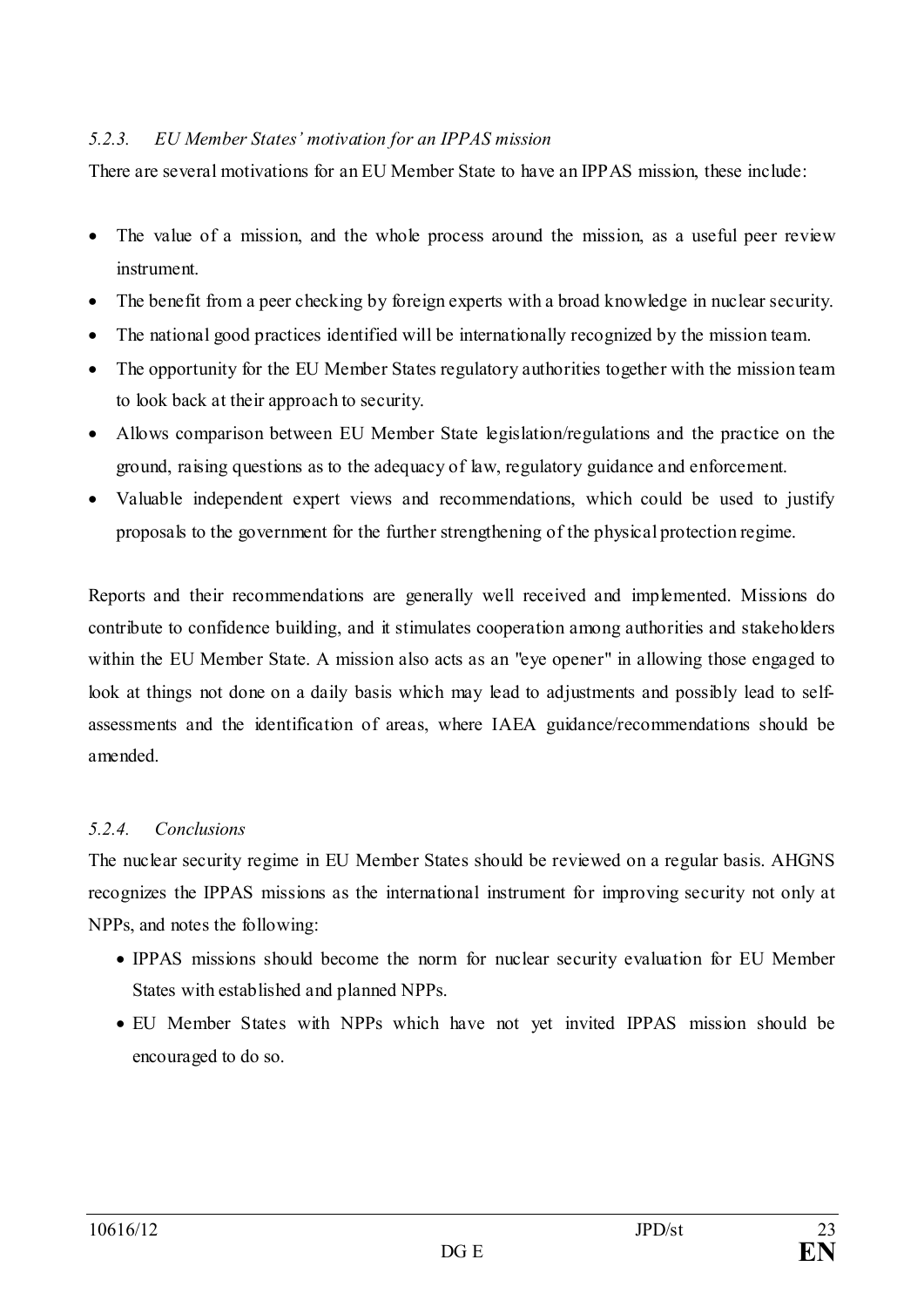- IPPAS missions should be carried out in all EU Member States with NPPs on a regular basis (for example every 10 years while taking due account of the need to adapt this time period to ongoing activities of the stakeholders involved).
- All missions should have a follow-up mission. The time span between the mission and its follow-up could vary from Member State to Member State and should depend on the recommendations and suggestions given in the IPPAS mission report. However, follow-up missions three years after the initial mission should be normal practice.
- The security relating to cyber threats should be part of the scope of a mission as has already been the case in some recent missions.
- Best practices identified through the different IPPAS missions should be widely shared at the European and international level and the implementation of such practices should be promoted by the IAEA.
- It is up to an EU Member State to decide on the opportunity to inform the public about the organization and main findings of the IPPAS mission it has requested.

# <span id="page-23-0"></span>**5.3. Intentional Aircraft Crash**

#### <span id="page-23-1"></span>*5.3.1. Context*

The **accidental** crash of an aircraft has been considered during the design-phase of several of the Member States' NPPs. Accidental crashes are considered to be possible. Several safety measures have been introduced to cope with the consequences of such accidents. Also NPPs which have not been especially designed against aircraft crashes provide a certain resistance by design, like separation of redundancies, emergency cooling-systems, etc.

After the terrorist attacks of September  $11<sup>th</sup>$ , 2001, an **intentional** aircraft crash – especially using commercial aircrafts – became of worldwide interest. Moreover, taking into account circumstances and consequences of those attacks, in the context of nuclear security, specific measures for the prevention of intentional aircraft crashes are of high significance.

The following text will only focus on intentional attacks being neither part of the State's DBT nor basis for the constructional design of the NPP. At the same time, it is understood that any additional security measures should be designed, implemented and managed in a coherent and synergistic manner with safety measures.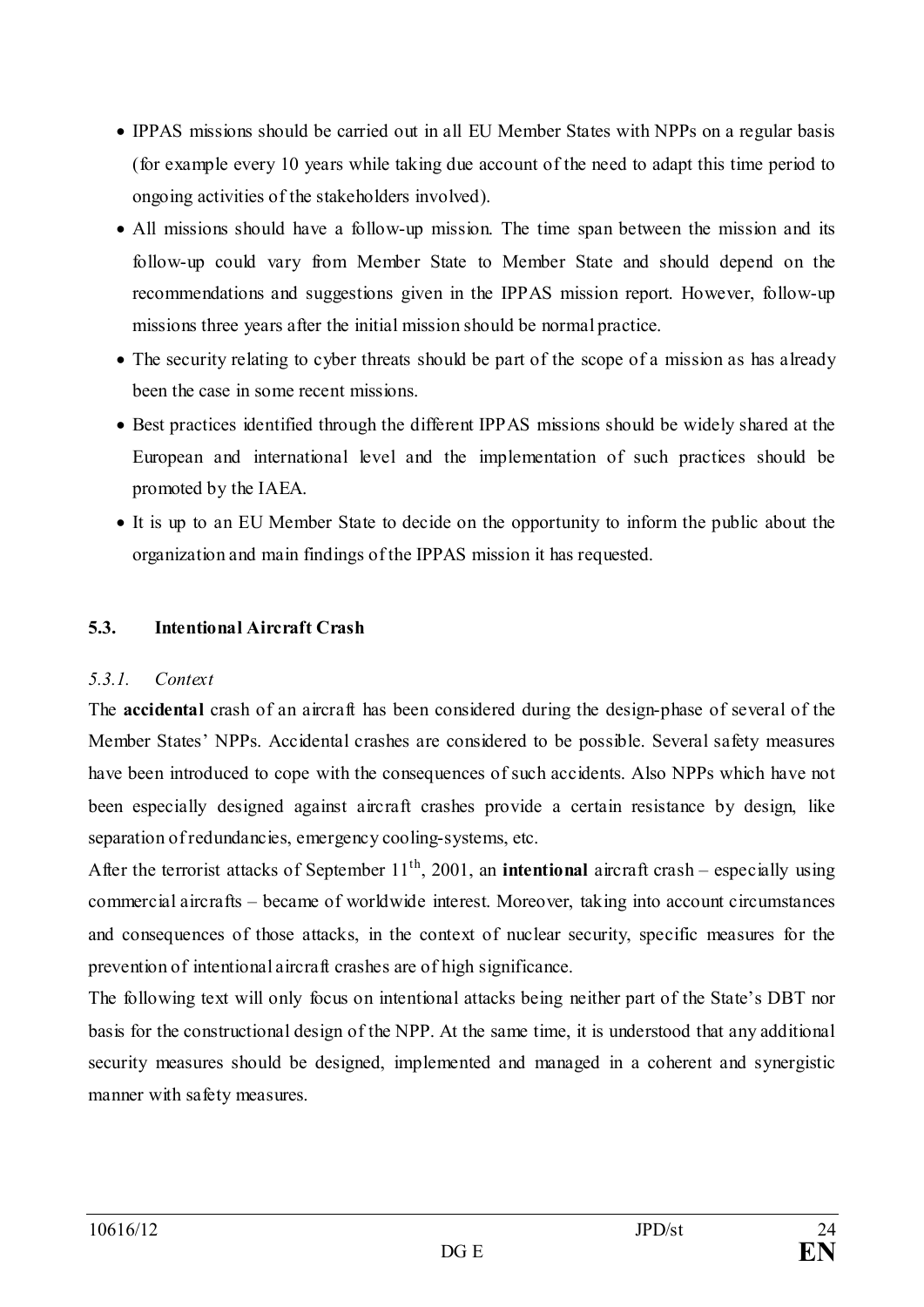#### <span id="page-24-0"></span>*5.3.2. Countermeasures against intentional aircraft crash as beyond DBT event*

Even if the aircraft attack against an NPP is not part of the DBT, there is a common understanding among Member States that dedicated countermeasures need to be implemented.

First, this specific kind of threat benefits from general measures implemented in order to help prevent RENEGADE-situations<sup>[1](#page-24-1)</sup>, while specific dedicated countermeasures could also contribute to mitigate the consequences of an intentional aircraft crash, in particular by timely activation of emergency procedures.

Gathering of relevant intelligence information is of primary importance so as to assess and anticipate threats and adapt protection measures to be implemented. It constitutes a first line of defence in terms of a defence-in-depth concept.

The international aviation security regulations (cf. e.g. Regulation (EC) 300/2008) also constitute an effective tool as a second line of defence. These measures mainly aim at the prevention of hijacking scenarios. Moreover, standard flight safety measures are another tool to keep RENEGADEscenarios to a minimum.

However, Member States also agree that further security measures should be implemented within the framework of the State's nuclear security regime.

The timely warning of NPP staff of a potential imminent aircraft attack was identified as one of these measures. Such warning can be assured by coordination with those authorities responsible for civilian or military control of airspace either nationally or internationally. Provisions should be taken so that NPPs potentially threatened are alerted as soon as possible in case of a confirmed RENEGADE-aircraft.

NPP operators should introduce a set of measures to mitigate the consequences of an intentional aircraft-crash, including fire protection capabilities (man-power, equipment, etc.).

Emergency plans, which can be easily activated in case of a RENEGADE-alert must be prepared and regularly tested by the relevant authorities.

It is regarded valuable to have a graded approach in preventive measures depending on the confidence of the RENEGADE warning/alert (warning levels).

These different warning levels can also be used to increase the on-site preparedness when intelligence gets knowledge on specific planning or preparation of an attack on an NPP.

Trainings of procedures (emergency planning and means of communications) as well as tests of warning/alerting channels and alert plans are particularly important and should be performed on a regular basis.

<span id="page-24-1"></span>**<sup>1</sup>** RENEGADE means the hijacking of civil aircrafts to be used for intentional aircraft crashes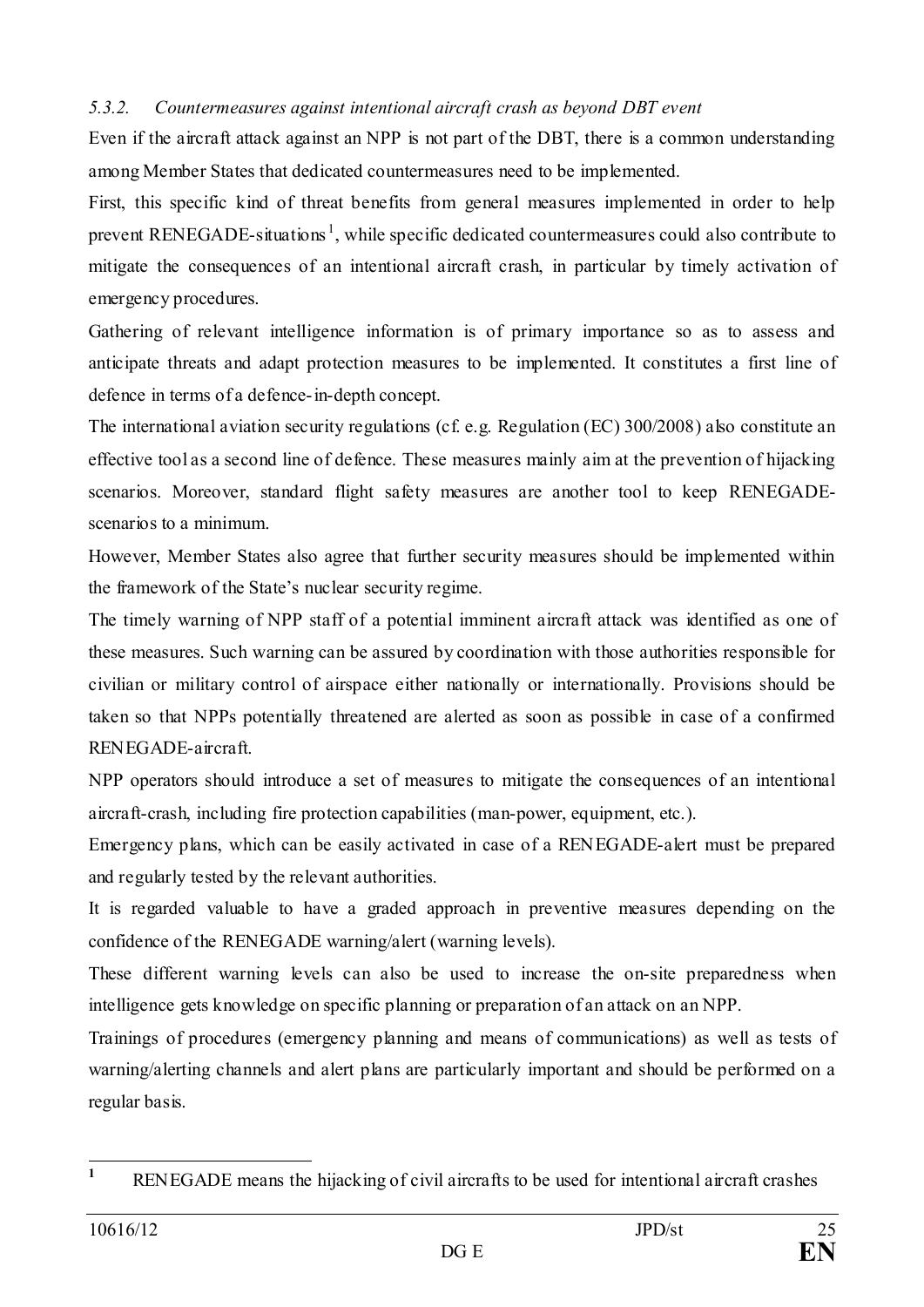#### <span id="page-25-0"></span>*5.3.3. Conclusions*

The AGHNS regards the following set of good practices as helpful for Member States operating NPPs:

- Competent authorities should have a firm understanding of the potential consequences of an intentional aircraft crash as a basis for countermeasures.
- Measures and procedures for timely warning and alerting the NPPs in case of identification of a RENEGADE-aircraft potentially threatening them should be considered at national level.
- Operators should supplement existing emergency plans so they include accidental or intentional aircraft crashes. Differentiated alerts ("specific warning levels leading to specific measures") should be considered.
- Competent authorities should provide information based upon threat assessment to the operators of NPPs as fast as necessary.
- Operators together with the relevant authorities should perform regular training exercises of procedures, means of communication and alert plans.

#### <span id="page-25-1"></span>**5.4. Nuclear Emergency Planning: Synergies and consistency between Safety and Security**

#### <span id="page-25-2"></span>*5.4.1. Context*

One possible result of a nuclear security event could be a safety issue at an NPP. On the other hand, emergency situations caused by safety events may lead to a security issue.

As safety and security events can lead to one another, emergency plans and contingency plans for NPPs must be consistent and synergies should be drawn between the areas. Such consistency can minimise the consequences of a nuclear incident or accident for the population and the environment, regardless of initiating event, by minimising potential conflicts between planned actions, information sharing, improving effective allocation of resources and exploitation of synergies. These principles are reflected in the CPPNM Amendment<sup>[1](#page-25-3)</sup> and INFCIRC [2](#page-25-4)25 rev. 5<sup>2</sup>.

<span id="page-25-3"></span><sup>&</sup>lt;u>.</u> **<sup>1</sup>** Fundamental Principle K - *Contingency Plans* – "*Contingency (emergency) plans to respond to unauthorized removal of nuclear material or sabotage of nuclear facilities or nuclear material, or attempts thereof, should be prepared and appropriately exercised by all license holders and authorities concerned."*

<span id="page-25-4"></span><sup>&</sup>lt;sup>2</sup> See paras 3.58-61 and 5.44-58 of INFCIRC/225 Rev.5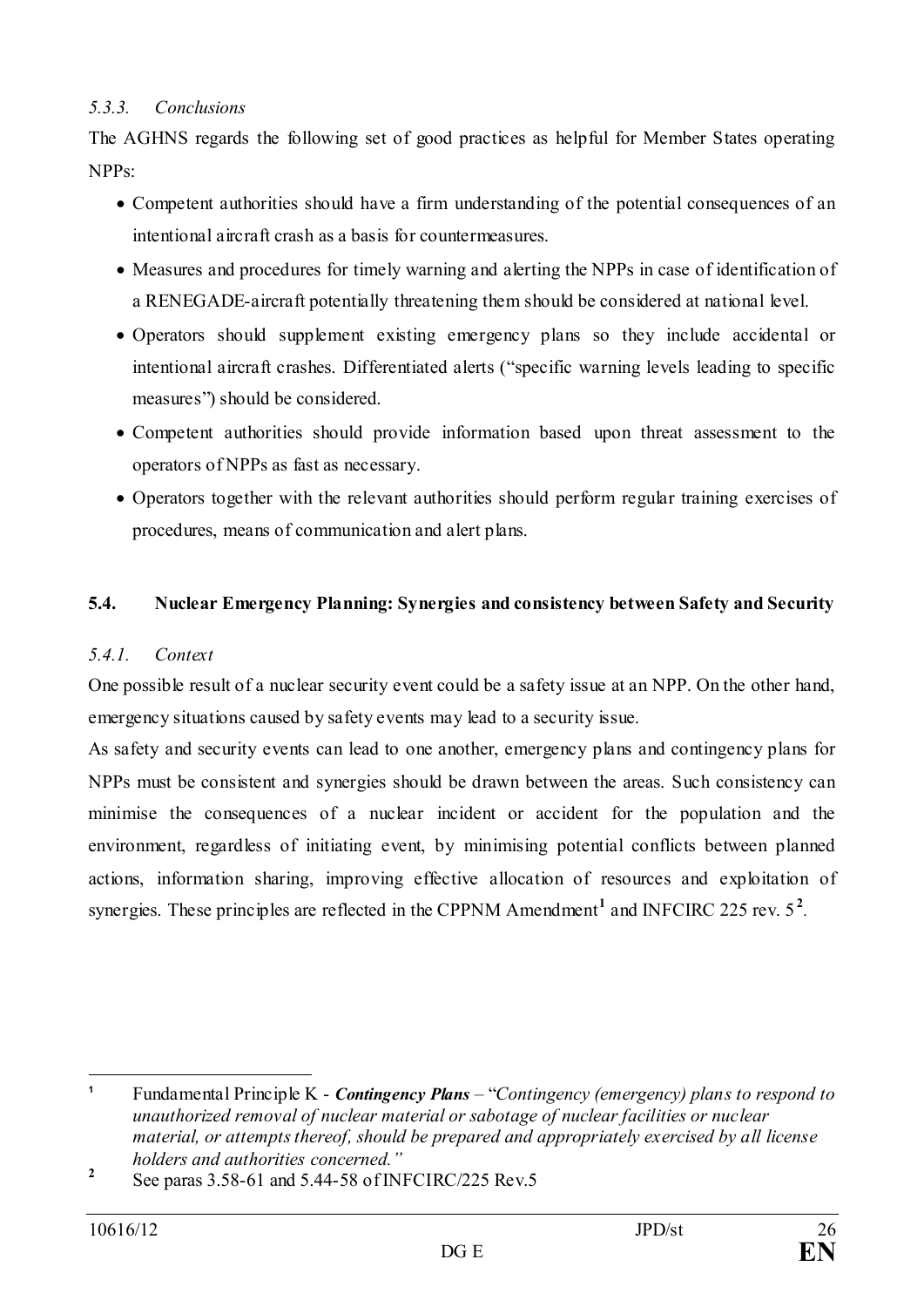# <span id="page-26-0"></span>*5.4.2. Practice*

To avoid confusion amongst responders, mistakes in handling the response or potential delays, inconsistencies in the emergency plans and contingency plans should be removed. These plans should be consistent particularly in terms of:

- Understanding of the different operational responses needed for each type of event.
- Coordination between the safety and security elements of the response.
- Cooperation between response organisations.
- Understanding and harmonizing of technical terms for both emergency and contingency plans.

By proper considerations in the emergency plans an appropriate level of site security must be ensured even during emergency situations.

Contingency plans should be prepared at three levels: on-site; off-site at the local level; and at the national level both by operator and State to effectively respond to the assumed threat. Contingency plans must be tested via exercises comprising scenarios including safety and security issues.

The on-site contingency plan should be prepared and implemented by site operators and should include the guard force under its responsibility. It should ideally focus on the prevention of any actions leading to radiological consequences. On-site plans should be approved by the Member States competent authority.

At the local level, off-site, the contingency plan should be prepared and implemented by local State representatives in liaison with local responders. Contingency and emergency plans must cover, as appropriate, communication with the public (e.g. warning and informing), counter-measures off-site (e.g. evacuation and sheltering), treatment of casualties, and the policing response and investigation.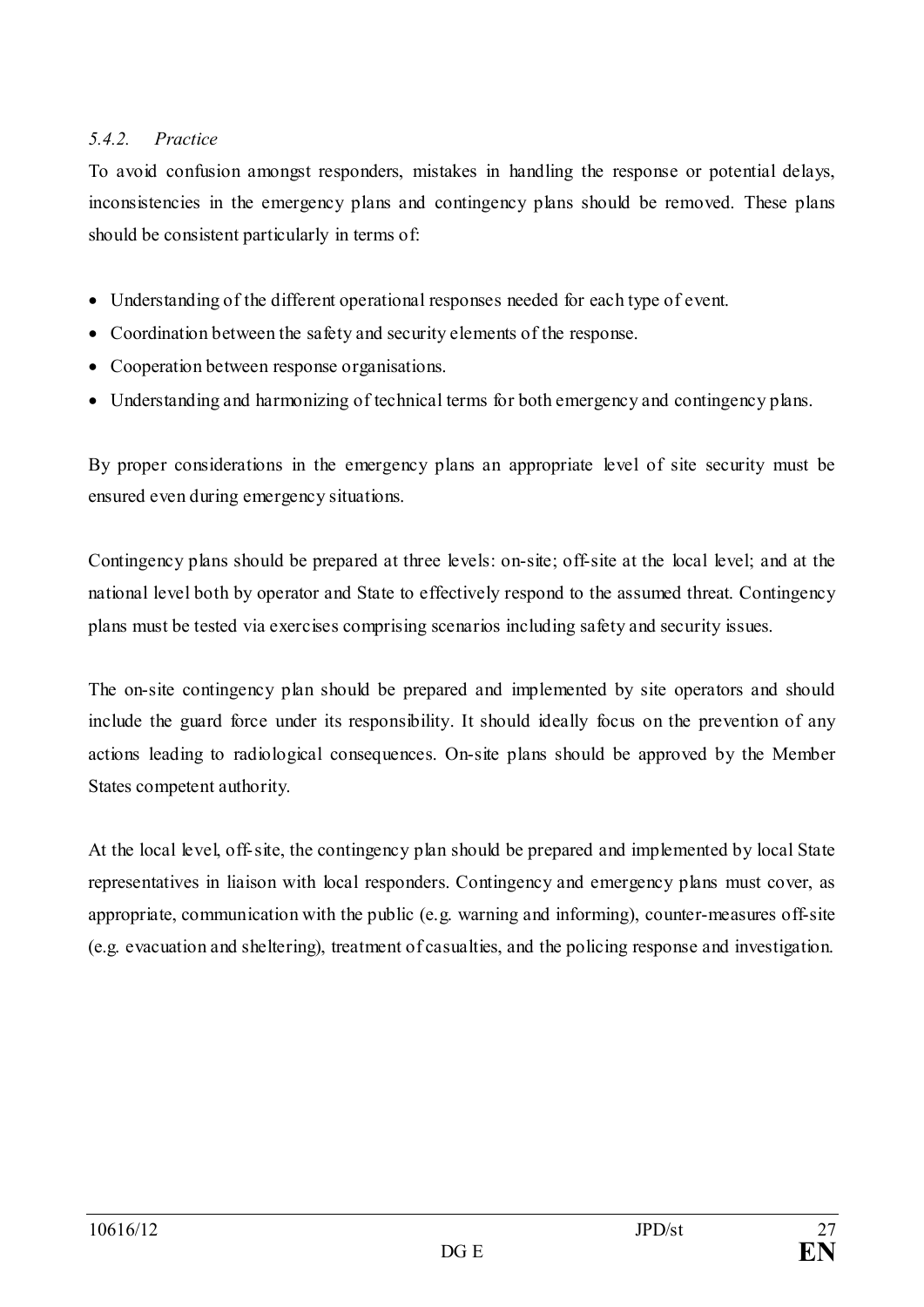The National level contingency plan should be prepared and implemented by competent authorities, including Ministries, in charge of:

- nuclear security;
- nuclear safety and radiation protection;
- response forces and especially counter terrorism units;
- criminal inquiries and forensics;
- legal affairs.

Contingency and emergency planning at the national level should cover deployment of national capabilities, (including military support if appropriate), national level radiation monitoring, international notifications and, as appropriate, engagement with parliaments as well as nationwide public/media engagement.

All these plans should be closely connected with each other.

Authorities in charge should work in close cooperation with Ministries, operators and Competent Authorities in charge of nuclear safety and emergency response. Special provisions have to be taken, both in contingency plans and in emergency plans, to coordinate the multiple actors involved in situations resulting from malevolent action.

Whenever necessary, decisions related to responses have to be taken at the lowest appropriate level with the local and/or regional authority seeking advice and direction from the State authorities on issues of national significance.

# <span id="page-27-0"></span>*5.4.3. Conclusions*

In light of the above the AHGNS has identified a set of findings to be considered by regulators:

• It has to be ensured that even in case of an emergency situation the site security is on an appropriate level.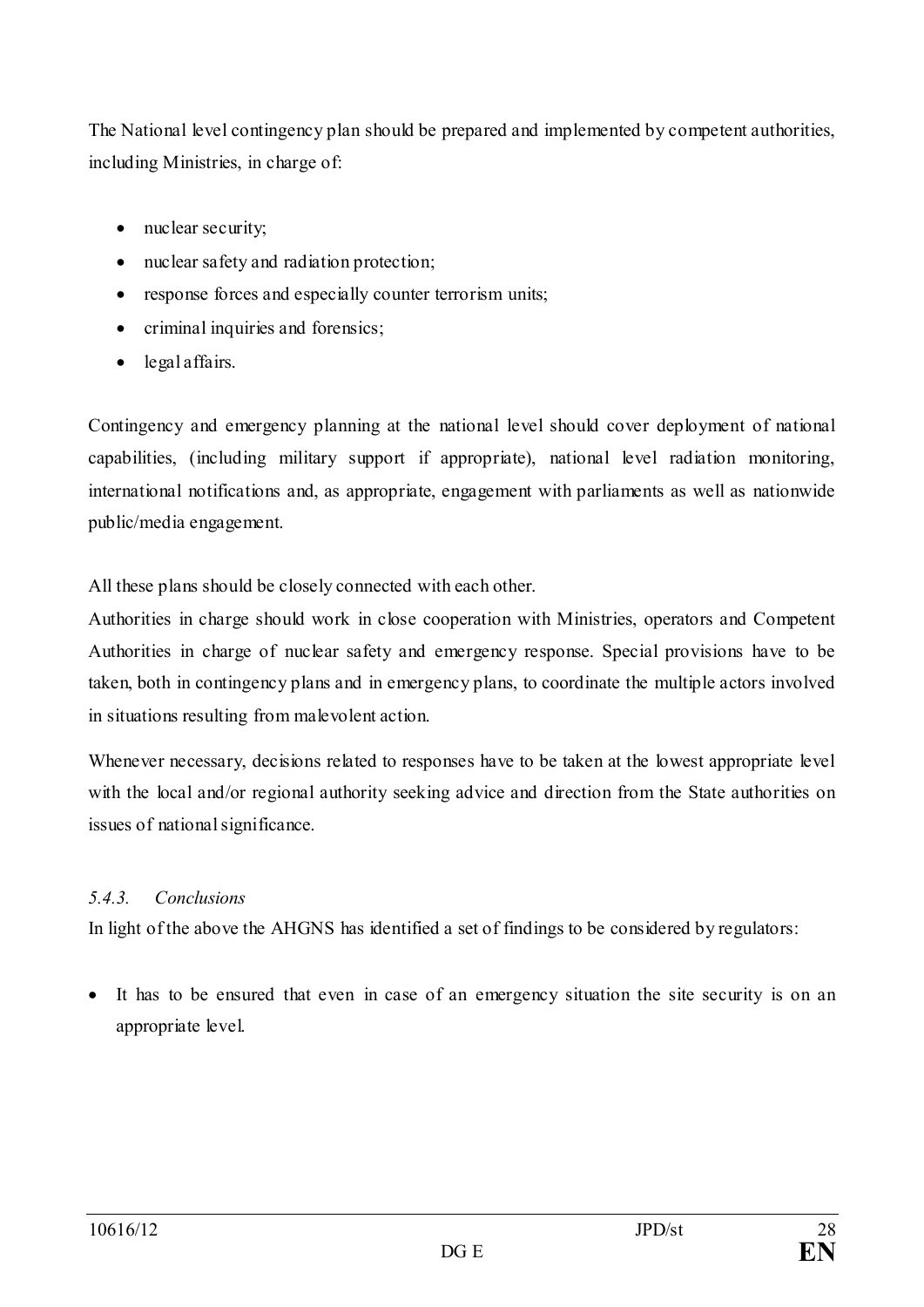- Reflecting international commitments and recommendations, contingency plans to counter threat and plan responders' actions should be established and implemented at operator and State level. Contingency plans and emergency plans prepared to avoid or minimize the consequences of a nuclear incident or accident for the population and the environment must be comprehensive and consistent.
- Authorities in charge of contingency planning must liaise with authorities in charge of nuclear safety and emergency response to ensure the consistency.
- Contingency plans must be tested via exercises comprising scenarios mixing safety and security issues.

## <span id="page-28-0"></span>**5.5. Exercises and Training**

#### <span id="page-28-1"></span>*5.5.1. Context*

There is a clear need to set up certain requirements for the security organisations of NPP operators so as to ensure the effectiveness of arrangements for nuclear security. These include the definition of responsibilities for the implementation of the nuclear security arrangements in particular with respect to exercises and training policies.

The operators of NPP should define a policy of security exercises and security vocational training that should meet the requirements set by the competent security authority even though there may be differences between Member States regarding the conduct of these exercises. Its implementation should be mandatory for the operator. Other appropriate arrangements should also be in place for other authorities concerned with nuclear security. Within this policy, exercises help to identify margin for improvement and contribute to the strengthening of nuclear security.

Exercises need to be carried out at both a table-top and on-site level, using combined safety and security based scenarios. Therefore, there is a clear need to ensure that live on-site training is also carried out. During on-site training it is important to find out the real response times of different responders. The scenarios should be created taking into account the DBT. During the exercises special attention should also be given to communication between actors and the chain of command, as several responders are involved, and public relations.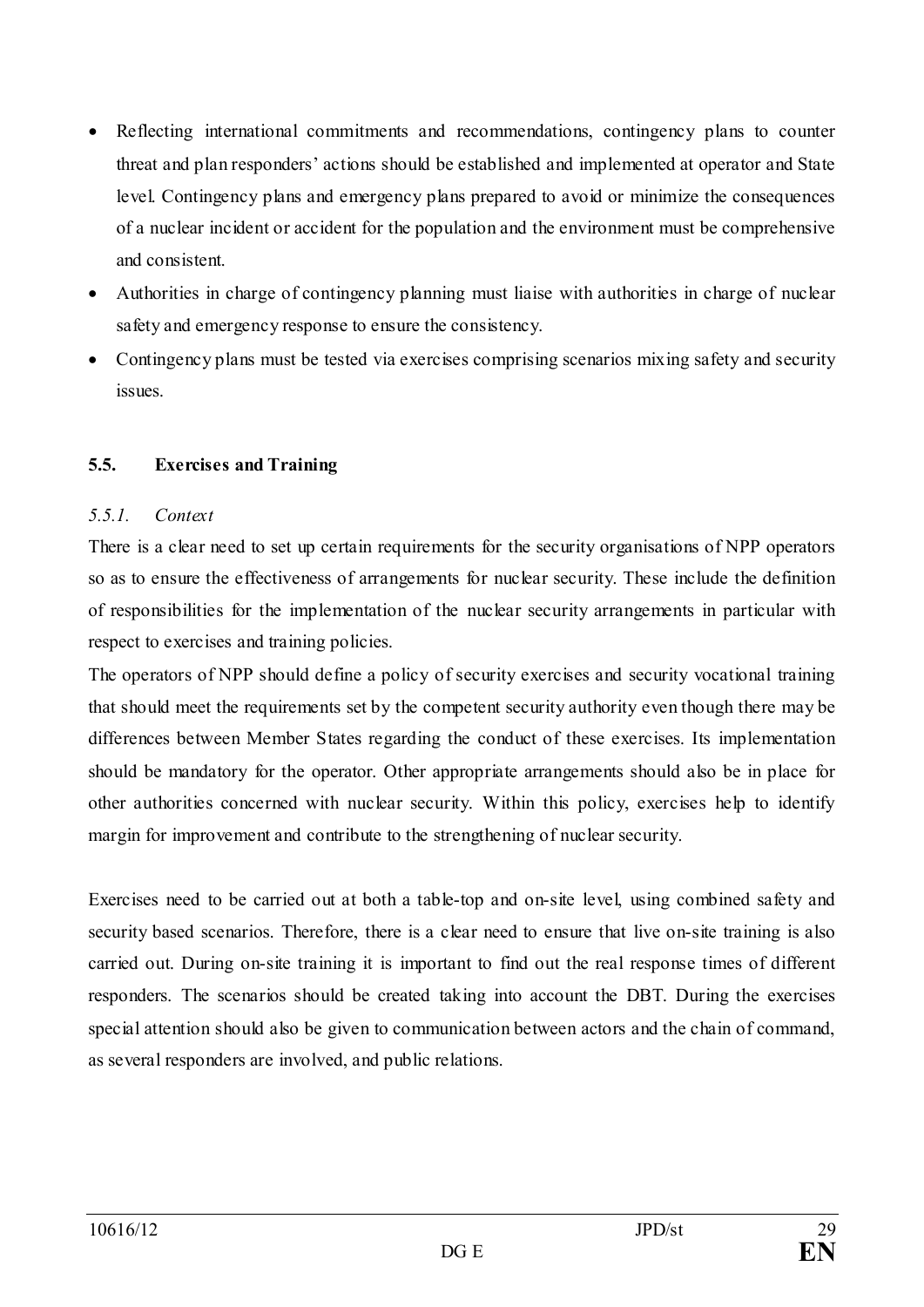To verify the effectiveness of the security arrangements and the operators' security organisation, it is important to carry out unannounced exercises, however taking appropriate precautions to prevent misunderstandings related to the status of the exercise. This can be carried out in co-operation between the operator and national authorities.

# <span id="page-29-0"></span>*5.5.2. Exercises Conducted at Nuclear Power Plants*

The policy of nuclear security drills should be defined by the competent authority for nuclear security and implemented by the operator in charge of a NPP for its part. This policy should be set out in arrangements, including those regarding the national policy of defence and security exercises. It is of vital importance that the regulation establishes some obligation for the operators with regard to exercises and determines the set of potential threats to be taken into consideration. The authorization files should contain the program of vocational training. In addition to the obligations set by the state, the operator for his part should draw up a policy of exercises which he reports to the competent authority.

The exercises on the NPPs deal primarily with the protection and security of the NPP itself and not with the stocktaking of nuclear material in crises situation.

The practice, vocational training and the real-life situation relevant for the security stakeholders should be regularly monitored both by the security authority and by the operator. Their conditions of implementation should be described in the file needed to obtain the authorization to operate a NPP.

Furthermore, common training and exercises between the security organizations of the operator and relevant national authorities is a key issue. This is because different authorities may have special tactics and use special terminology; therefore, it is important to arrange exercises involving all responders.

Three categories of exercises and their objective related to protection can be considered:

**Type 1** exercises performed at operator level with the internal security forces. These exercises are aimed at assessing the response procedures, based on internal and external threats, including the presence of explosives.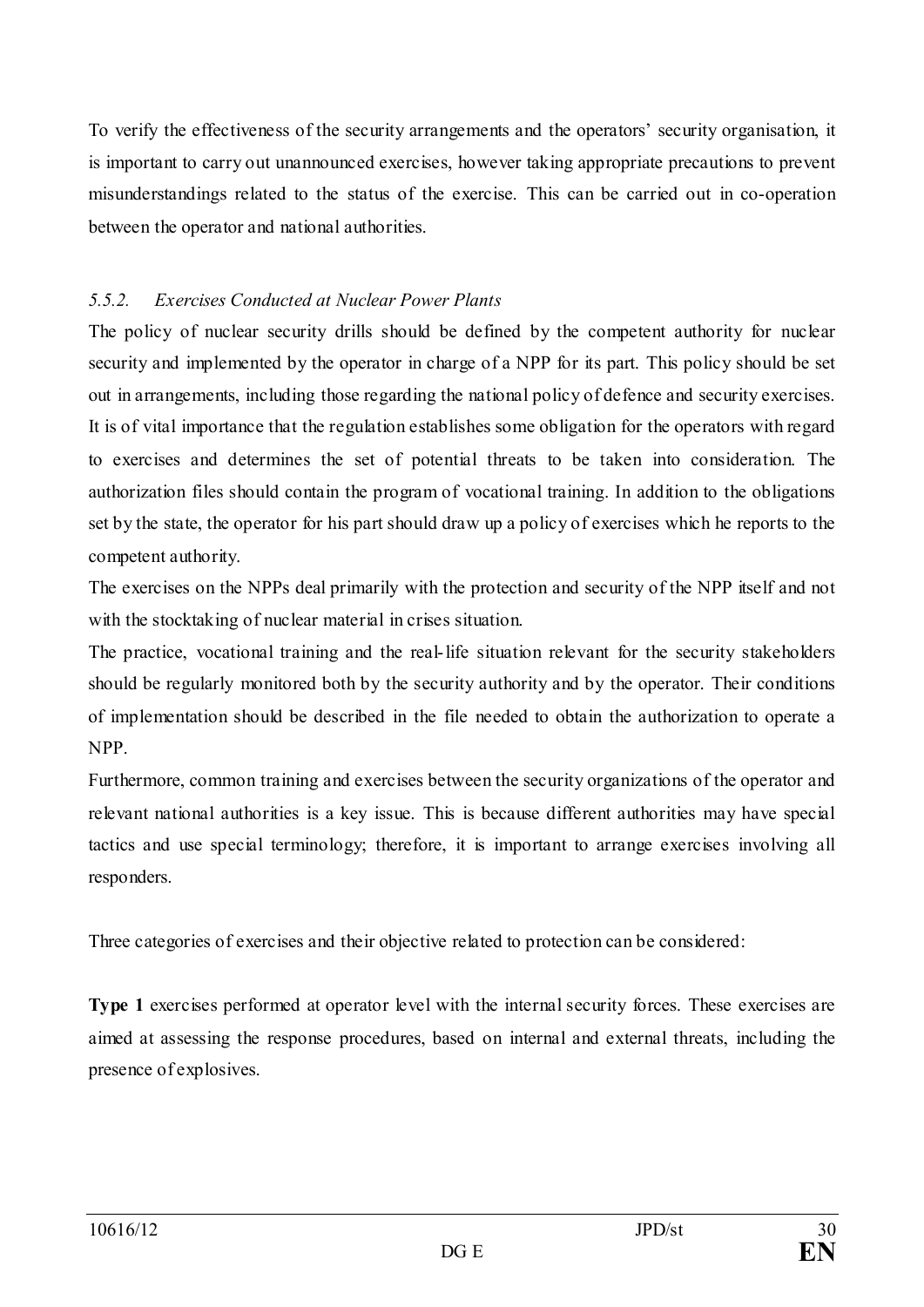**Type 2** exercises involving the territorial police. These exercises focus on response procedures of the territorially competent police forces, the reaction to acts of trespassing, the management of interfaces between actors inside and outside the site.

**Type 3** exercises are developed at national level and involve all the security stakeholders. These exercises involve the special forces dedicated to NPPs. Their aim is to evaluate the organization and implementation of security plans as a whole, the interfaces between the authorities and the operators, the command posts location and equipment, the communication framework with the public and the media. They are interested in the coordination of responsiveness capabilities, the warning periods and conditions for mobilizing the resources deployed. They ensure the faultless balance between protection and intervention plans and contingency and emergency plans.

Arrangements must set the frequency of exercises according to their category. It is advisable that exercise of type 1 is conducted quarterly as well as an annual exercise of type 2. Type 3 exercises should be conducted preferably every 18 to 24 months on a NPP or other facility designated by the nuclear security authority in conjunction with the operator. They can be less frequent because their design is the result of a complex working activity which takes several months while their implementation involves all actors of nuclear security (operator, protection forces internal to the site, territorially competent police forces, local authorities and judicial authority). It also ensures the participation of the safety authority's representatives.

The policy of exercise is therefore in keeping with a perfectly defined framework and meets specific objectives. It is the subject of control by different authorities or hierarchical levels, contributes to an ever increasing security level and helps designing lines of effort in conjunction with the identified ways of improvement.

# <span id="page-30-0"></span>*5.5.3. Training*

Only a person trained as a guard, as specified in the relevant national regulation, or with some other security-field training, can act as the shift manager or a security guard. In addition, security personnel should be required to fulfil the general conditions stipulated for an approved guard force. Basic training to carry out security guarding duties can be given during the security guard training in accordance with the national regulation. Specific nuclear-facility training should be required before the person can act as a member of a facility security organisation. A guard shall have a valid and approved training in the use of force, including weapons where guards are authorised to carry them. Documentation of the training provided should be required.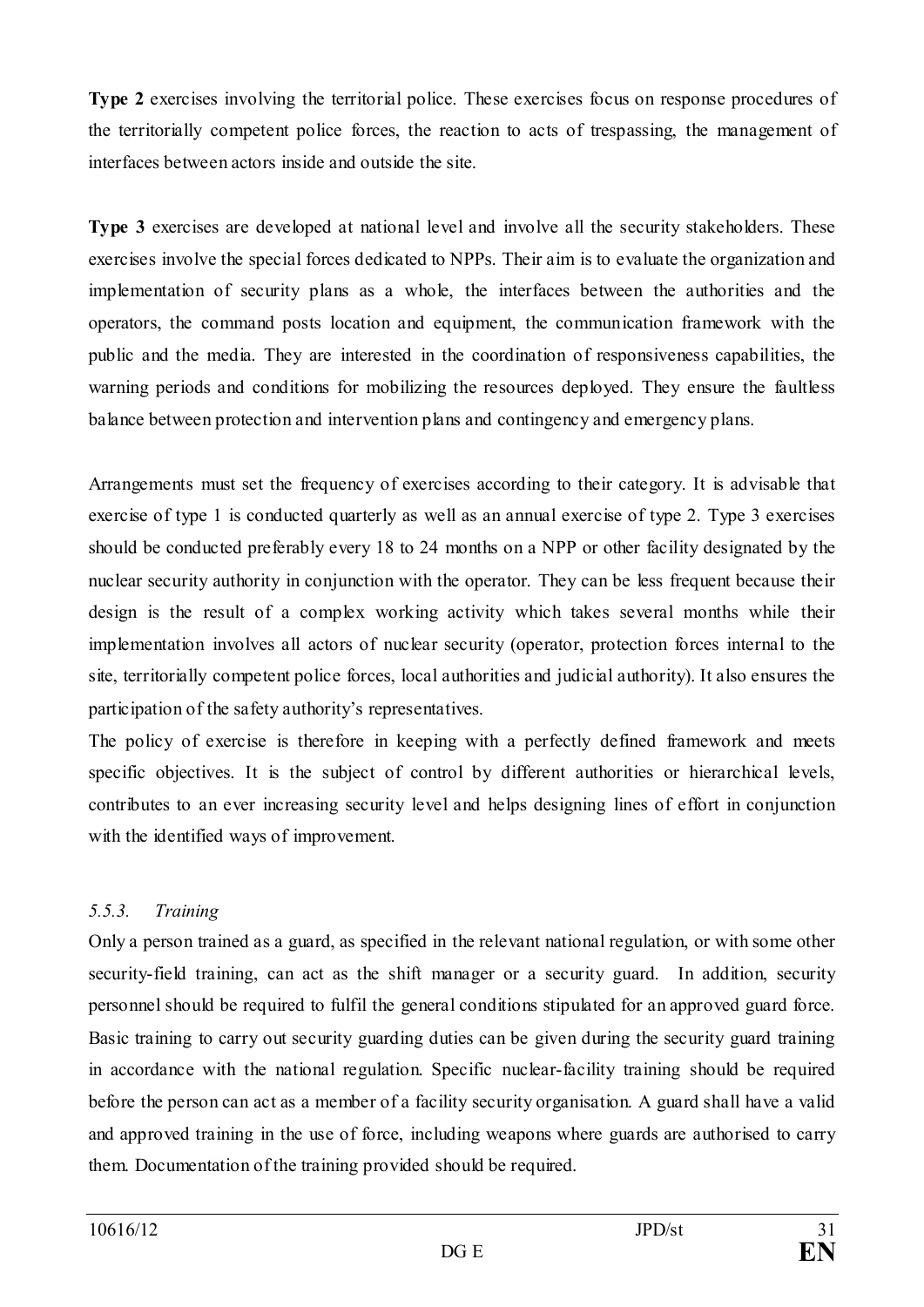In regular training events and demonstration tests (practice and theory), shift managers and other security personnel shall demonstrate their capability to carry out their guarding duties correctly and safely. Demonstration test and training events should be described in an annual training programme. The competent authority should monitor the training programme and its execution. Records of the demonstration tests, training and participants should be kept.

Training of security personnel should be arranged by the operator in cooperation with the private guarding services supplier (if such a supplier is used) according to the training programme.

#### <span id="page-31-0"></span>*5.5.4. Conclusions*

In the end it is important to create a system that takes into account the special conditions of the Member State where the NPPs exist. For example, special police units are responsible for nuclear security in some States, whereas in other States there are arrangements where several authorities are jointly involved. It is important to recognise what kind of system is best fitting the national system, legislation and resources.

In summary, certain issues should always be considered:

- Legislation and requirements set by the competent authority regarding security organisation and security personnel (including training, mental and physical capabilities)
- The responsibilities and the roles and competences of all stakeholders should be clearly defined
- Basic and advanced training (both table-top and on-site) of security personnel including joint training with national authorities
- Special conditions of the State where the NPP is located, including resources of different authorities, response times of authorities as well as special capabilities of different authorities
- Joint safety and security based scenarios, including preparedness arrangements
- Monitoring, evaluating, reporting and developing training and exercises by learning from the previous ones
- Following global incidents and trends in the nuclear security area and learning from them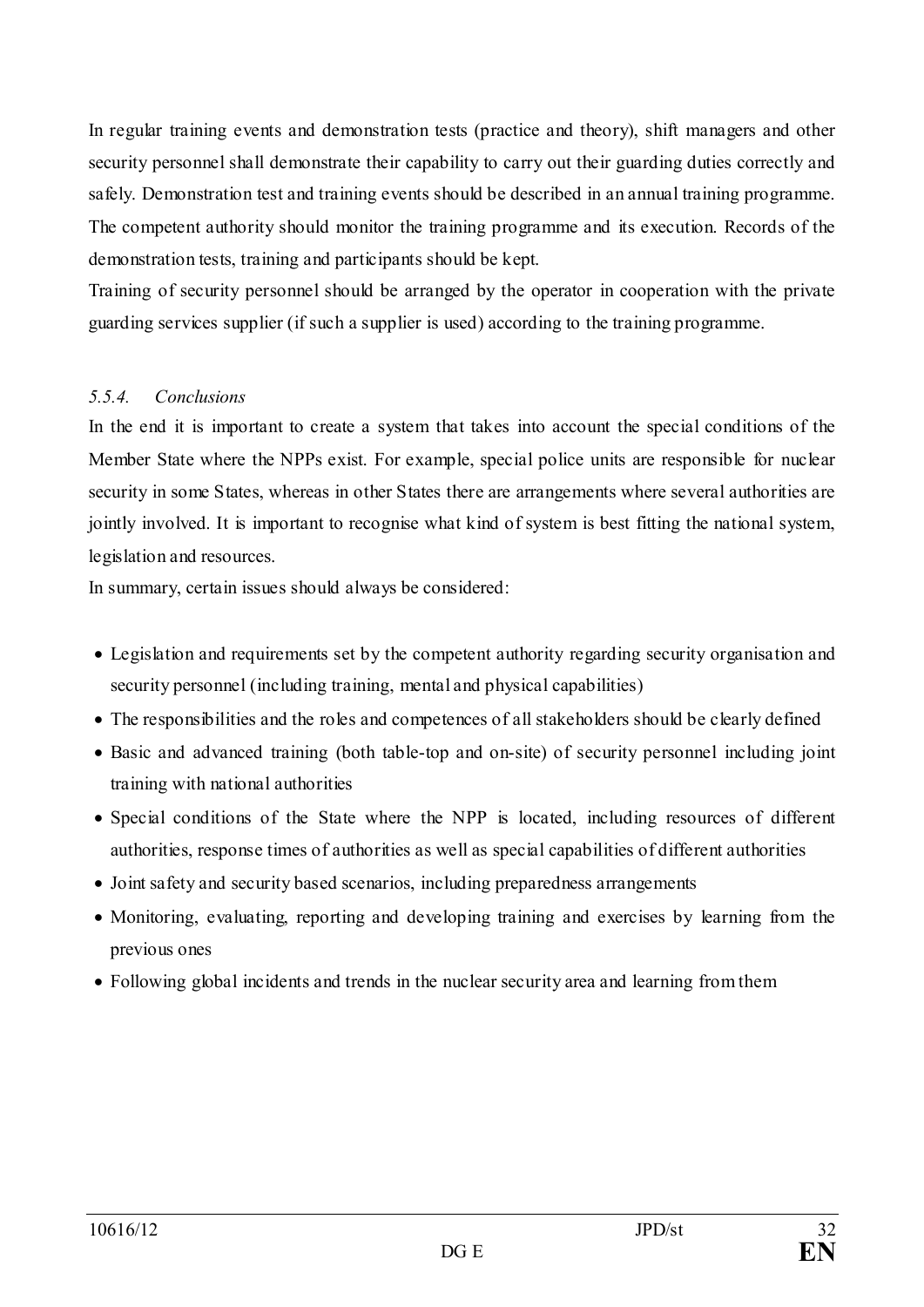#### <span id="page-32-0"></span>**6. DIALOGUE WITH NEIGHBOURING COUNTRIES**

Based on the mandate of AHGNS a full-day meeting was held with those of EU's neighbouring countries which either have or are planning to construct NPPs. The meeting took place on 11 April 2012 in Brussels.

Security experts from Russia, Belarus, Switzerland, Turkey and Ukraine accepted the invitation send from the Presidency and participated in the meeting together with representatives from IAEA. At the meeting a general overview of the work of the AHGNS was given.

The importance of the ratification of the CPPNM (and not least the Amendment from 2005) was especially underlined.

The correspondence between the goals of the work in AHGNS and the Seoul Nuclear Security Summit Communiqué from March 2012 was outlined. IAEA expressed that they were pleased with the high level of political support from the Nuclear Security Summit to IAEA's leadership within nuclear security.

At the meeting, IAEA representatives presented some of the IAEA security tools and stressed the necessity of integrating security and safety measures in future work regarding NPPs. The differences between IRRS and IPPAS missions were outlined – the IRRS-missions are concerned with the regulatory measures within a state, while the IPPAS-missions are "the complete package".

Furthermore, the importance of implementing a strong nuclear security culture was emphasized by IAEA.

Russia and Switzerland gave presentations on their nuclear security regimes. All countries expressed their support of and cooperation with IAEA. Russia has, as the only neighbouring country, the full cycle of nuclear processing from production of nuclear fuel to permanent storage of nuclear waste, and Russia works as consultant to a number of neighbouring countries.

It was stressed that the final AHGNS report, unlike the interim report, will be public, and therefore could be shared with the neighbouring countries following its release in June 2012.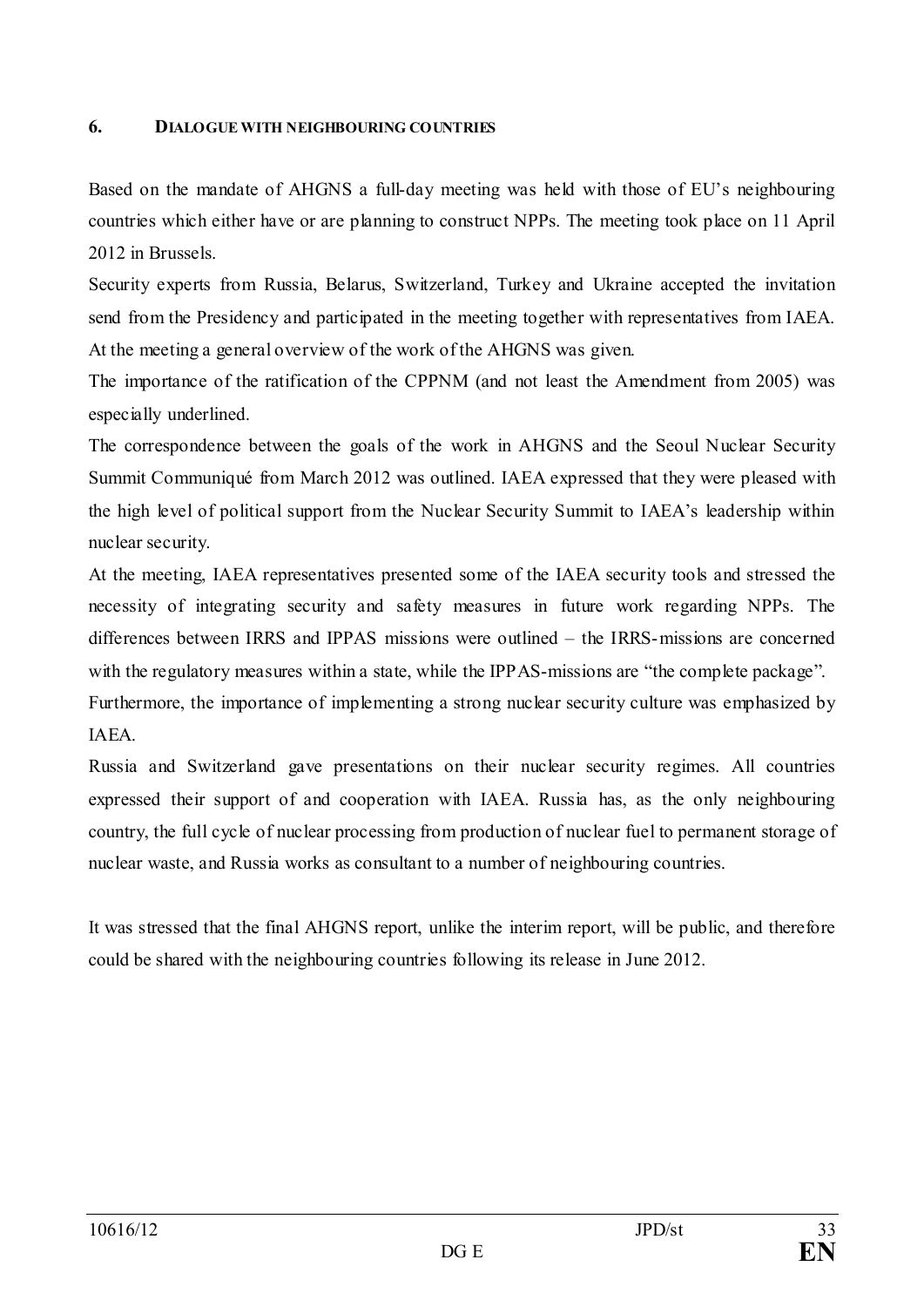Finally, the possibilities for continued contact and cooperation between the EU and its neighbouring countries on the subject of nuclear security were discussed. In general the neighbouring countries expressed a positive interest in a further exchange of views and cooperation with the EU Member States. Additionally, all countries present at the meeting agreed on the necessity of international cooperation based on the IAEA's recommendations and guidance on nuclear security matters.

## <span id="page-33-0"></span>**7. MAIN CONCLUSIONS AND RECOMMENDATIONS**

## <span id="page-33-1"></span>**7.1. Main Conclusions**

The 32 good practices (see section 4 and Annex I) identified in the 2nd semester of 2011 should apply to any Member State taking due account of its specific characteristics and circumstances.

Five selected themes were chosen for further elaboration in the 1st semester of 2012 (see Section 5). The work conducted allowed to precise and complete the AHGNS findings regarding the nuclear security of NPPs.

Finally, the AHGNS has drawn nine main conclusions. These main conclusions are aimed at all entities involved in nuclear security and will according to AHGNS, if given adequate consideration, contribute to ensure a higher level of nuclear security in the EU Member States.

- The CPPNM, as amended in 2005, is the most important multilateral instrument that addresses nuclear security. At present, a few EU Member States have not yet completed the internal process that would enable the deposit of their instrument of ratification, acceptance or approval of the amendment.
- IAEA has an essential and central role in strengthening the international nuclear security framework. The IAEA's "Physical Protection of Nuclear Material and Nuclear Facilities" (INFCIRC/225/Rev.5) document and related Nuclear Security Series documents are of particular value in implementing and maintaining Member States' national nuclear security regime.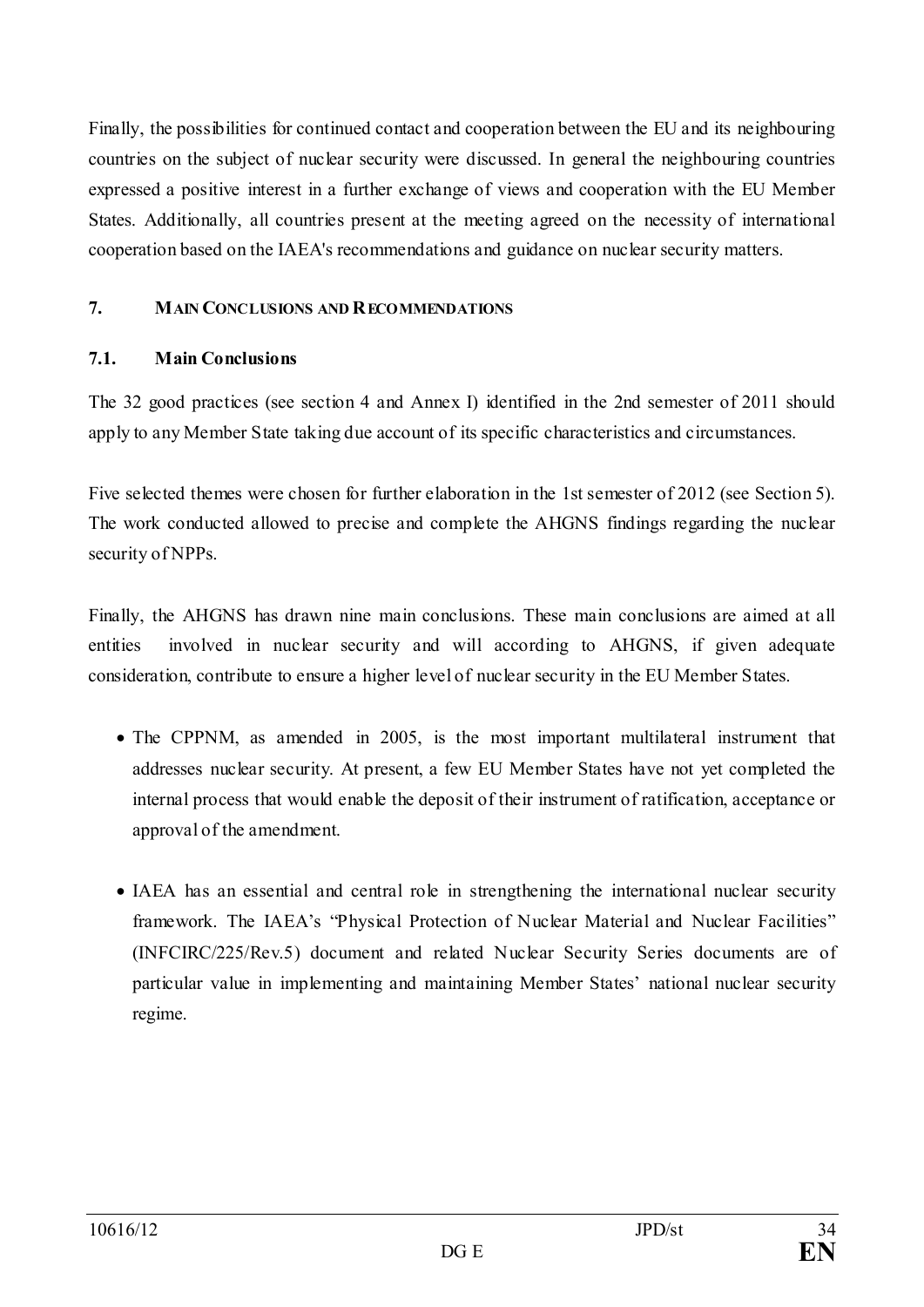- The IAEA's IPPAS missions are of special importance in providing to Member States an external assessment of their security regime and are considered as the reference for nuclear security evaluation for EU Member States with established or planned NPPs.
- Nuclear security and nuclear safety measures should be designed, implemented and managed in NPPs in a coherent and synergistic manner.
- It is important to implement and maintain a strong nuclear security culture. At the national level, all entities involved in nuclear security, private as well as public, should fully commit to enhance security culture and to maintain robust communication and coordination of activities. Human resource development through exercises and training could help build a strong nuclear security culture.
- Regarding cyber threats and the key roles of IC/ICT-systems in any NPP, cyber security has to be considered with great attention.
- Competent authorities should have a firm understanding of the potential consequences of an intentional aircraft crash on a NPP. Measures and procedures for timely warning and alerting the NPPs in case of identification of a RENEGADE-aircraft potentially threatening NPPs should be considered at the national level.
- Several neighbouring countries with borders to the EU and with existing or planned NPPs have shown interest in the work of AHGNS. In general these neighbouring countries have expressed positive interest in a continued exchange of views and cooperation with the EU Member States regarding nuclear security.
- It is recognised that exchange of information on certain aspects of nuclear security requires the protection of confidential information and therefore the setting up of conditions allowing to share such information.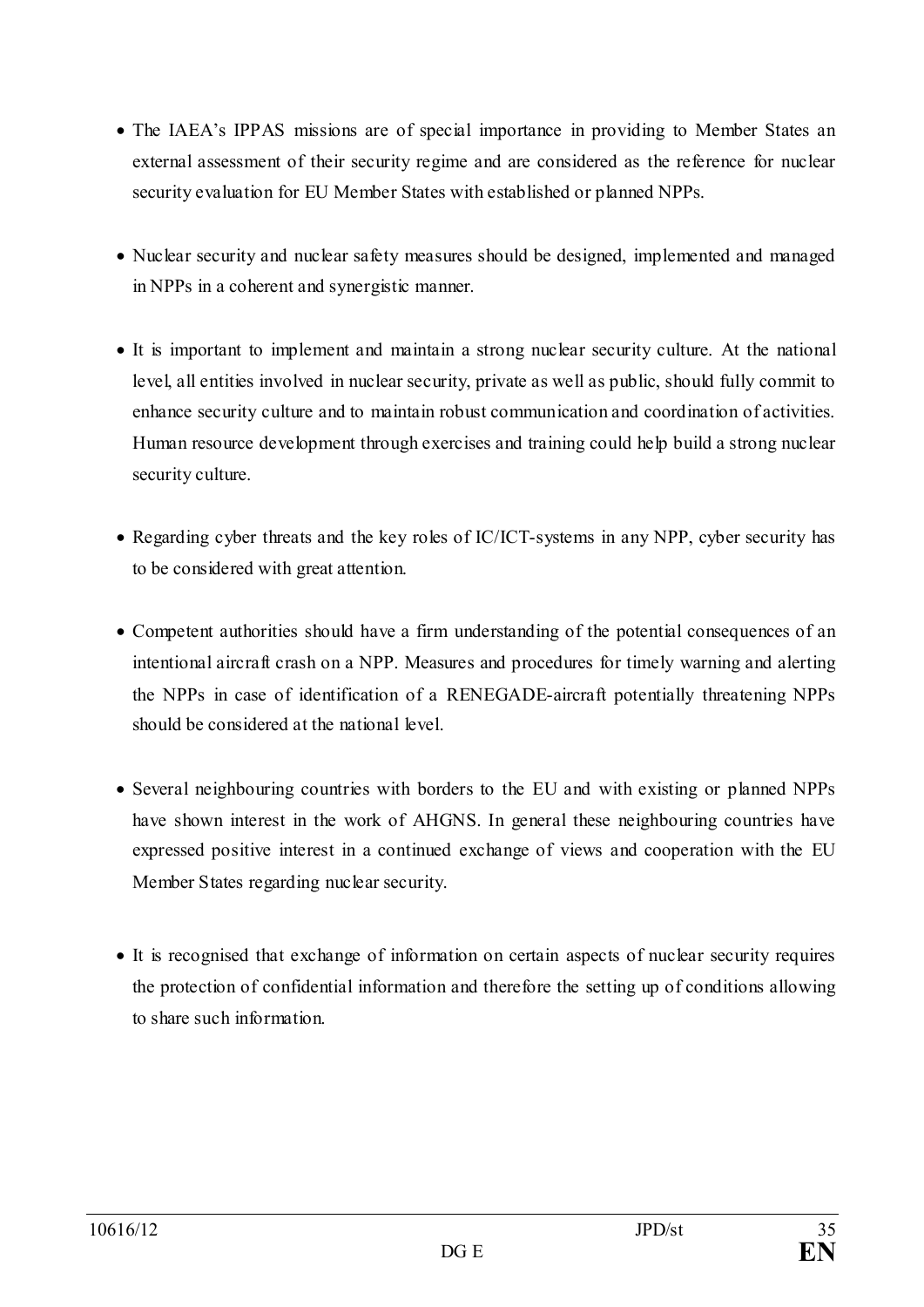#### <span id="page-35-0"></span>**7.2. Recommendations**

Although the security of NPP's is a national responsibility, the AHGNS, on the basis of its main conclusions, proposes the following recommendations:

- Urge all EU Member States which have not yet done it to complete as soon as possible the internal process that would enable the deposit of their instrument of ratification, acceptance or approval of the 2005 Amendment to the CPPNM. This will also set a good example for neighbouring countries and bring closer the date for the Amendment to enter into force.
- Encourage the use of IAEA's services and the use and implementation of IAEA's publications of the Nuclear Security Series in the Member States` national practices.
- Highly encourage the use of IAEA's IPPAS missions on a regular basis in all EU Member States with NPPs. Security issues relating to cyber threat should be part of the missions. EU Member States hosting an IPPAS mission also send an important message to other countries to do similarly.
- Encourage the IAEA to share, at the international level, best practices identified through the different IPPAS missions, taking due account of confidentiality requirements. The implementation of such best practices should be promoted.
- Encourage regular cooperation among EU Member States and between them and the EU's neighbouring countries. The cross-border nature of any nuclear incident is a strong motivation for close cooperation and exchange of information between countries.
- Continue the work on nuclear security among EU Member States, also in line with Action RN. 19 of the EU CBRN Action Plan. The AHGNS is convinced that continued cooperation between the EU Member States, including appropriate information exchange, on nuclear security is of value, using the framework of existing groups at the EU level. ENSRA is considered as an important body for enhancing nuclear security. The AHGNS calls upon this association to welcome nuclear security regulators of all EU Member States and those of neighbouring countries.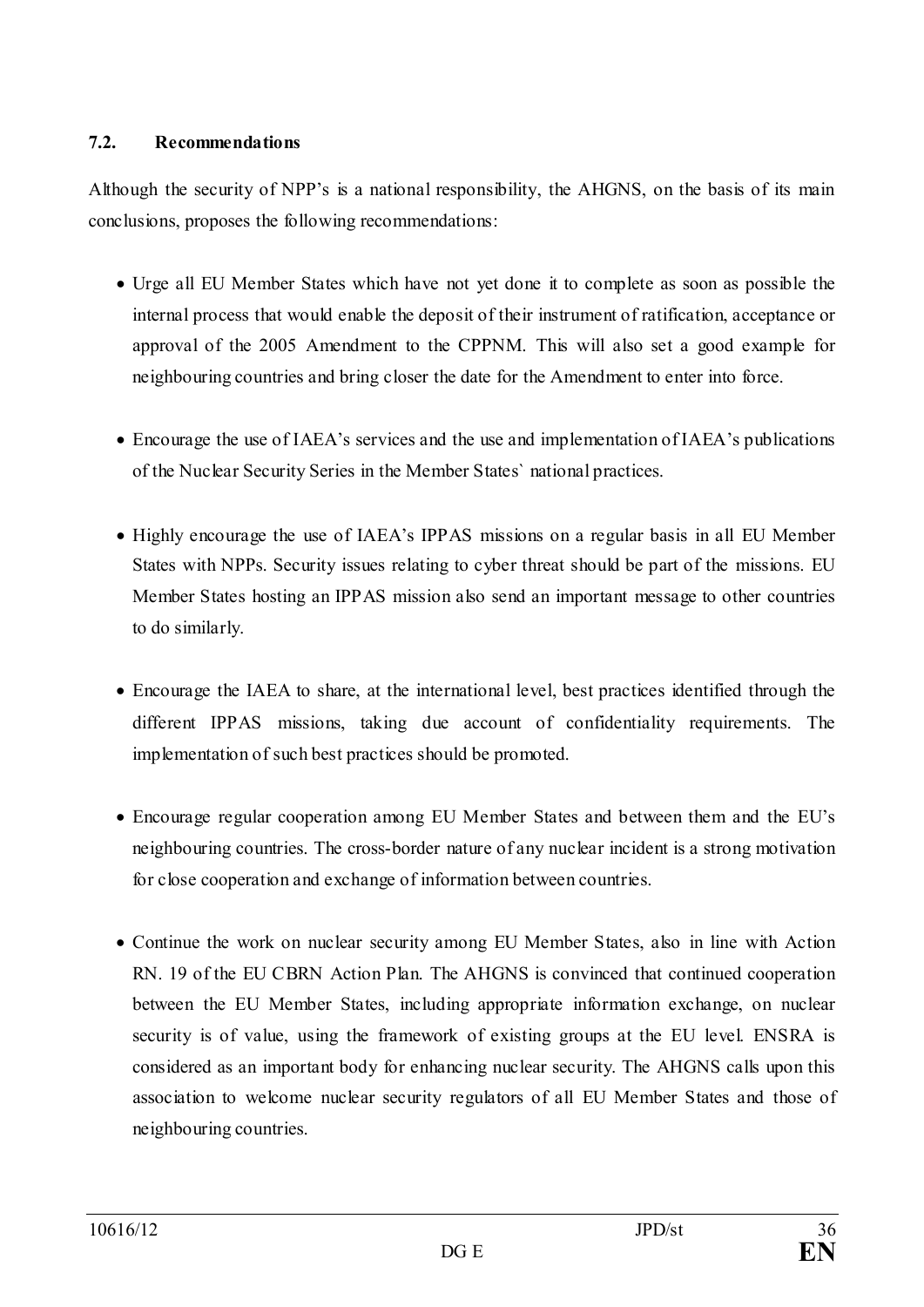## <span id="page-36-0"></span>**ANNEX I : 32 GOOD PRACTICES IDENTIFIED BY AHGNS**

# <span id="page-36-1"></span>**A National legal and regulatory framework**

- **1.** Without prejudice to more detailed requirements, including those mentioned in subsequent description of good practices, the main issues that are addressed in the national legal and regulatory framework for nuclear security, as regards both the objectives to be achieved and the measures to be taken, are largely set out in the CPPNMNF art. 2A) and in the INFCIRC/225/Rev.5 para. 2.1 for the main objectives. As several security related issues may also be addressed in other legal and regulatory framework for nuclear safety, radiation protection, safeguards, non-proliferation and transport of nuclear material, the interfaces with these other regulatory frameworks should be clearly specified in the nuclear security one.
- **2.** Given the role the CPPNMNF plays as a reference point for the national legal and regulatory framework for nuclear security, the entry into force of its amendment is an urgent priority. The most recent revision of the IAEA recommendations INFCIRC/225/Rev.5 is taken into account in reviewing and implementing the national nuclear security legal and regulatory framework.
- **3.** The nuclear security regime is assessed on a continuing and ongoing basis in order to achieve continuous improvements. The formal reviews of the nuclear security framework are carried out by the normal legislative and regulatory processes. It is a function of new developments in the international nuclear security instruments and guidance and lessons learned from significant events or substantial changes in a threat definition or scenario. The procedures for these reviews, including frequency, triggering factors and deadlines, are set out in the legal and regulatory framework. The IPPAS missions are an important instrument in the review process. IRRS missions including a security module could be useful as well.
- **4.** The nuclear security of NPPs is maintained under the conditions set out by the scenarios considered at the design stage. This therefore is taken into account at the level of both operator and public authorities, notably by ensuring the consistency of contingency plans with those developed under other legal and regulatory frameworks, e.g. emergency plans for civil protection. It is also advisable to assess whether or not there is a need for specific nuclear security contingency plans in case of natural disaster and to what extent the national legal and regulatory framework should demand these contingency plans in case of natural disasters.
- **5.** As part of its tasks under the national nuclear security framework the State has to carry out the definition and evaluations of the threat to the NPPs, be it through the DBT or the threat assessments. For this purpose the IAEA implementing guide Nuclear Security Series No  $10^{-1}$  $10^{-1}$ about the development, use and maintenance of the Design Basis Threat may be considered. Following this evaluation process the preparation of scenarios of the threats is essential. These scenarios incorporate generic elements that are not NPP-specific and correspond to the threats considered by the State in the DBT, as well as NPP-specific elements. In order to evaluate the effectiveness of the nuclear security measures the physical protection system should be regularly tested with the participation of competent authority, operator and all other relevant organisations and authorities. The physical protection systems should be regularly reviewed according to the results of the above tests and current assessment of the threat. Given their value for potential adversaries special attention is given to the confidentiality of information related to the DBT, resulting threat scenarios and subsequent evaluation of the nuclear security measures.

<span id="page-36-2"></span>**<sup>1</sup>** [IAEA Nuclear Security Series No. 10 Development, Use and Maintenance of the Design Basis](http://www-pub.iaea.org/MTCD/publications/PDF/Pub1386_web.pdf)  [Threat.](http://www-pub.iaea.org/MTCD/publications/PDF/Pub1386_web.pdf)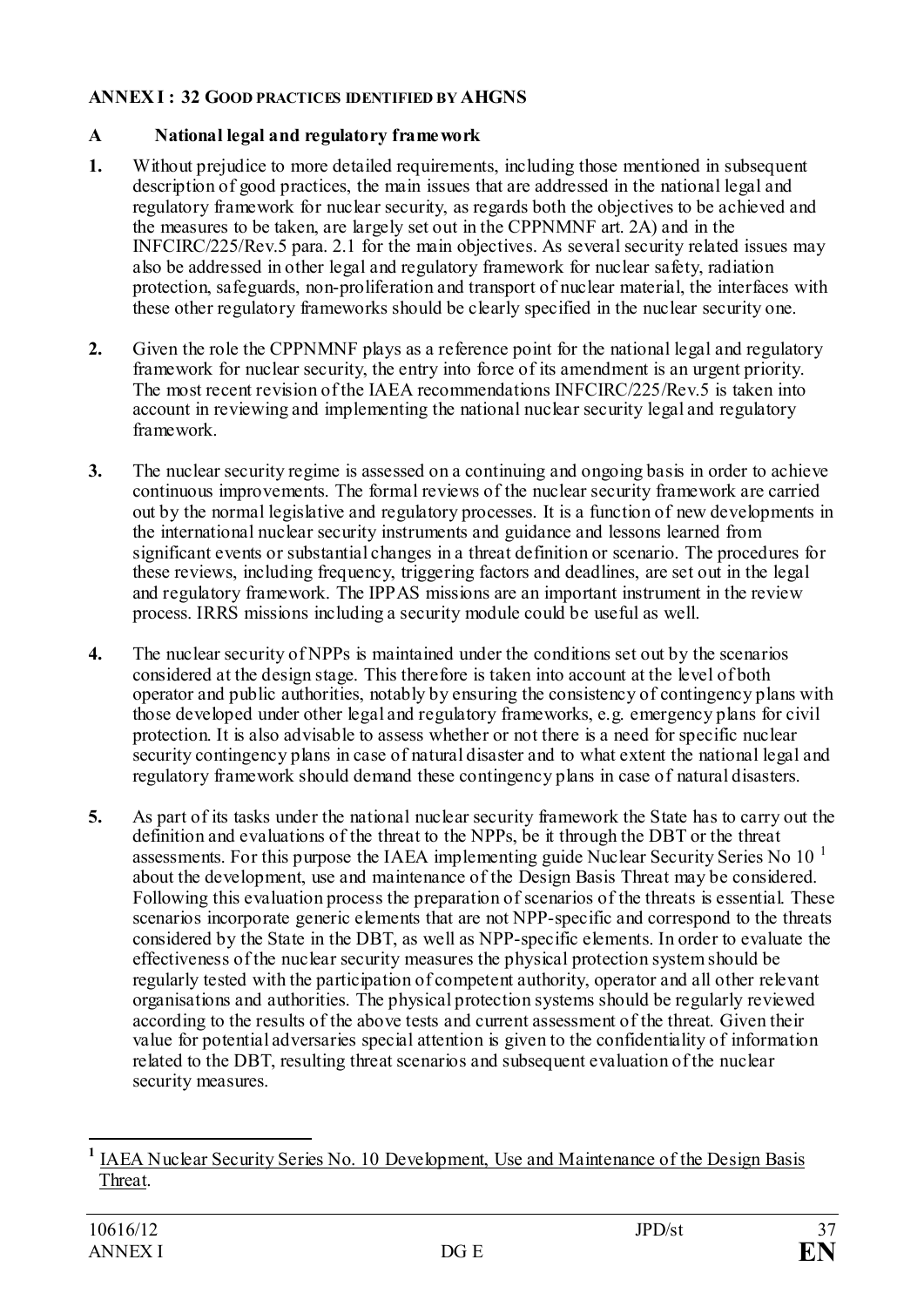- **6.** The regulations related to nuclear security take into consideration various categories of nuclear material through a graded approach. Without prejudice to more refined categorisation, e.g. reflecting radiological consequences following unauthorised removal or sabotage, attractiveness to terrorists, etc. or more stringent requirements to be set on a national basis, Annex II to the CPPNMNF and section 4 of INFCIRC/225 Rev. 5 provide a good basis for the categorisation of such material.
- **7.** Regarding ways and means to effectively reduce insiders threat the national legal and regulatory framework foresees the screening of persons in order to assess their trustworthiness and determine, in a graded manner, the areas in the NPP and category of material and of information to which they may have access, with special attention to temporary personnel. Therefore, exchange of intelligence between governmental departments and the operator with a view to detect or prevent malevolent action is a good practice. This is associated with security awareness programs for staff and management on site. A valuable additional measure is the two-person rule for access to highly protected areas to prevent or detect insider acts.
- **8.** Besides reporting obligations linked to radiological emergencies as foreseen under EURATOM legislation, e.g. the ECURIE mechanism and the IAEA Convention on Early Notification, the reporting of nuclear security incidents are addressed in the national response plan and in the contingency plans and can be organised as follows:
	- at the national level the operator immediately reports security incidents to the competent authority and police, which in turn liaise with other relevant authorities, e.g. intelligence;
	- at the international level the State notifies to relevant international organisations and other States, combining as appropriate various information exchange mechanisms as the incident evolves (e.g. from theft to radiological consequences). The provisions of the CPPNMNF art.5 provide useful guidance. Relevant information exchange mechanisms are the IAEA Illicit Trafficking Database (ITDB), the Malicious Acts Database (MAD) and, in the European Union context, the European Nuclear Security Regulators Association (ENSRA), the EUROPOL Bomb Data Bank and reporting and exchange information foreseen under the Chemical, Biological, Radiological, Nuclear Action Plan.

Reporting is organised so as to preserve the confidentiality of information.

**9.** The national legal framework qualifies acts such as the theft of nuclear materials, sabotage or other malicious acts affecting NPP, notably those listed in the CPPNMNF art. 7 as punishable offences and foresee sanctions for such acts.

# <span id="page-37-0"></span>**B National Security Framework**

**10.** Nuclear security responsibilities are set in the nuclear national security regime and depend on a country's administrative arrangements and institutional setting as well as on the extent of its nuclear sector. These bodies in principle cover operators/licensees, regulatory body and other competent authorities.

Within the nuclear security regime defined by the State, with its support in term of high-level response and prevention/detection and intelligence measures and on the basis of the threat evaluation (e.g. definition of DBT) carried out by the State the operator has the prime responsibility for the implementation of nuclear security measures notably structures, systems and procedures on site.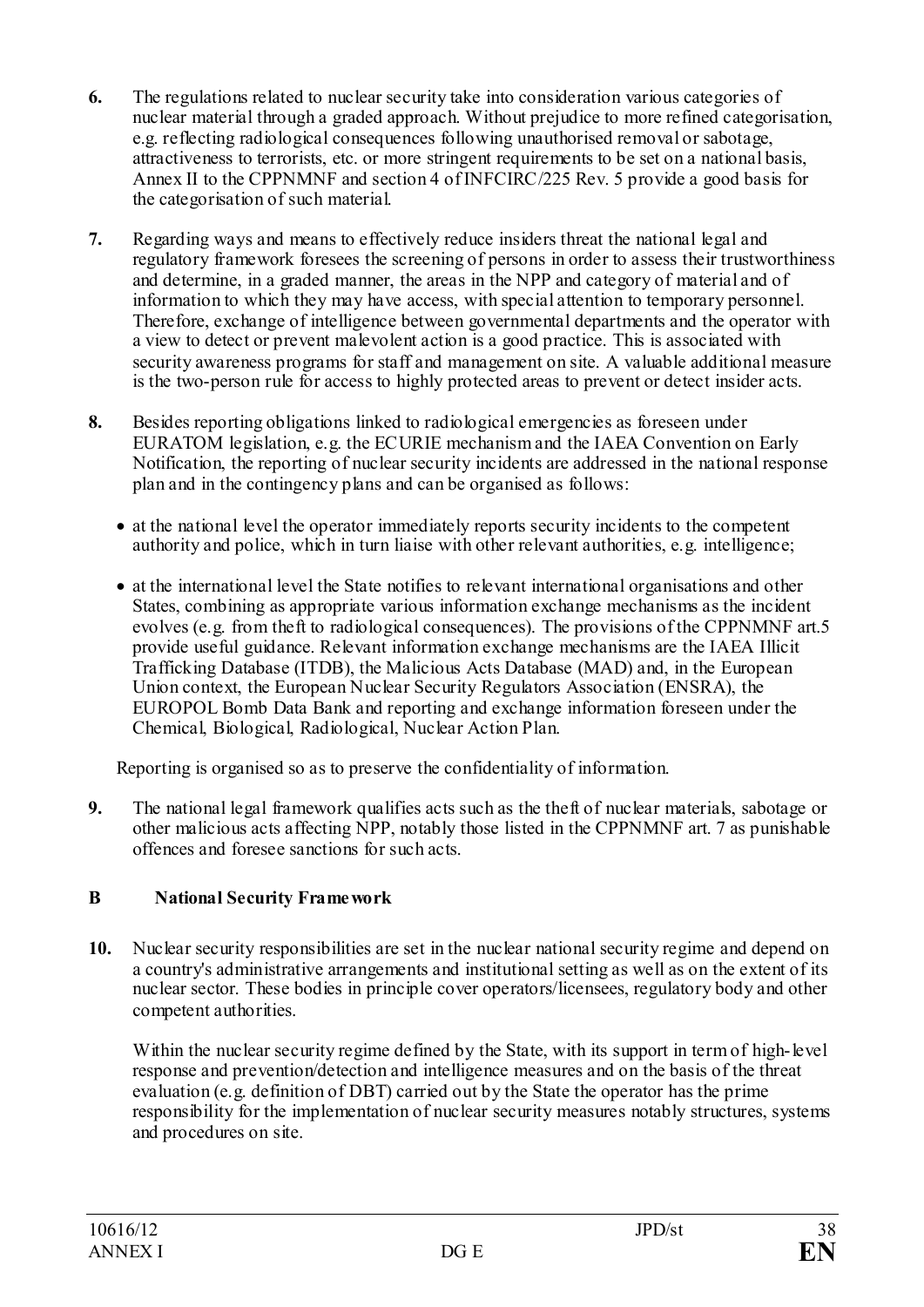The allocation of responsibilities between the operator and the State is clearly defined as regards on response against threats within DBT and the necessary resources exist. In situations involving threat within and beyond the DBT additional intervention resources are available on a local and national level in order to complete forces and resources of nuclear security at operator level. Depending of the State organisation, contingency plans consistent with emergency plans are established to handle those situations (see also item 8).

Modalities for the coordination of the operator security resources, which could include private security companies, with public authorities resources are addressed by the national legal framework and in contingency plans.

- **11.** The existence of validated nuclear security measures, for instance in the form of a site security plan, is a condition for the granting of license (or other authorising document) for the operation of any NPP before carrying out any activity using nuclear material. Detailed information on a confidential basis from the operator which includes a description of the physical protection system and a study showing its effectiveness is taken as a basis by the competent authority which could be the regulatory body.
- **12.** Nuclear Security requirements are already taken into consideration at a very early stage in the life-cycle of any NPP when deciding whether to build it on a given site, on the basis of the DBT or the threat assessment and taking into account the possible vulnerabilities that any NPP may face from its installation on a particular site.

The implementation of nuclear security measures should be required already at the building stage on the construction site or at least before the commissioning stage. The implementation and test of the full set of measures should be completed prior to the placement of nuclear material on-site.

- **13.** The effective independence of the regulatory body responsible for the implementation of the regulatory framework for the nuclear security of NPP from other bodies or authorities responsible for the promotion or use of nuclear energy is ensured. Means of this regulatory body in order to ensure its independence cover its status, legal power, competence and financial and human resources. **[1](#page-38-0)**
- **14.** On the basis of experience so far and noting the voluntary nature of Nuclear Security Advisory Services, which are the IAEA's main tool for helping States to assess their nuclear security needs, these Services provide a valuable basis assisting the States in formulating plans of action for improving nuclear security
- **15.** The Defence in Depth approach is implemented at all stages prevention, detection, delay and response - of the nuclear security system, through a combination of physical (e.g. barriers for restricted, protected and vital areas), personal (e.g. guards) and organisational (e.g. trustworthiness check, promotion of security culture) measures and the coordination of resources at operator and authorities level.

<span id="page-38-0"></span><sup>&</sup>lt;sup>1</sup> See for example <u>Art. 5 in Council Directive 2009/71/Euratom of 25 June 2009 establishing a</u> Community framework for the nuclear safety of nuclear installations (OJ L 172, 2.7.2009, p.  $18 -$ [22\)](http://eur-lex.europa.eu/LexUriServ/LexUriServ.do?uri=OJ:L:2009:172:0018:01:EN:HTML) or Fundamental Principle D, 2nd sentence in the [Amendment to the Convention on the Physical](http://www.iaea.org/About/Policy/GC/GC49/Documents/gc49inf-6.pdf)  [Protection of Nuclear Material \(GOV/INF/2005/10\)](http://www.iaea.org/About/Policy/GC/GC49/Documents/gc49inf-6.pdf) to [Convention on the Physical Protection of](http://www.iaea.org/Publications/Documents/Infcircs/Others/inf274r1.shtml)  [Nuclear Material \(INFCIRC/274/Revision 1\)](http://www.iaea.org/Publications/Documents/Infcircs/Others/inf274r1.shtml)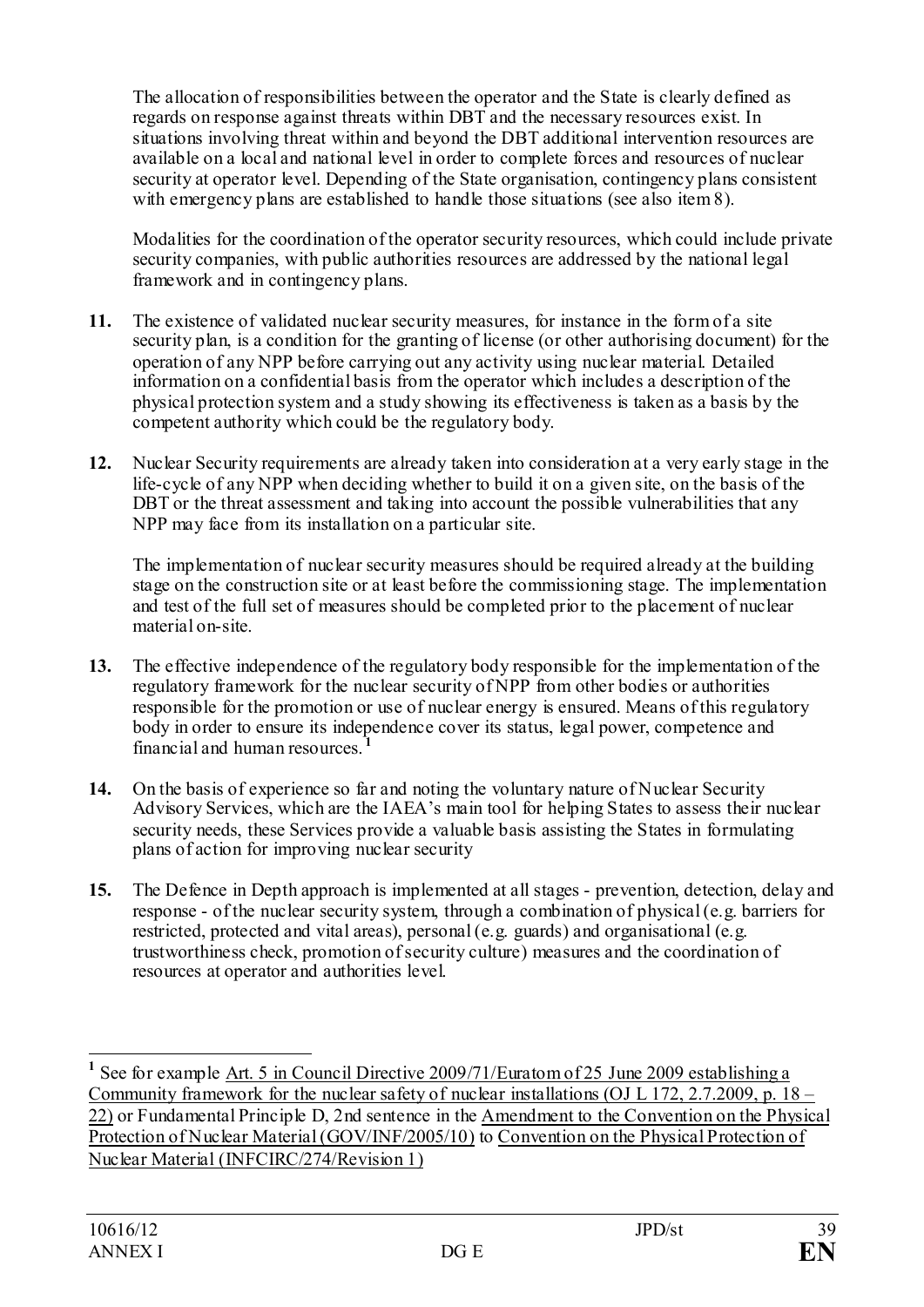- **16.** Determination of the nuclear security measures necessary to counter assessed threats that may affect any NPP starts at an early stage in its development, preferably not later than the design stage, taking into account that part of the analysis concerns factors that may be relevant to the whole nuclear sector. It is also important to consider that the threats can evolve at the different stages of development of the project (design and construction).
- **17.** Reference laboratories are useful means to test components of nuclear security system for any NPP while noting that the evaluation of the nuclear security systems fully rests with the State and that such tests can also be carried out through performance-based tests and do not dispense from actual exercises.
- **18.** Regarding threats connected with the Information and Communication Technology (ICT) security, given the global range of such threats and the key role of Information and Communication Technology (ICT) systems in NPP, a high priority is assigned to cyber security. Efforts engaged by the IAEA as well as the EU (in relation with critical infrastructures) are intensified.

Cyber threats are addressed in a DBT or specific threat assessment. Adequate cyber security measures are applied to all ICT and Instrumentation and Control (I&C) systems and processes, if the manipulation of these systems directly or indirectly can lead to a loss of safety functions.

Data transfer into safety systems may only be allowed in exceptional cases and if it is proven, that this data transfer cannot lead to a loss of safety functions. There is reporting of cyber attacks from NPPs to the national level, as appropriate.

### <span id="page-39-0"></span>**C Design Basis Threat**

- **19.** The physical protection system of NPP is based on the State's current evaluation of the threat which is formalised through a threat assessment process and includes all the credible threats. The DBT approach is used for the threat of unauthorised removal of sensitive nuclear material inside NPPs and sabotage of NPPs and their nuclear material that has potentially high radiological consequences.
- **20.** The list of participants that are involved in defining the DBT will vary according to the organisation of the national security regime, several experts from different organisations with expertise in the field of nuclear security work closely together and provide input to the definition of DBT. As a minimum one would expect that the competent authority, and Statelevel body in charge of intelligence, police and other institution which could have important information for defining DBT will be involved.
- **21.** When defining the DBT a lot of important areas and factors are taken into consideration. It is very important to have credible information from intelligence and competent authority which is the background for description of technical and human capabilities of groups posing credible criminal or terrorist threats, geopolitical context and insider threats of the NPPs (see also IAEA Nuclear Security Series No. 10).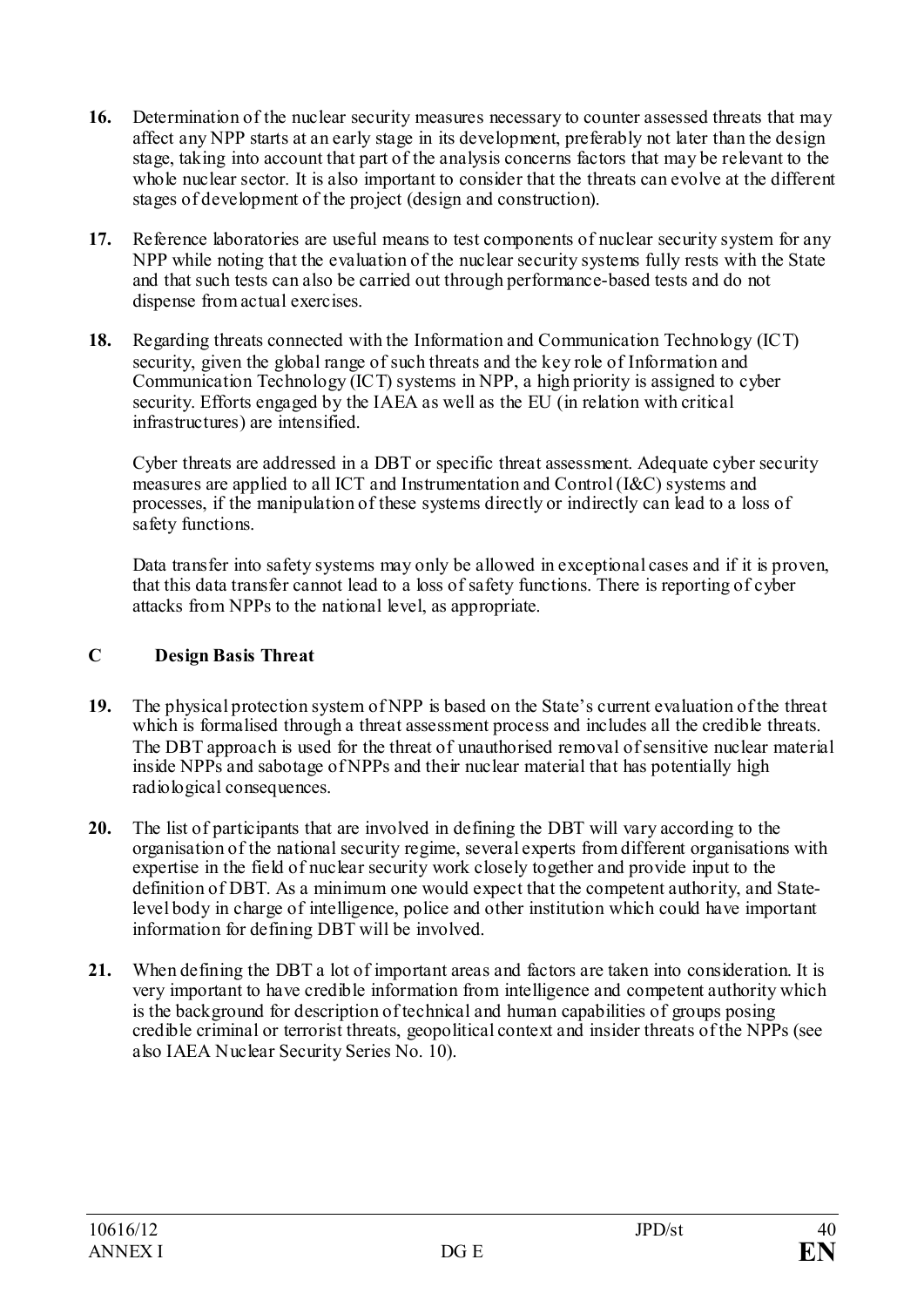- **22.** Given that DBT are usually defined over the medium term (regular) threat assessment is used to assess whether an earlier update of the DBT is justified before the planned formal review is carried out and additional measures are called for in the meantime. Additional evaluations of the vulnerability of different NPPs are worthwhile and provide a different perspective, additional threats not included in the DBT are considered relevant or technical development have occurred.
- **23.** In order to enable the bodies responsible for the definition of the DBT to get the information required for to prepare and update the DBT all reliable national and international sources of information should be considered and the flow of information and the cooperation between the various participants in the national nuclear security regime is clearly arranged. There is a mechanism for the exchange and flow of information among various participants which guarantee the confidentiality, integrity and availability of information. Such mechanism also ensures that sensitive information is appropriately protected by using a national system of information classification.
- **24.** The monitoring and analysis of threats concerning the physical protection system of NPPs is based on evaluation and analysis of information obtained from intelligence organisations, competent authority, state law enforcement, operators and open sources. All gathered information is evaluated for credibility and reliability. In particular the activities of groups which pose credible threats will be specifically monitored. The main responsibility concerning external threats is at the intelligence organisations which have appropriate methods, tools, technologies and experience in this field.

# <span id="page-40-0"></span>**D Nuclear Security Culture**

**25.** Nuclear security culture complements the concept of safety culture and is an essential component of the nuclear security of NPPs. Nuclear security culture is promoted at all levels. All organisations and individuals involved in nuclear security of NPPs are aware of the importance of nuclear security culture. The requirements of high Nuclear Security Culture can be stated in the national legal and regulatory framework. Nuclear security culture is defined as the assembly of characteristics, attitudes and behaviour of individuals, organisations and institutions. In particular the following is included: beliefs and attitudes that credible threats exist and security is important; clear and understandable security policy; clear roles and responsibilities; performance measurement; involvement of management, training and qualification. Effective security culture is an important element in ensuring effective information security; operation and maintenance of security system; adequate determination of staff trustworthiness; quality assurance; feedback process; contingency plans and drills; self-assessment; interface with the regulator; coordination with off-site organisations (see also IAEA Nuclear Security Series No. 7. **[1](#page-40-1)** ).

<span id="page-40-1"></span>**<sup>1</sup>** [IAEA Nuclear Security Series No. 7 Nuclear Security Culture.](http://www-pub.iaea.org/MTCD/publications/PDF/Pub1347_web.pdf)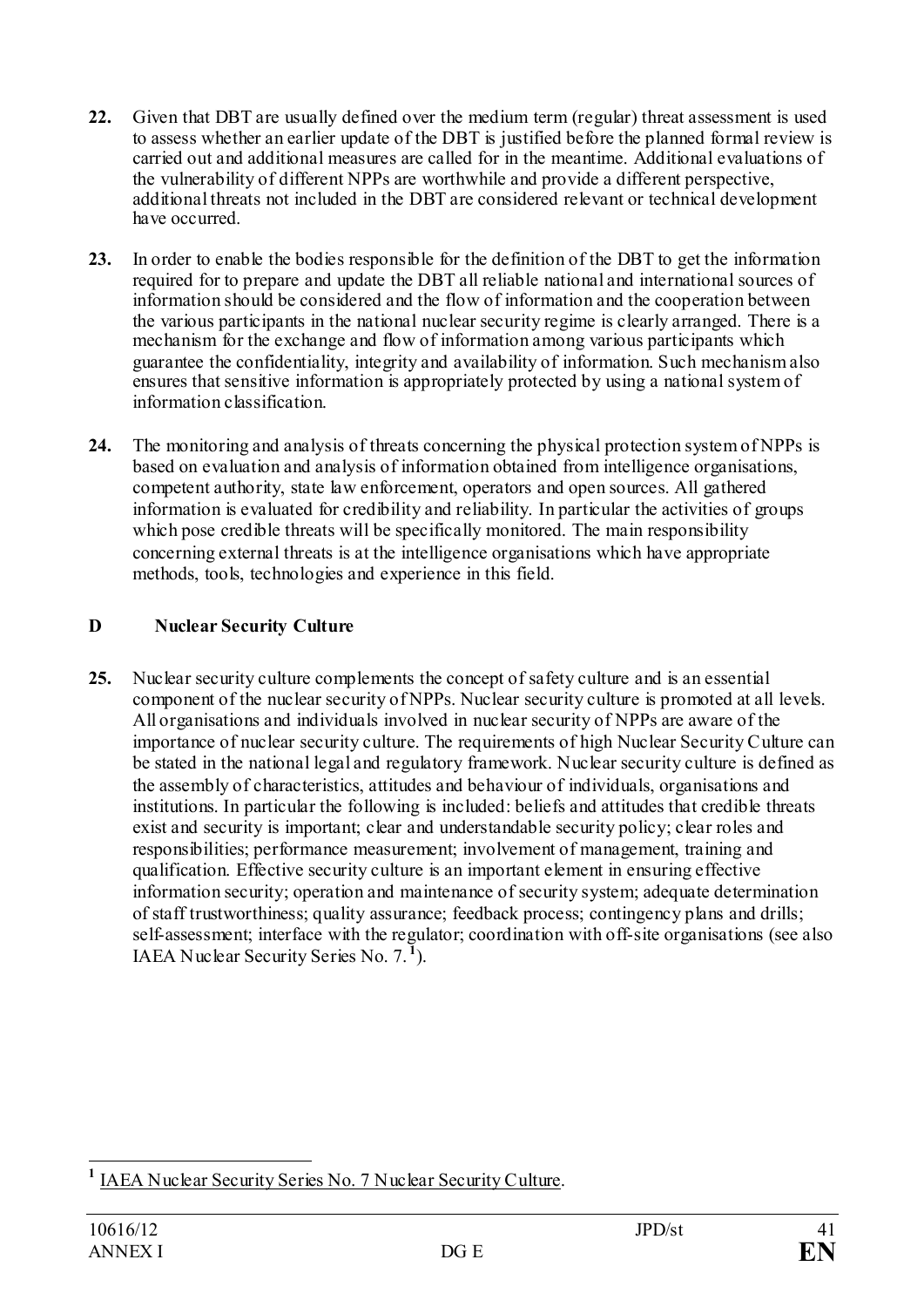- **26.** The regular maintenance and inspection of existing physical protection system of NPPs is a key component of the nuclear security and is supported by a strong management system and performed according to approved procedures and schedules to ensure that design requirements will not be compromised. The operator ensures that security systems remain effective in accordance with conditions set by the competent authority, report failures and take corrective measures. Regular inspections should be achieved by the competent authority which could be the regulatory body. Performance verification tests and exercises (such as force-on-force) are done regularly and could be used to assess the adequacy of physical protection system. Any detected failures are notified to the competent authority which could be the regulatory body.
- **27.** Managers with particular responsibilities for the nuclear security of NPPs participate in trainings at the national or international level. The program of such trainings is to be based on credible scenarios of incidents or attacks and, in order to improve response adequacy, addresses coordination, including coordination between operator and authorities, and communication issues, including in an international context. IAEA training programs are valuable in this respect. Given that bodies in charge of intelligence gathering or law enforcement are normally cooperating with persons responsible for the nuclear security of NPPs be it at the stage of threat assessment or when providing additional response in case of breach of nuclear security they are consulted when formulating training programs or designing exercises. The training policy is described and approved by the appropriate competent authority.

They could combine table-top exercises to evaluate the nuclear security plan and system as a whole as well as field exercise, including force-on-force exercises.

**28.** In order to ensure the maintenance of effective nuclear security of NPPs international cooperation could contribute to sharing experience and best practice, facilitate recovery of nuclear material unlawfully removed from NPPs, disseminate information on theft or sabotage and enrich the information underlying threat assessments. Given confidentiality requirements practical arrangements may have to be set under bilateral agreements. The relevant provisions of the CPPNMNF<sup>[1](#page-41-0)</sup> state how to organise such cooperation. The IAEA plays the key role in coordinating this coordination through international training courses, technical meetings, workshops, conferences, scientific visits and other international activities. It allows participants to share the experience and exchange best practices in the nuclear security field.

The ENSRA as the European forum for exchanges on nuclear security matters assures confidential exchange of information and mutual professional assistance to achieve a common approach of nuclear security practices within the EU Member States, recognising the continuing need for variation between Member States to reflect different national circumstances.

Preserving the confidentiality of sensitive information is one of the primary concerns regarding the exchange of information with other countries concerning potential terrorist attacks which threaten the security of NPPs.

<span id="page-41-0"></span>**1** See: Art 5 i[n Convention on the Physical Protection of Nuclear Material \(INFCIRC/274/Revision](http://www.iaea.org/Publications/Documents/Infcircs/Others/inf274r1.shtml)  [1\)](http://www.iaea.org/Publications/Documents/Infcircs/Others/inf274r1.shtml) and [Amendment to the Convention on the Physical Protection of Nuclear Material](http://www.iaea.org/About/Policy/GC/GC49/Documents/gc49inf-6.pdf)  [\(GOV/INF/2005/10\).](http://www.iaea.org/About/Policy/GC/GC49/Documents/gc49inf-6.pdf)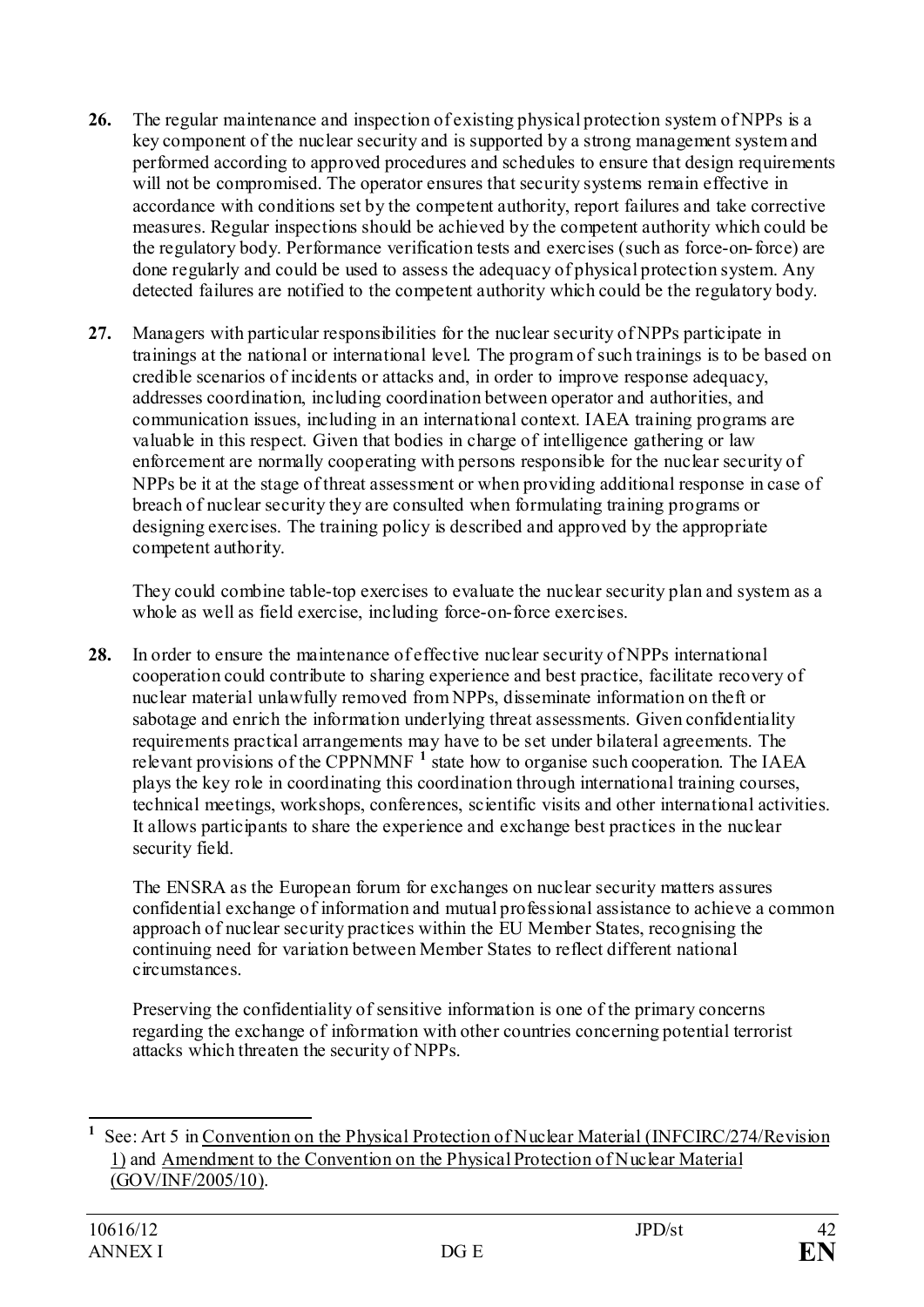As a form of cooperation among Member States and other players, international guidelines and training activities and recognised best practices are valuable when modernising nuclear security for nuclear materials and NPPs.

**29.** General rules for the classification, handling of and access to sensitive information are usually set at State level. If it is necessary the competent authority issues additional regulatory requirements and implementing guidelines. More detailed procedures on the protection of information on the functioning of NPPs and the storing of their nuclear material, especially as regards physical protection measures, can be defined at the NPP level

### <span id="page-42-0"></span>**E Contingency Planning**

**30.** The main components of plans of security and contingency at national level define the role and responsibilities of the State various response organisations, describes communication and coordination between participating organisations by security events, policy and concept of operations for the response.

Such plans include: off and on site planning, sector resilience planning, responsibilities of participating organisations (like operator, competent authority, police, crisis management authorities, etc.), response process and recovery, command, control and coordination structure (addressing allocation of responsibilities and rule for notification of events), communication protocols, technical support (including training programs), test and review procedures.

Such plans to cope with security incidents are adequately considered in the nuclear emergencies organisations and carried out in coordination with the nuclear off-site emergency plans.

- **31.** While the list of participants in the national nuclear security regime is likely to vary according to the extent of the nuclear sector and to the organisation of the national security, responsible for preparing contingency plans in order to address nuclear security incidents, are likely to include operators, competent authority, authorities providing additional resources (on and off site response forces, counter terrorism, intelligence civil protection etc.).
- **32.** Plans mentioned in item 31. prepared to deal with malevolent actions against NPPs include at least triggering criteria, communication procedures, cooperation/coordination among operator and public authorities, command structure, public awareness, interface with radiological emergency plan, technical support, training and testing, review and update, in close relation with other national legal regulations.

 $\mathcal{L}$  , we have the set of the set of the set of the set of the set of the set of the set of the set of the set of the set of the set of the set of the set of the set of the set of the set of the set of the set of the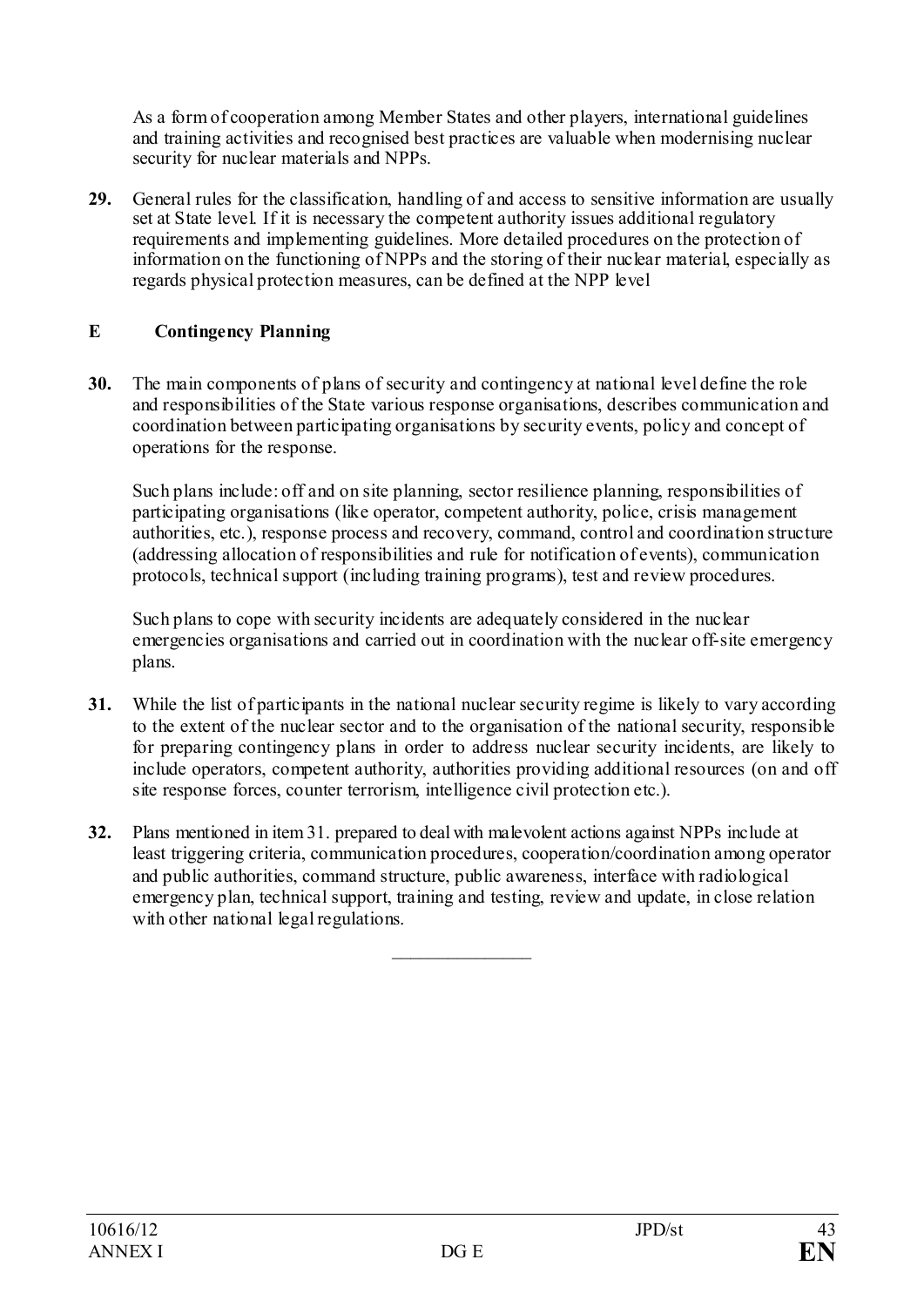# <span id="page-43-0"></span>**ANNEX II: ACRONYMS**

| <b>AHGNS</b>   | Ad Hoc Group on Nuclear Security                                                 |
|----------------|----------------------------------------------------------------------------------|
| <b>CBRN</b>    | Chemical, Biological, Radiological, Nuclear                                      |
| <b>CPPNM</b>   | Convention on the Physical Protection of Nuclear Material                        |
| <b>CPPNMNF</b> | Convention on the Physical Protection of Nuclear Material and Nuclear Facilities |
| <b>DBT</b>     | Design Basis Threat                                                              |
| <b>ECURIE</b>  | European Community Urgent Radiological Information Exchange                      |
| <b>ENSRA</b>   | European Nuclear Security Regulators Association                                 |
| <b>EURATOM</b> | European Atomic Energy Community                                                 |
| <b>IAEA</b>    | International Atomic Energy Agency                                               |
| <b>ICT</b>     | Information and Communication Technologies                                       |
| IC             | Instrumentation and Control systems                                              |
| <b>IPPAS</b>   | International Physical Protection Advisory Service                               |
| <b>IRRS</b>    | Integrated Regulatory Review Service                                             |
| <b>ITDB</b>    | <b>Illicit Trafficking Database</b>                                              |
| <b>MAD</b>     | Malicious Acts Database                                                          |
| NPP(s)         | Nuclear Power $Plant(s)$                                                         |
| <b>NSS</b>     | Nuclear Security Summit                                                          |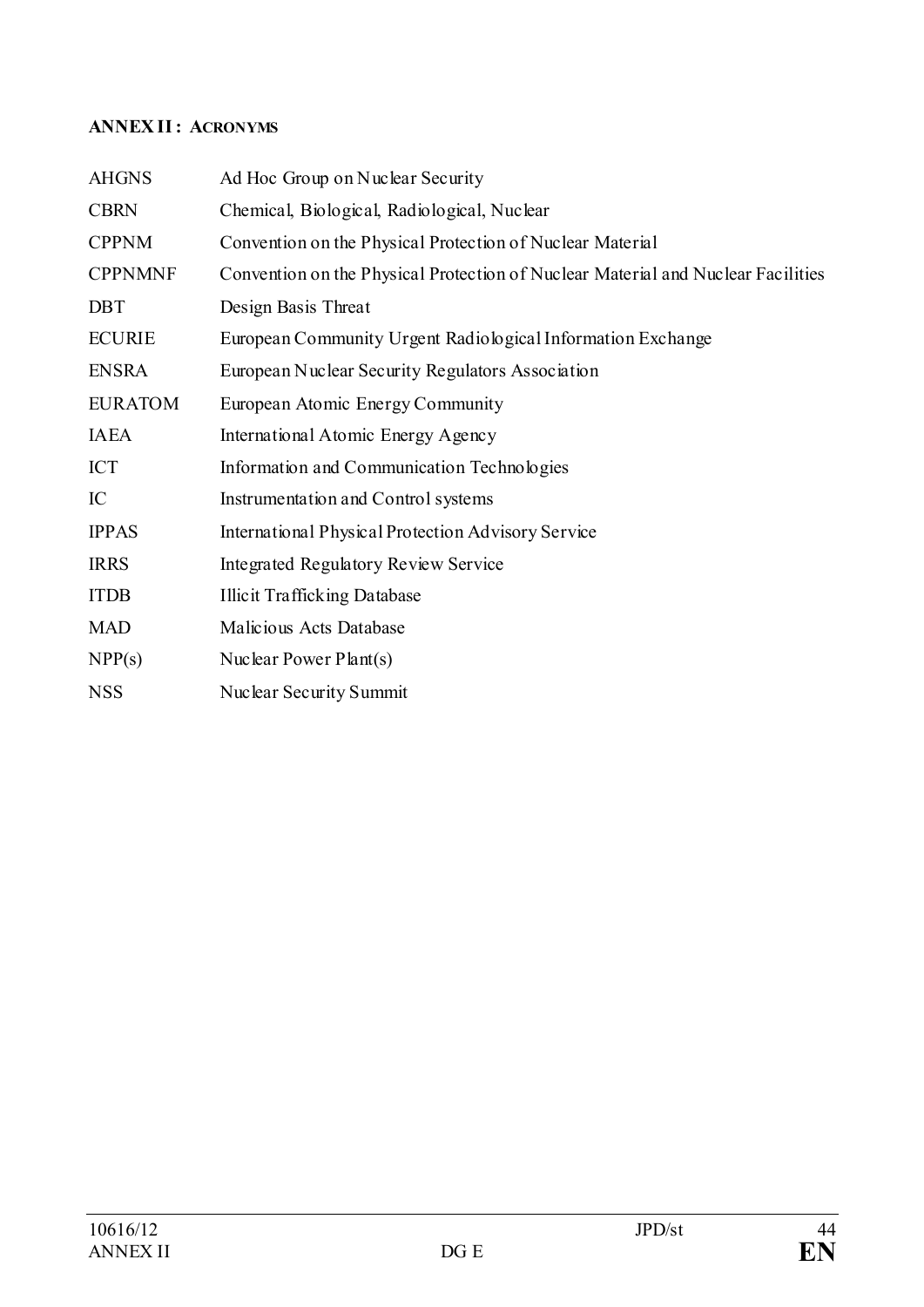# <span id="page-44-0"></span>**ANNEX III: REFERENCE DOCUMENTS**

- 1. [Convention on the Physical Protection of Nuclear Material \(INFCIRC/274/Revision 1\)](http://www.iaea.org/Publications/Documents/Infcircs/Others/inf274r1.shtml) and [Amendment to the Convention on the Physical Protection of Nuclear Material](http://www.iaea.org/About/Policy/GC/GC49/Documents/gc49inf-6.pdf)  [\(GOV/INF/2005/10\)](http://www.iaea.org/About/Policy/GC/GC49/Documents/gc49inf-6.pdf)
- 2. IAEA Nuclear Security Series, including:
	- 2a IAEA Nuclear Security Series No. 9 Security in the Transport of Radioactive Material
	- 2b IAEA Nuclear Security Series No. 13 Nuclear Security Recommendations on Physical Protection of Nuclear Material and Nuclear Facilities (INFCIRC/225/Revision 5)
	- 2c IAEA Nuclear Security Series No. 14 Nuclear Security Recommendations on Radioactive Material and Associated Facilities
	- 2d IAEA Nuclear Security Series No. 17 Computer Security at Nuclear Facilities.
- 3. [Convention on Early Notification of a Nuclear Accident](http://www.iaea.org/Publications/Documents/Infcircs/Others/infcirc335.shtml)
- 4. Council Directive 2009/71/Euratom of 25 [June 2009 establishing a Community framework](http://eur-lex.europa.eu/LexUriServ/LexUriServ.do?uri=OJ:L:2009:172:0018:01:EN:HTML)  [for the nuclear safety of nuclear installations \(OJ L 172, 2.7.2009, p. 18–22\)](http://eur-lex.europa.eu/LexUriServ/LexUriServ.do?uri=OJ:L:2009:172:0018:01:EN:HTML)
- 5. [IAEA Safety Glossary](http://www-pub.iaea.org/MTCD/publications/PDF/Pub1290_web.pdf)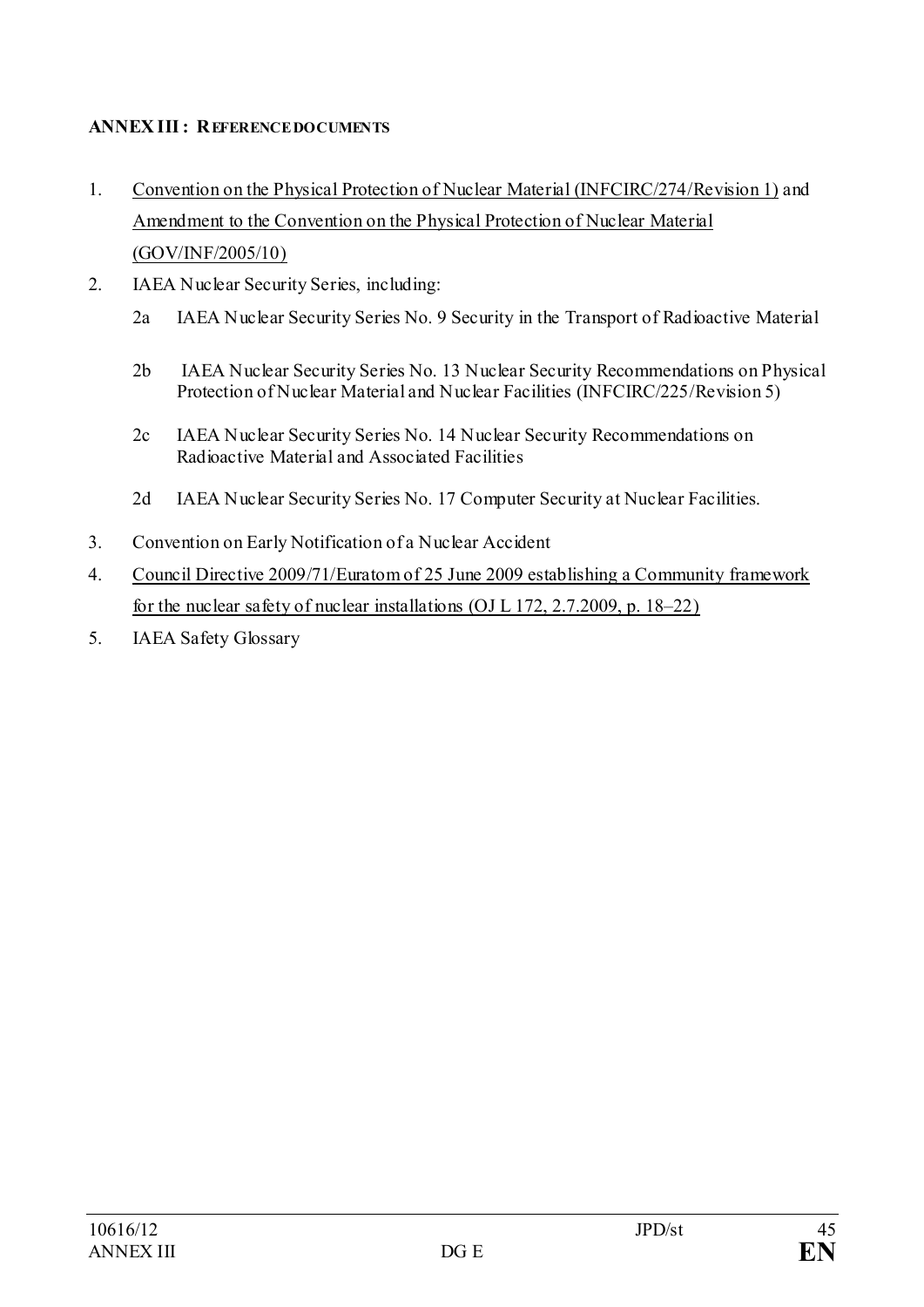# <span id="page-45-0"></span>**ANNEX IV : GLOSSARY[1](#page-45-1)**

**Competent authority:** governmental organisation(s) or institution(s) that has (have) been designated by a State to carry out one or more nuclear security functions.

**Contingency plan:** predefined sets of actions for response to unauthorised acts indicative of attempted *unauthorised removal* or *sabotage,* including *threats* thereof, designed to effectively counter such acts.

**Defence in depth:** the combination of multiple layers of systems and measures that have to be overcome or circumvented before physical protection is compromised.

**Design basis threat:** the attributes and characteristics of potential *insider* and/or external adversaries, who might attempt *unauthorised removal* or *sabotage,* against which a *physical protection system* is designed and evaluated.

**Emergency plan**: A description of the objectives, policy and concept of operations for the response to an emergency and of the structure, authorities and responsibilities for a systematic, coordinated and effective response. The emergency plan serves as the basis for the development of other plans, procedures and checklists. [Ref. doc. 5]

**Force-on-force [exercise:](http://exerci.se/)** a *performance test* of the *physical protection system* that uses designated trained personnel in the role of an adversary force to simulate an attack consistent with the *threat* or the *design basis threat.*

**Graded approach:** the application of *physical protection measures* proportional to the potential consequences of a *malicious act.*

Guard: a person who is entrusted with responsibility for patrolling, monitoring, assessing, escorting individuals or transport, controlling access and/or providing initial response.

<span id="page-45-1"></span>**<sup>1</sup>** Unless otherwise mentioned all definitions come from Ref. document 2.b.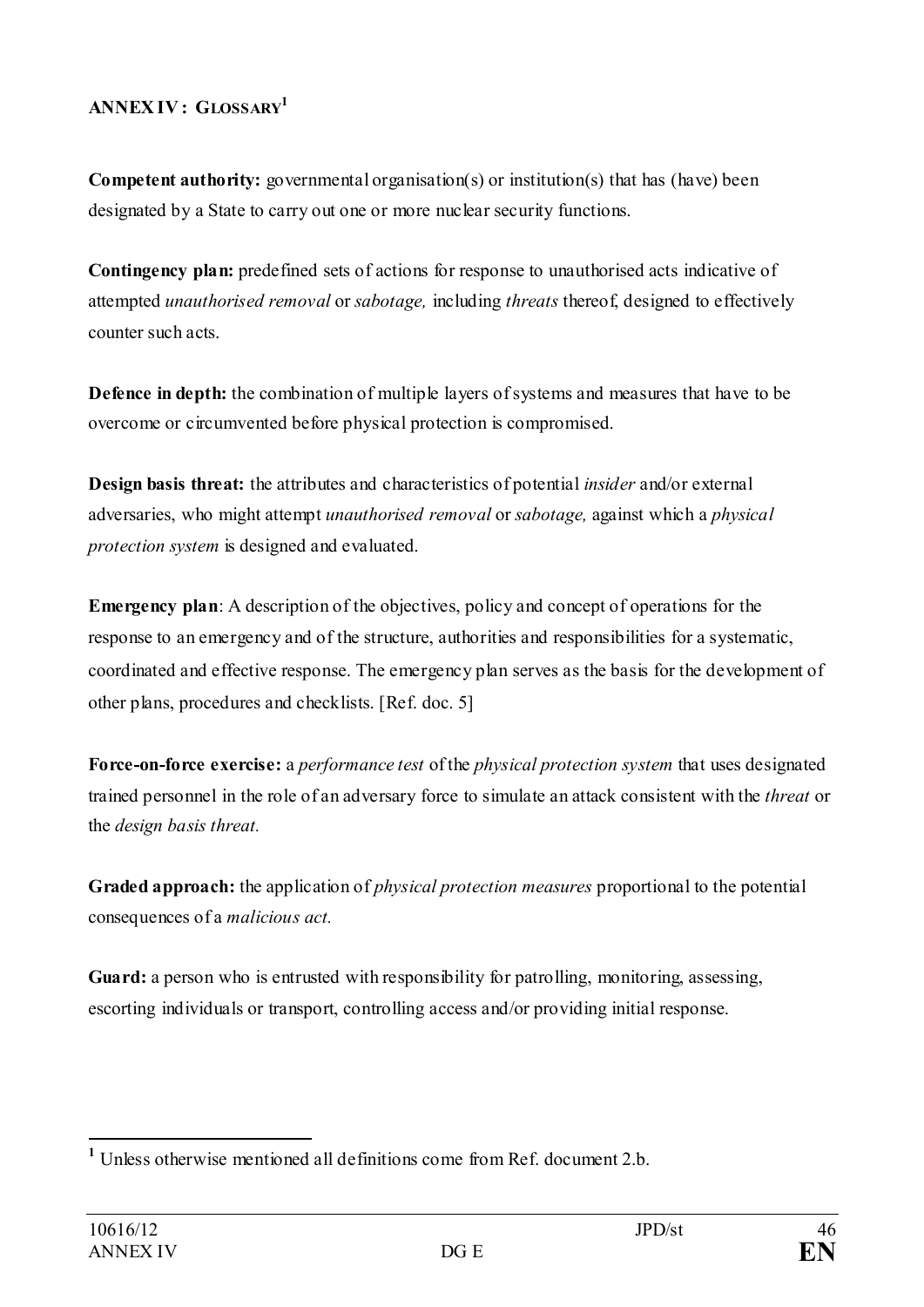**Insider:** one or more individuals with authorised access to *nuclear facilities* or *nuclear material* in *transport* who could attempt *unauthorised removal* or *sabotage,* or who could aid an external adversary to do so.

**Malicious act:** an act or attempt of *unauthorised removal* or *sabotage.*

**Nuclear material:** *nuclear material* is defined to be any material that is either special fissionable material or source material as defined in Article XX of the IAEA Statute [Ref. doc. 5].

**(Nuclear) security:** the prevention and detection of and response to theft, *sabotage*, unauthorised access, illegal transfer or other *malicious acts* involving nuclear material, other radioactive substances or their associated facilities (footnote 1 from Ref. doc. 2a).

**Nuclear security culture** : the assembly of characteristics, attitudes and behaviours of individuals, organisations and institutions which serves as means to support, enhance and sustain nuclear security.

**Nuclear security measures:** measures intended to prevent a *threat* from completing a *malicious act*  to *detect* or respond to *nuclear security events*[Ref. doc. 2c] *.*

**Nuclear security regime:** a regime comprised of:

- the legislative and regulatory framework and administrative systems and measures governing the nuclear security of nuclear material, other radioactive material, associated facilities, and associated activities,
- the institutions and organisations within the State responsible for ensuring the implementation of the legislative and regulatory framework and administrative systems of nuclear security;
- nuclear security systems and nuclear security measures for the prevention of, detection of, and response to, nuclear security events [Ref. doc. 2c].

**Nuclear security system:** an integrated set of *nuclear security measures* [Ref. doc. 2c].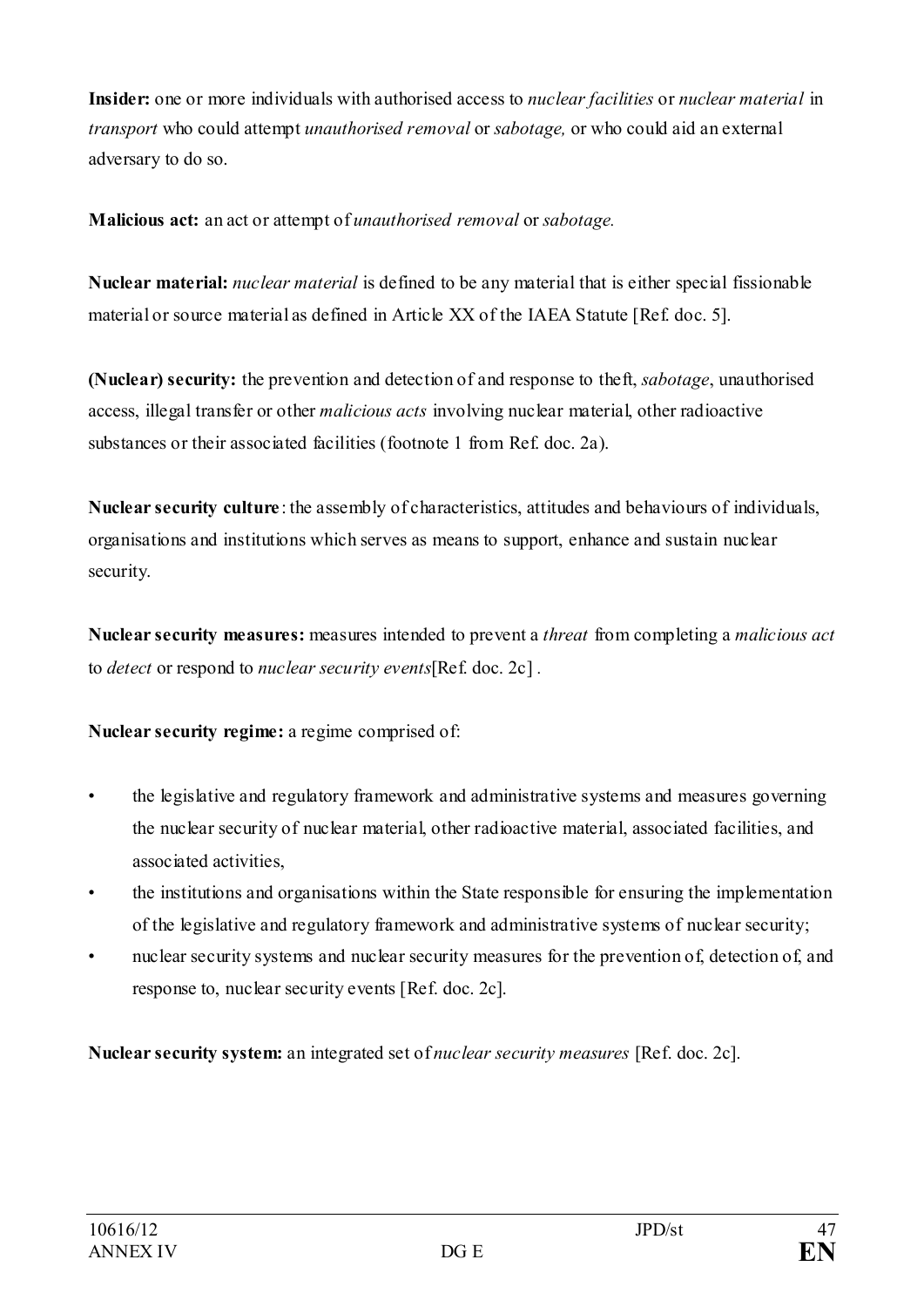**Operator:** any person, organisation, or government entity licensed or authorised to undertake the operation of a *nuclear facility.*

**Performance testing:** testing of the *physical protection measures* and the *physical protection system* to determine whether or not they are implemented as designed; adequate for the proposed natural, industrial and threat environments; and in compliance with established performance requirements.

**Physical Protection measures:** the personnel, procedures, and equipment that constitute a *physical protection system.*

**Physical protection system:** an integrated set *of physical protection measures* intended to prevent the completion of a *malicious act.*

**Regulatory body:** one or more authorities designated by the government of a State as having legal authority for conducting the regulatory process, including issuing authorisations [Ref. doc. 2c].

**Response forces:** persons, on-site or off-site, who are armed and appropriately equipped and trained to counter an attempted *unauthorised removal* or an act of *sabotage.*

**Sabotage:** any deliberate act directed against a *nuclear facility* or *nuclear material* in use, storage or *transport* which could directly or indirectly endanger the health and safety of personnel, the public or the environment by exposure to radiation or release of radioactive substances.

**Threat:** a person or group of persons with motivation, intention and capability to commit a *malicious act.*

**Threat assessment:** an evaluation of the *threats* — based on available intelligence, law enforcement, and open source information — that describes the motivations, intentions, and capabilities of these *threats.*